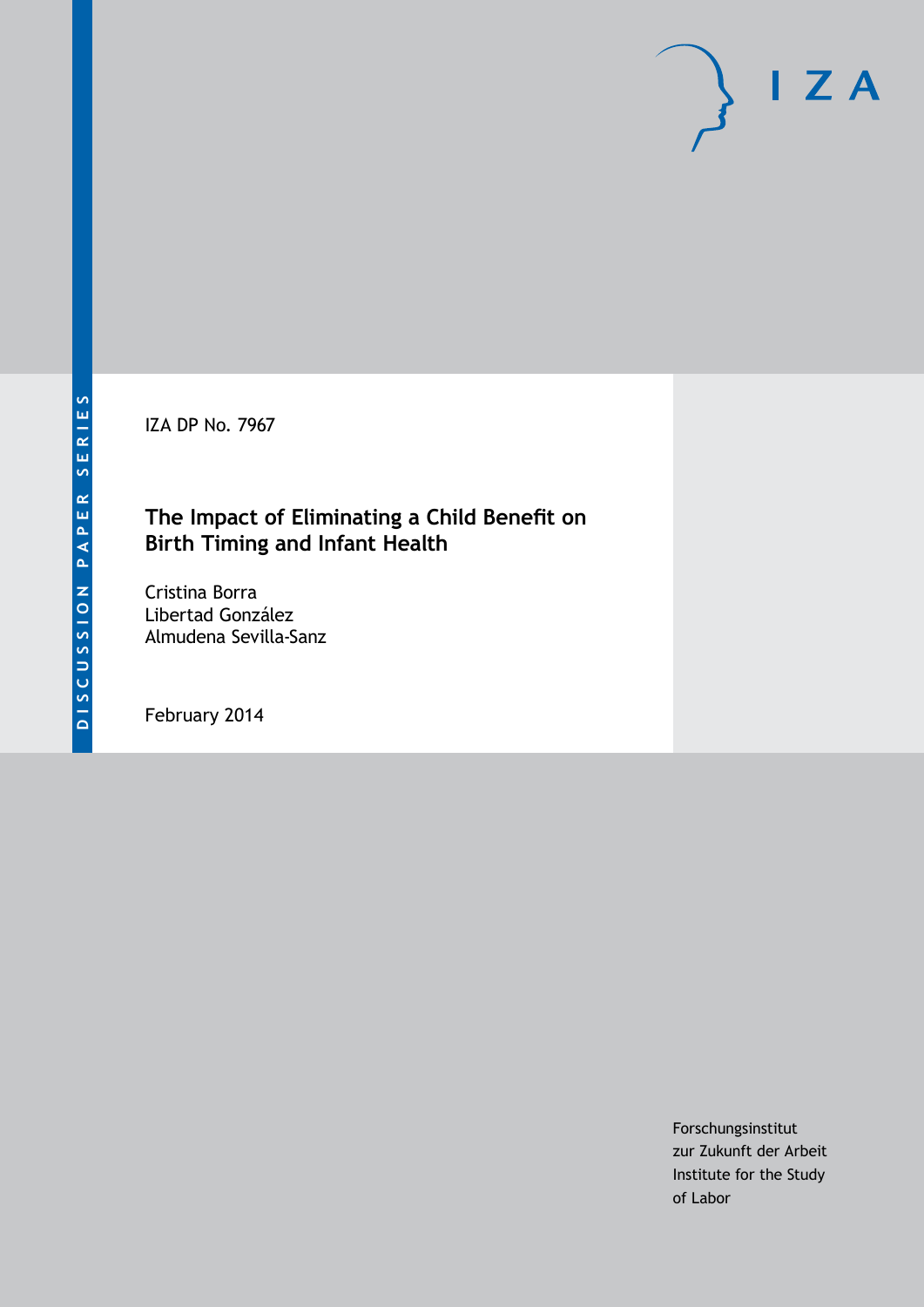# **The Impact of Eliminating a Child Benefit on Birth Timing and Infant Health**

# **Cristina Borra**

*Universidad de Sevilla*

# **Libertad González**

*Universitat Pompeu Fabra, Barcelona GSE and IZA*

# **Almudena Sevilla-Sanz**

*Queen Mary, University of London and IZA*

Discussion Paper No. 7967 February 2014

IZA

P.O. Box 7240 53072 Bonn **Germany** 

Phone: +49-228-3894-0 Fax: +49-228-3894-180 E-mail: [iza@iza.org](mailto:iza@iza.org)

Any opinions expressed here are those of the author(s) and not those of IZA. Research published in this series may include views on policy, but the institute itself takes no institutional policy positions. The IZA research network is committed to the IZA Guiding Principles of Research Integrity.

The Institute for the Study of Labor (IZA) in Bonn is a local and virtual international research center and a place of communication between science, politics and business. IZA is an independent nonprofit organization supported by Deutsche Post Foundation. The center is associated with the University of Bonn and offers a stimulating research environment through its international network, workshops and conferences, data service, project support, research visits and doctoral program. IZA engages in (i) original and internationally competitive research in all fields of labor economics, (ii) development of policy concepts, and (iii) dissemination of research results and concepts to the interested public.

IZA Discussion Papers often represent preliminary work and are circulated to encourage discussion. Citation of such a paper should account for its provisional character. A revised version may be available directly from the author.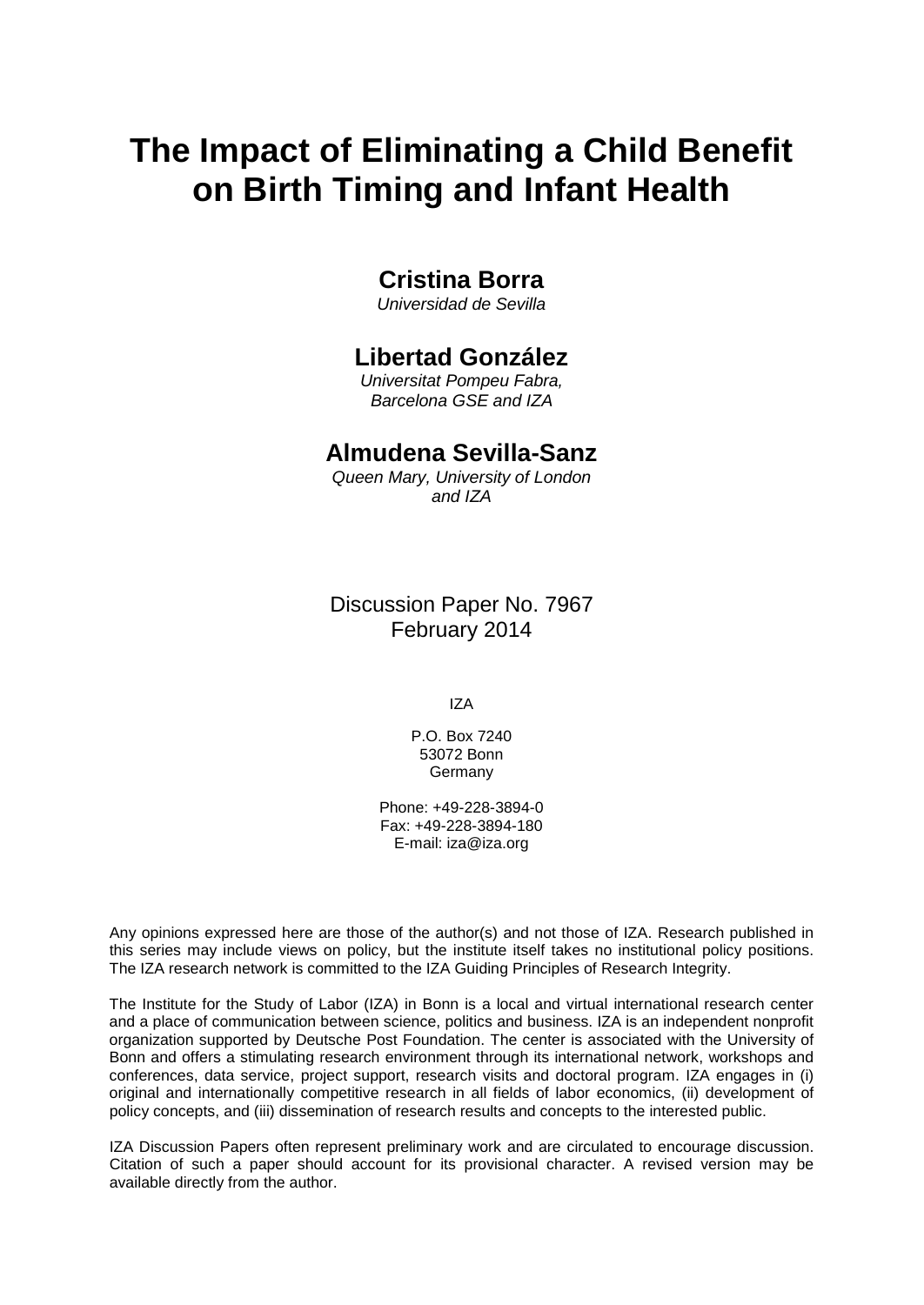IZA Discussion Paper No. 7967 February 2014

# **ABSTRACT**

# **The Impact of Eliminating a Child Benefit on Birth Timing and Infant Health**

We study the effects of the cancellation of a sizeable child benefit in Spain on birth timing and neonatal health. In May 2010, the government announced that a 2,500-euro universal "baby bonus" would stop being paid to babies born on or after January 1st, 2011. We use detailed micro data from birth certificates from 2000 to 2011, and find that more than 2,000 families were able to anticipate the date of birth of their babies from (early) January 2011 to (late) December 2010 (for a total of about 9,000 births a week nationally). This shifting of deliveries led to a significant increase in the number of low birth weight babies, as well as a peak in neonatal mortality. These results suggest that announcement effects are important in shaping economic decisions and outcomes. They also provide new, credible evidence highlighting the negative health consequences of scheduling births for non-medical reasons.

JEL Classification: H00, H30, J00, J13, J17

Keywords: incentives, policy change, fertility, child health

Corresponding author:

Almudena Sevilla Sanz Queen Mary University of London School of Business and Management Francis Bancroft Building Mile End Road London E1 4NS United Kingdom E-mail: [A.Sevilla@qmul.ac.uk](mailto:A.Sevilla@qmul.ac.uk)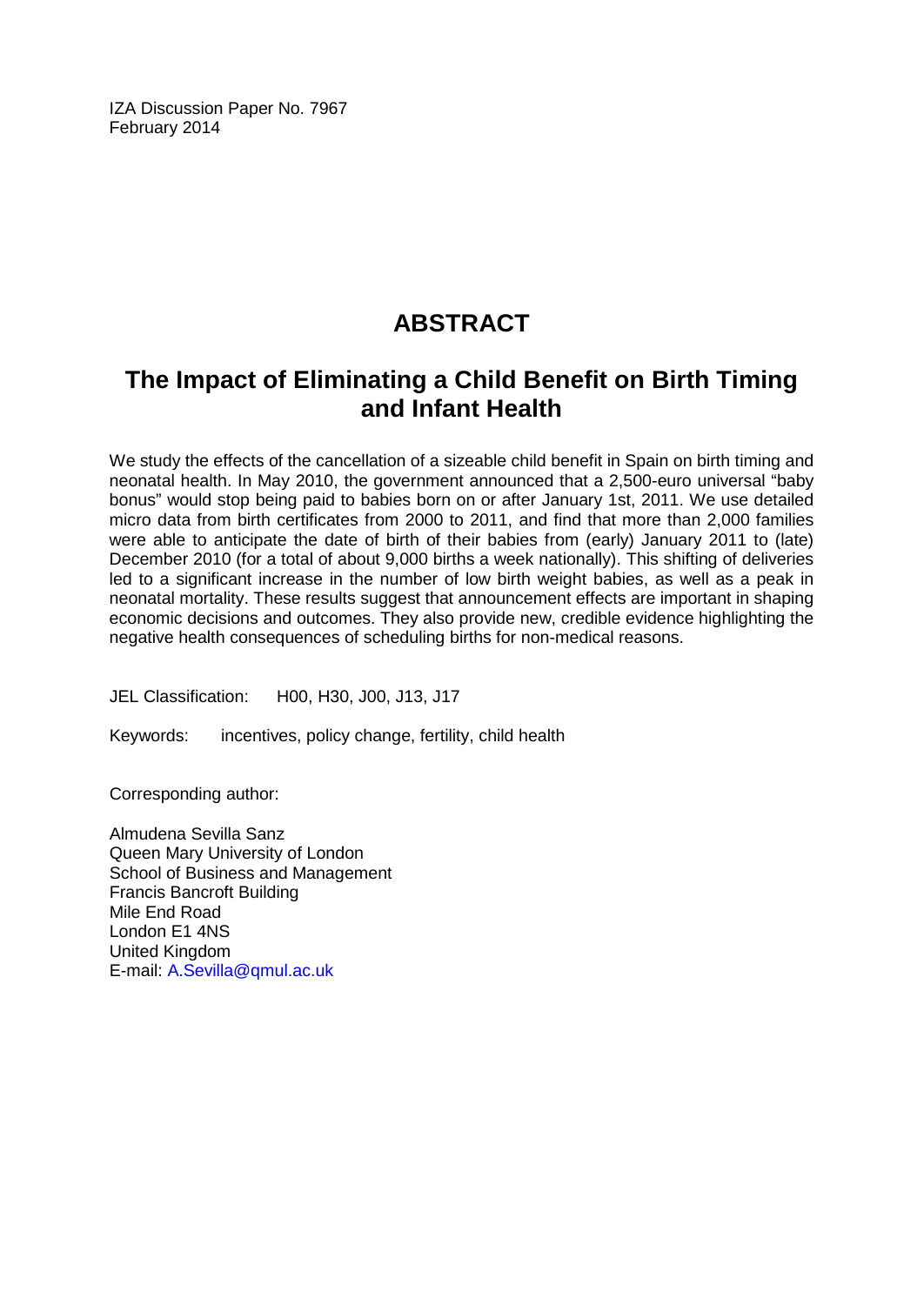# **1. Introduction**

**.** 

We analyze the short-term effects of the elimination of a large child benefit in Spain in 2010, on the timing of births and the health of newborn babies. The benefit used to pay 2,500 euros to all mothers, right after giving birth. Its cancellation was announced seven months in advance, which generated incentives for families with a due date near the cutoff to anticipate their delivery date in order to qualify for the benefit.

Taxes and benefits have been shown to affect many individual decisions, including labor supply, consumption, and even fertility. Economists have also paid attention to the effects of economic incentives on the timing of events, such as charitable contributions (Randolph, 1995), bequests and inter-vivos transfers (Bernheim et al., 2004), and even marriage (Alm & Whittington, 1997). However, not so much attention has been paid to incentives potentially affecting the timing of births, even though any distortions in this dimension could have important welfare consequences.

There is a consensus in the medical literature that babies that are born "too early" face higher health risks. Low birth-weight and prematurity are associated with a number of negative long-term health, and even economic, outcomes.<sup>1</sup> In normal pregnancies, the delivery date is typically determined by the mother going into labor naturally. However, the timing of birth can be anticipated in at least two ways: a pre-programmed caesarean section, or labor induction.

The early work of Dickert-Colin & Chandra (1999) provided some evidence that economic incentives may indeed affect the timing of births. Using NLSY data, they exploited variation in demographic characteristics as well as changes in the tax system over time, and showed that families with more to gain tax-wise were more likely to give

<sup>&</sup>lt;sup>1</sup> See for example Currie & Hyson (1999), Behrman & Rosenzweig (2004), Black et al. (2007), Crump et al. (2011), Johnson and Shoeni (2011), and Datta Gupta et al. (2013).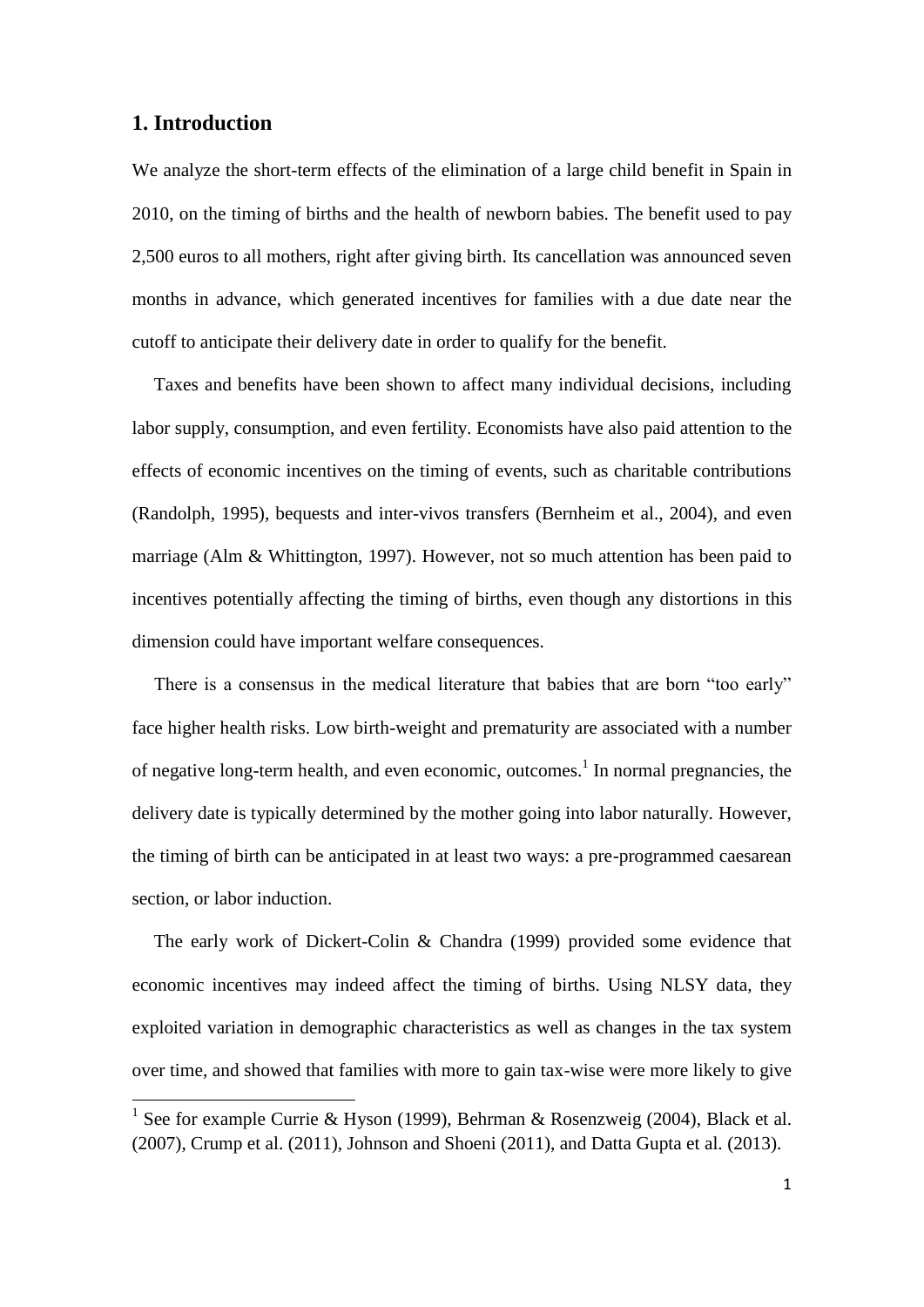birth in December rather than January. Their results were confirmed in more recent work by LaLumia, Salle and Turner (2013) and Schulkind and Shapiro (2014), although the magnitude of the effect appears to be very small. Schulkind and Shapiro (2014) also look at health outcomes. However, they only have monthly-level data and therefore cannot focus on the days and weeks right around the New Year. In addition, they do not observe how much each family benefits from a December versus a January birth, and need to impute it based on demographic characteristics.

Several recent papers have studied benefit reforms in different countries that generated incentives either to anticipate or to postpone the date of birth. Tamm (2011) and Neugart & Ohlsson (2012) analyze the effects of a reform in the parental leave system in Germany in 2007. The German reform, however, was complicated, with several different components, and generating incentives for some families to postpone and others to anticipate birth, depending on factors not perfectly observable to the researcher. Brunner & Kuhn (2011) study the cancellation of a baby-bonus in Austria, with two caveats. First, their data is aggregated at the monthly level, so that they cannot focus on the dates close to the reform. Second, the benefit elimination was announced 10 months in advance, so that they cannot separate timing-of-birth from fertility effects.

The closest paper to ours is the one by Gans  $\&$  Leigh (2009), who analyze the increase in the generosity of a child benefit in Australia. With detailed data on births (similar to ours), they find that some families did manage to postpone their birth date in order to qualify for the new benefit. We instead evaluate a *reduction* in a child benefit, larger in magnitude, and generating incentives to *anticipate* rather than postpone births, thus with a larger potential for negative health consequences. Crucially, we have much richer data on family characteristics and health outcomes, which allows us to credibly estimate the health impact of the reform. In particular, they only observe health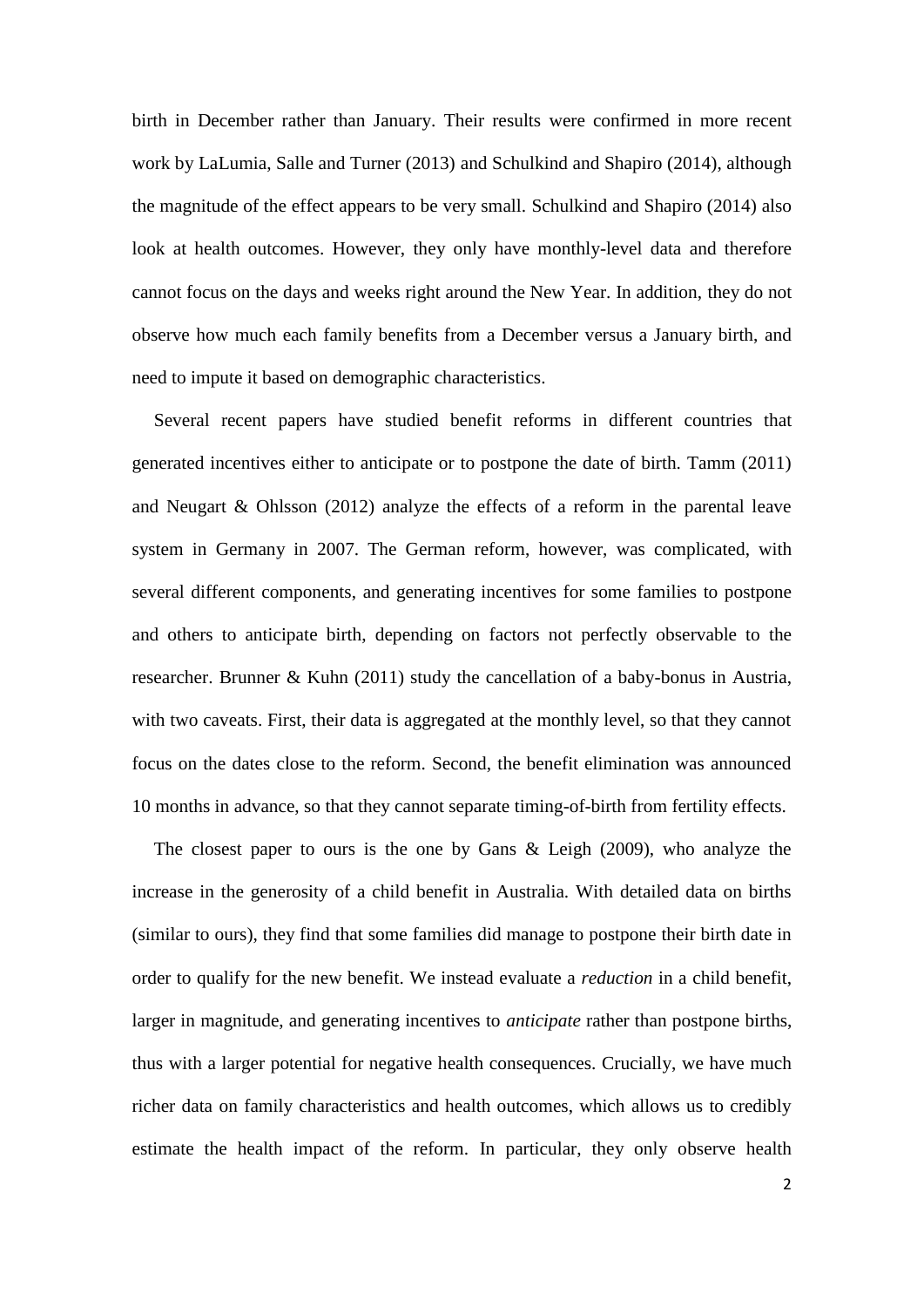variables the same year of the reform, so that they cannot use previous years as a benchmark.

Using birth-certificate micro data from 2000 to 2011, we focus on the days and weeks surrounding December 31, for the reform year (2010-11) and using the previous ten years as a benchmark. We find that more than 2,000 births were anticipated in order to receive the benefit (out of about 9,000 weekly births nationally), at least a quarter of them by more than two weeks. This makes it relevant to evaluate any potential health effects as a result of such significant shifting.

We find that, on average, the babies whose delivery was anticipated due to the benefit cancellation were born about 315 grams (10 percent) smaller as a result. In addition, we observe a significant spike in neonatal mortality, with almost 80 newborn babies "too many" not surviving the first 24 hours after delivery as a result of the reform.

We also find that native, older mothers were more likely to react to the benefit cancellation, suggesting that the effect was not driven by families with low socioeconomic status. The shifting was also more prevalent for higher-order births and twins. These heterogeneous effects are consistent with the evidence on delivery type. We show that the scheduling of births took place via both c-sections and inductions, and the effect was probably driven by private hospitals.

The remainder of the paper is organized as follows. Section 2 provides more details about the child benefit and its cancellation, and describes the empirical strategy and the data sources. Section 3 presents the results, starting with the timing of births, and following with the effects on neonatal health. Section 4 concludes.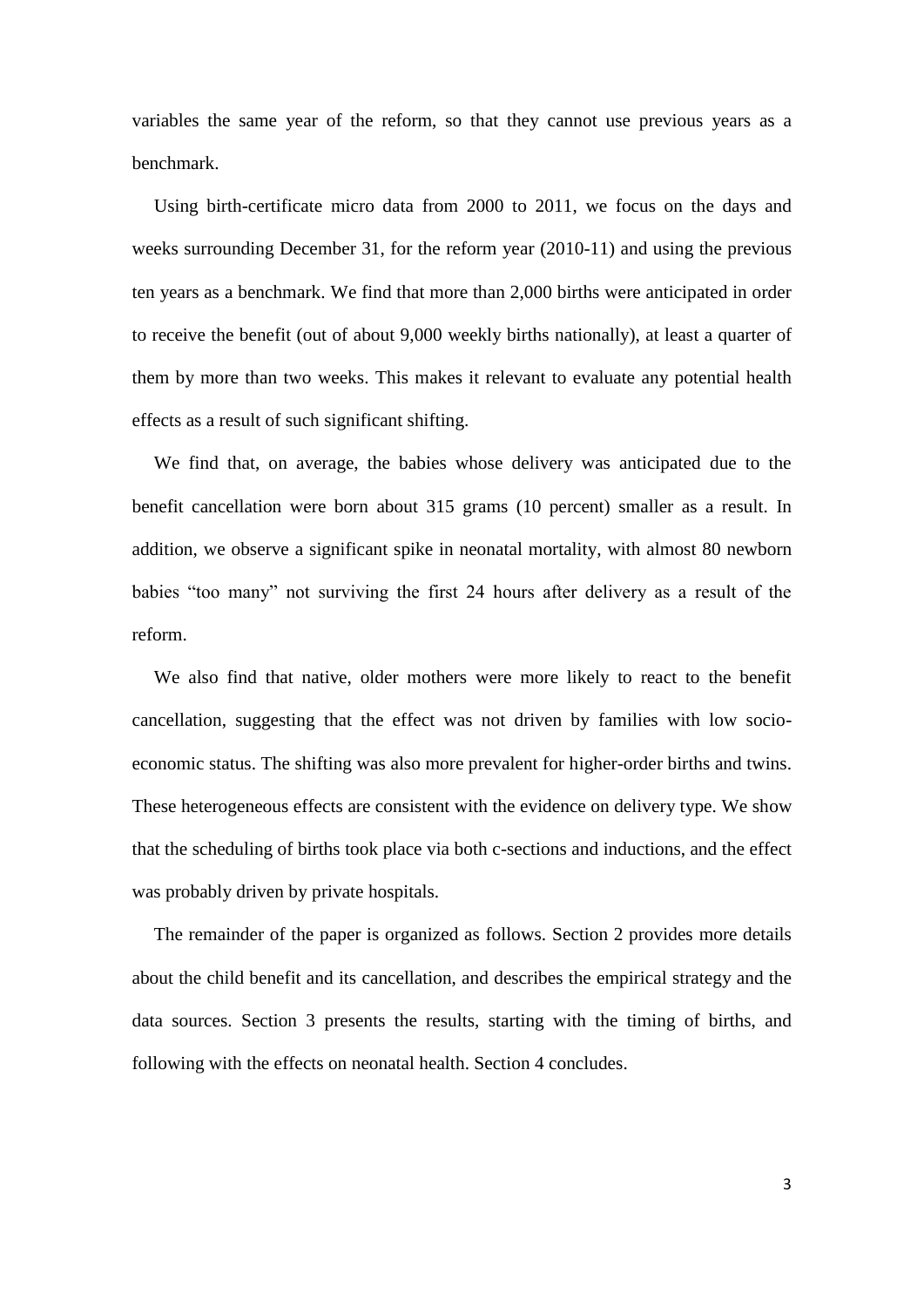# **2. Empirical strategy and data**

### *2.1 The benefit cancellation*

**.** 

In 2007, facing a budget surplus and an upcoming election, the Spanish government introduced a new, universal child benefit, which would pay 2,500 euros to all mothers right after giving birth. The new baby-bonus was to be paid to mothers who gave birth from July 1, 2007 onwards. The size of the benefit was large, amounting to almost 5 times the monthly minimum wage of a full-time worker, and more than twice the median monthly earnings of employed women. $<sup>2</sup>$ </sup>

Three years later, on May 10, 2010, the benefit was eliminated in one of the first rounds of budget cuts as a result of the recession. The baby-bonus, it was announced, would stop being paid for babies born after December 31, 2010. Thus, the announcement pre-dated the effective cancellation date by almost  $7$  months.<sup>3</sup>

The elimination of the child benefit could have a range of short and longer-term effects. In particular, it may have discouraged fertility in the medium-term. However, any reduction in fertility as a result of the announcement would have led to fewer births starting 9 months after the announcement at the earliest (February 2011). For ongoing pregnancies, however, the pre-announced cancellation created an incentive for those families with a due date close to the threshold to anticipate their delivery date in order to qualify for the 2,500 Euros.<sup>4</sup>

<sup>&</sup>lt;sup>2</sup> González (2013) evaluates the effects of the introduction of the benefit, finding positive fertility effects and a small negative effect on maternal labor supply.

<sup>&</sup>lt;sup>3</sup> None of the other measures and cuts announced at that time of afterwards would affect children born in January 2011 differently from those born in December 2010, at least not in any obvious way.

<sup>&</sup>lt;sup>4</sup> In fact, there was quite a lot of discussion in the media at the time regarding this possibility. For example, a headline in the national newspaper ABC on December 30,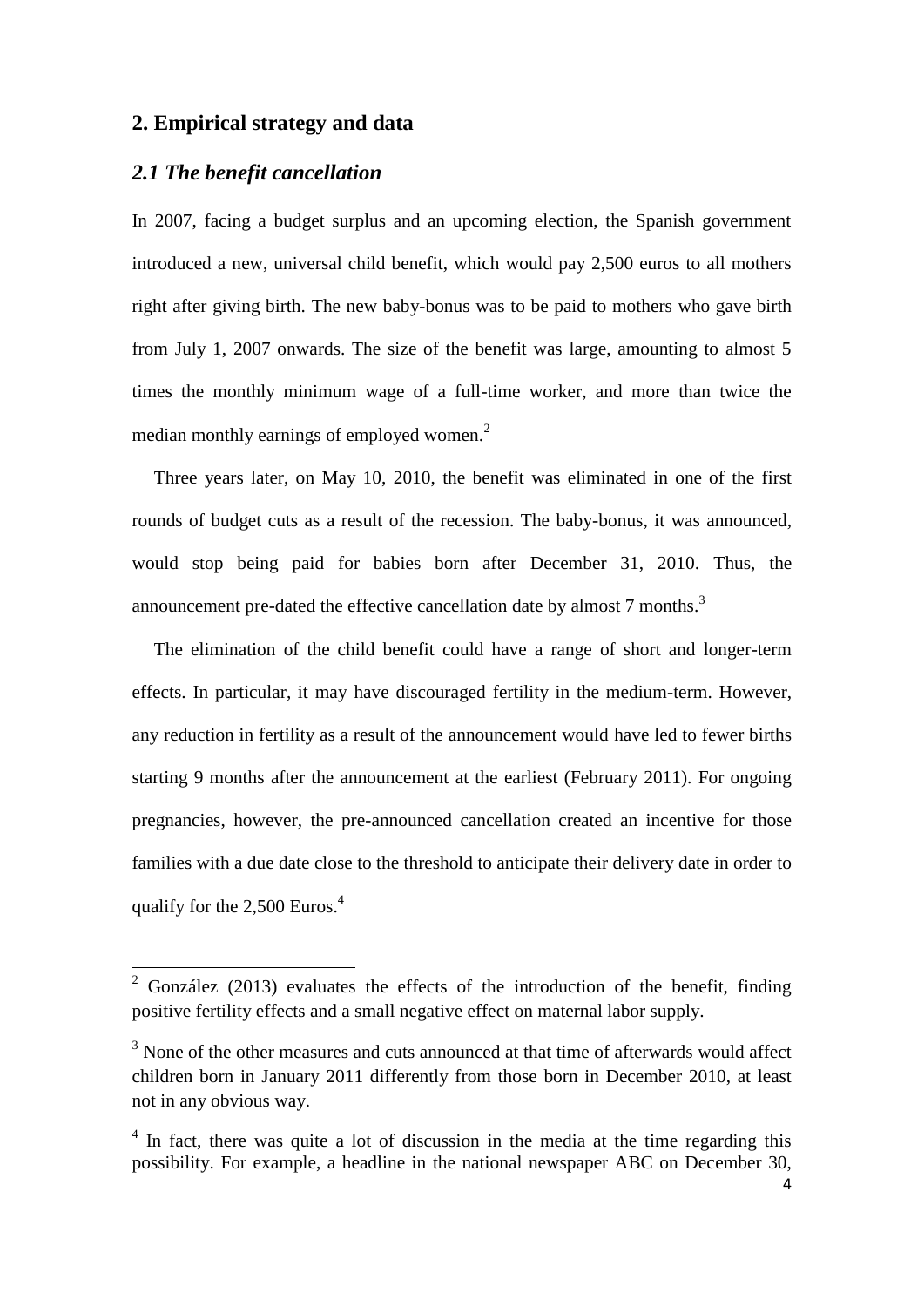### *2.2 Empirical strategy*

Our identification strategy relies on comparing the timing of births and the health of newborns around December 31, 2010, using the previous ten years as a benchmark. If the cancellation of the benefit had an effect on the timing of births, we expect to observe "too many" births in December 2010, and "too few" in January 2011, relative to previous years, as well as possibly "too many" low birth-weight or premature babies close to the turn of the year, and possibly higher neonatal mortality.

#### *Birth timing*

**.** 

We start by evaluating the effect on the timing of births. The analysis is performed both at the aggregated, daily level, and at the individual level. We focus on births taking place in December or January of years 2000-01 to 2010-11. The main equation is the following:

(1) 
$$
Births_{jt} = \alpha + \beta Dec2010_{jt} + \delta_{dw} + \phi_{dy} + \mu_h + \lambda_t + \varepsilon_{jt}
$$

Where *Births* is the number (or the log number) of births taking place on day j of year t. Our explanatory variable of interest is a dummy indicating December 2010 births. We include a set of dummies for each day of the week  $(\delta)$ , as well as dummies for day of the year ( $\phi$ ), holidays ( $\mu$ ), and year ( $\lambda$ ), the year dummies being in fact indicators for each December-January pair. Our full specification, which closely follows Gans and Leigh's (2009), also includes interactions between year and day of the week. The

<sup>2010</sup> read: "*High-risk baby bonus: The end of the 2,500-euro baby bonus raises controversy about mothers seeking to anticipate births*" (own translation). The same newspaper interviewed Beatriz, a mother-to-be due in January 2011, who explained: "*I think it's risky to anticipate your due date, but I understand if a woman with a c-section programmed for January 1, 2, 3 or 4, as long as her doctor approves, asks to have it brought forward a few days. Given the current economic crisis, I understand that people consider it.*" The article also quoted health professionals, with statements such as: "*Anticipating birth is (...) absolutely not advised, since it generates risks for the health of the baby*."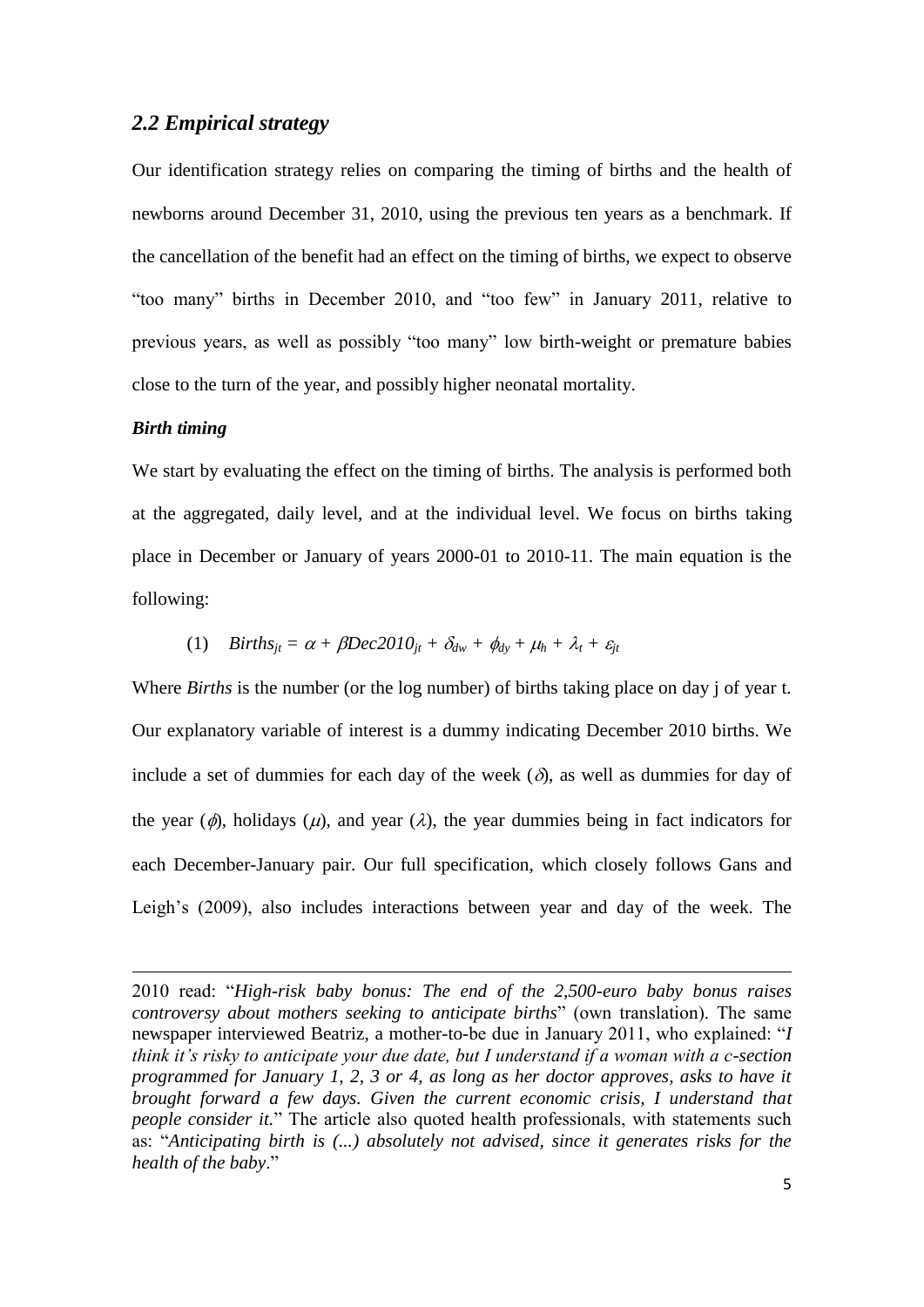coefficient of interest,  $\beta$ , captures any "extra" births taking place in December 2010, compared with January 2011, and relative to the previous 10 years.<sup>5</sup> If the benefit cancellation affected the timing of births, we expect  $\beta$  to be positive, capturing the number of "extra" daily births.

We estimate this regression on four different samples. First, we limit the sample to only the seven days before and after the turn of the year. Given the potential negative health consequences of manipulating the birth date, we expect most of the action to take place the days immediately surrounding the cutoff date. We then extend the window to two, three, and four weeks before and after.

Additionally, we run the analysis on the same four samples at the individual (instead of daily) level. This allows us to include individual-level demographic controls, as well as to interact the effect of interest with individual characteristics, in order to identify the types of families most likely to have reacted to the reform. The individual-level specification, similar to those in Dickert-Colin & Chandra (1999) and Tamm (2012), is the following:

#### (2) *December<sub>it</sub>* =  $\alpha$  +  $\beta$ Reform<sub>it</sub> +  $\gamma$ X<sub>it</sub> +  $\delta$ t +  $\varepsilon$ <sub>*tt*</sub>

The dependent variable is now binary, taking value 1 if birth i in December-January pair t took place in December, and 0 for January births. We expect this variable to average 0.5 in "normal" years. We control for demographic characteristics *X*, and include a linear trend in t. The main explanatory variable, *Reform*, takes value 1 for the reform period, December-January of 2010-11. Thus, a positive  $\beta$  would indicate that there were too many December (versus January) births in 2010-11, compared with the previous ten

<sup>&</sup>lt;sup>5</sup> Since we have day of the year dummies, no December dummy is needed.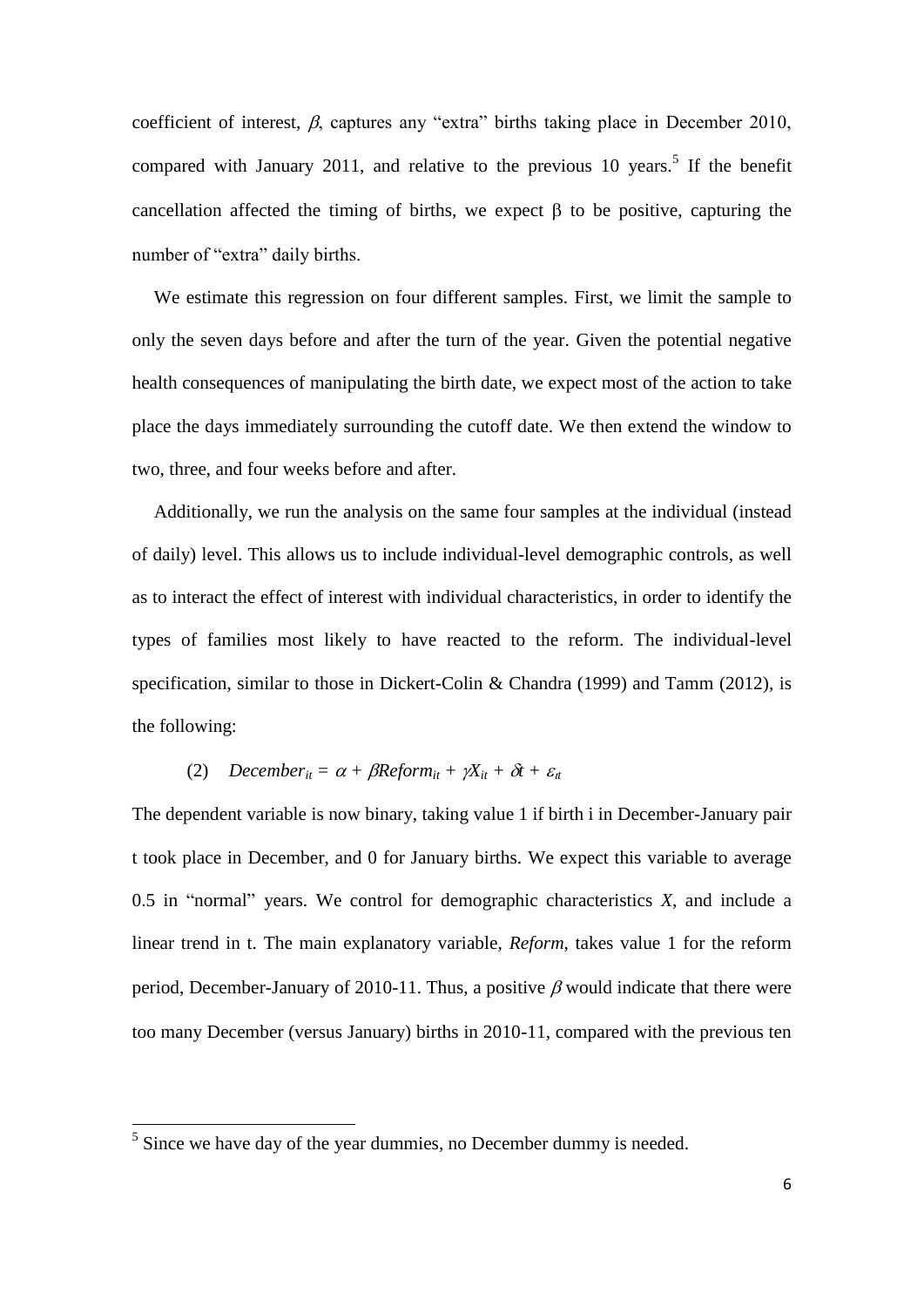years. In an additional specification, we interact the reform dummy with all the demographic characteristics *X*.

#### *Neonatal health*

Once we have established that many births were in fact anticipated as a result of the reform, we move on to estimating any health effects resulting from the shifting in delivery dates. The health specifications are equivalent to the one shown in equation 2, except that the dependent variable is now one of a range of measures of the health of the newborn.

(3) 
$$
Health_{it} = \alpha + \beta Reform_{it} + \gamma X_{it} + \delta t + \varepsilon_{it}
$$

As health indicators, we use the available information on newborns' weight at birth, as well as the number of gestational weeks at birth, and whether the baby survived 24 hours after delivery. On top of birth-weight in grams and its log, we construct several indicators of low birth-weight, as well as a prematurity dummy (for babies born before 37 gestational weeks), and a mortality indicator. All specifications include demographic controls as well as a linear time trend.

The coefficient of interest,  $\beta$ , captures the difference between the average health status of babies born close to December 31, 2010 (the reform period), and that of babies born around the same dates during the previous ten years, allowing for a long-term (linear) trend. Crucially, we are comparing the health of babies born in December-January of 2010-11 with respect to the previous 10 years, as opposed to the health of December versus January babies, since doing so would conflate the impact of the reform with composition effects, due to the differential characteristics of families who switched birth from January to December.

For instance, suppose that only the healthier babies were switched and that they suffered no health effect. Then, December 2010 newborns would be on average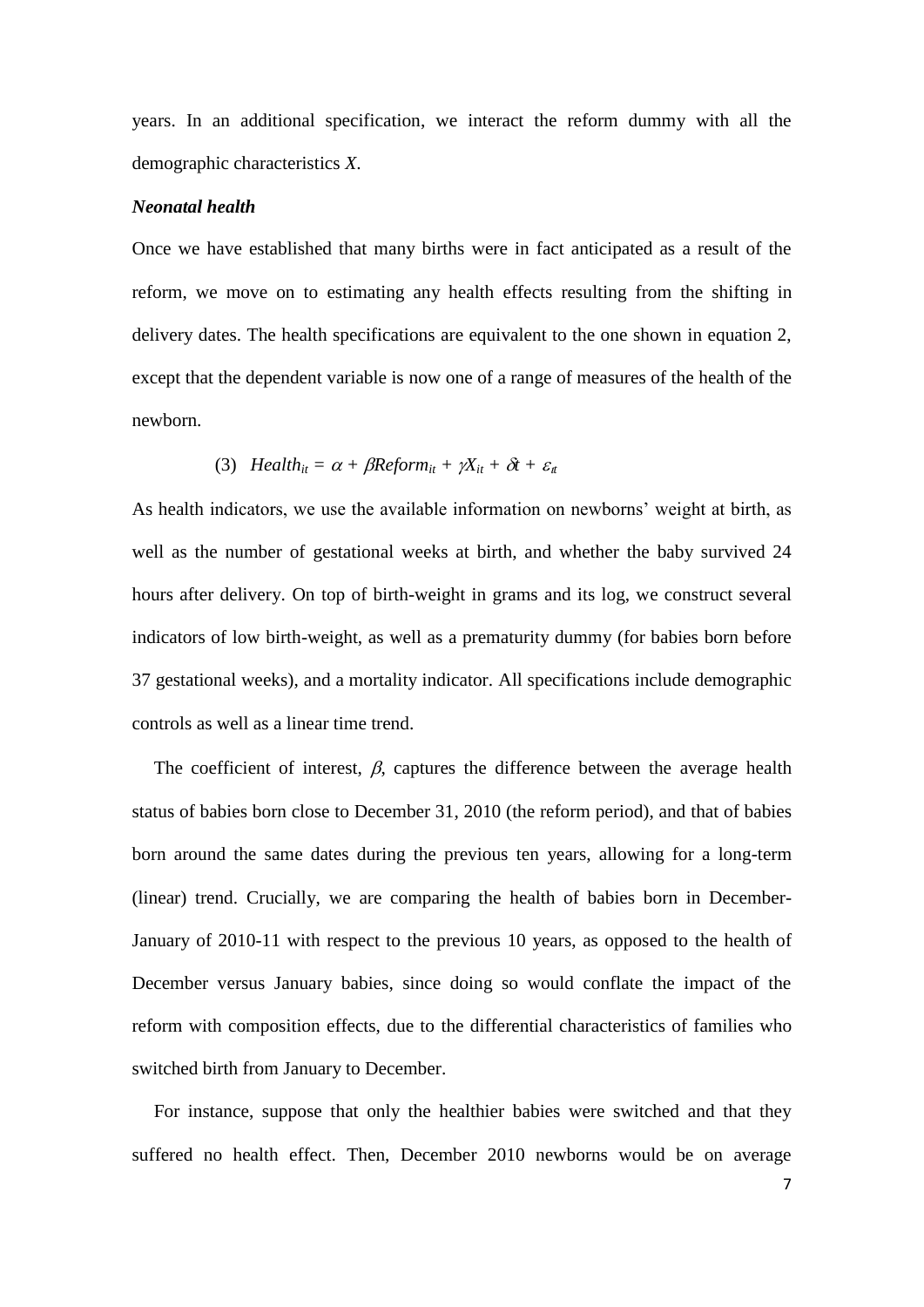healthier than January 2011 ones, giving the impression that the reform improved babies' health. If instead we compare babies born in December 2010 or January 2011 to those born in the same period in previous years, we would rightly conclude that the reform had no effect.<sup>6</sup>

### *2.3 Data*

 $\overline{a}$ 

We use micro data from birth certificates from the Spanish National Statistical Institute. These population-level data provide detailed information on all births taking place in Spain, as recorded in the official national registry. All families are supposed to register their newborn babies within 10 days of birth. The variables made available come from a standardized form that families fill out at the time of registration.

We supplement the publicly available files with information on the exact date of birth for each baby (only month of birth is available in the public files), purchased from the National Statistical Institute for years 2000 to 2011. We focus only on births taking place in December or January.

Descriptive statistics for the main variables of interest are reported in table 1. The main sample includes all births in the last 4 weeks of December or the first 4 weeks of January, for the eleven December-January pairs from 2000-01 to 2010-11. The first panel refers to the data set aggregated by exact date of birth. The number of observations is 616 (28 days, times 2 months, times 11 years). There were on average 1,229 births per day, with a standard deviation of  $181<sup>7</sup>$ 

 $6$  The specification used by Schulkind & Shapiro (2014) is similar to ours and addresses composition concerns, while the one in Gans & Leigh (2009) does not.

<sup>&</sup>lt;sup>7</sup> We also re-do all of the analysis for singleton births only, with all results essentially unchanged.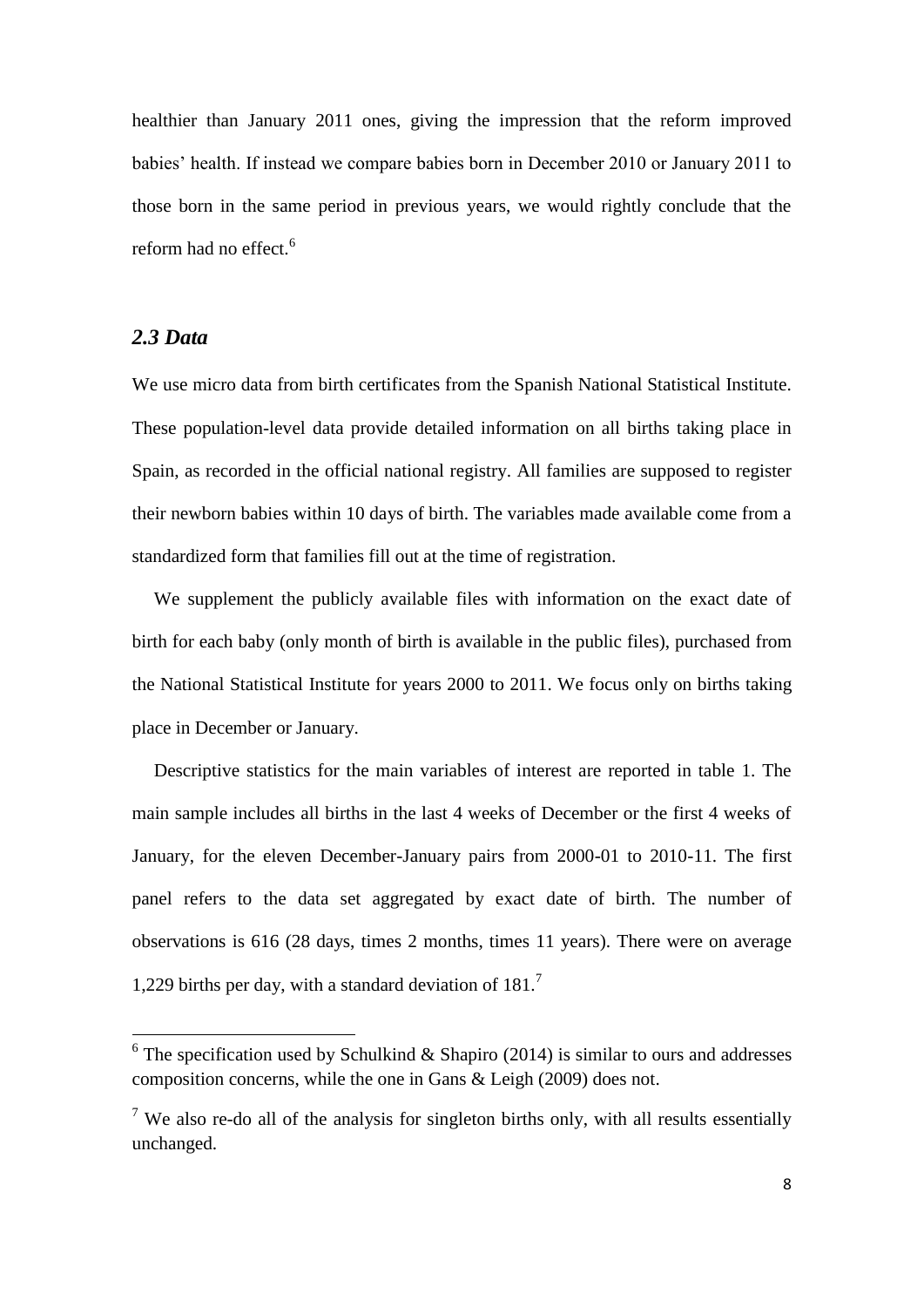The second panel reports summary statistics for the individual-level data set. The number of observations (births) is 756,855. On average, almost exactly 50% of all births in the sample took place in December. Average weight at birth is 3,203 grams, with about 8% of babies below 2,500. Also about 8% of babies are born prematurely (before the  $37<sup>th</sup>$  gestational week), and only about 4 in 1,000 babies do not survive the first 24 hours after delivery. Regarding family characteristics, mothers are on average 31 years old, while fathers' average age is 33.5. About 16% of mothers are born outside of Spain. Almost 56% of births are first-born babies for the mother, and 2% are multiple births.

### **3. Results**

#### *3.1 Birth timing results*

We start by providing some graphical evidence on the impact of the benefit cancellation on the timing of births around the cutoff date. Figure 1 displays the weekly number of registered births in Spain during the last four weeks and the first four weeks of the year, for December-January pairs 2008-09, 2009-10 and 2010-11. In the two years before the reform, between 8,800 and 8,900 births took place during the last week of December, down to about 8,650 during the first week of January. In comparison, a week before the benefit was eliminated in December 2010, the number of births was almost 10,000, down to less than 7,850 the first week of January 2011. The gap in the number of births between those two weeks, which was only about 200 births during "normal" years, increased to more than 2,000 surrounding the benefit cancellation. Note that the secondto-last week of the year 2010 was also above the "normal" number of births, while the second week of 2011 was also below the level in previous years. These numbers suggest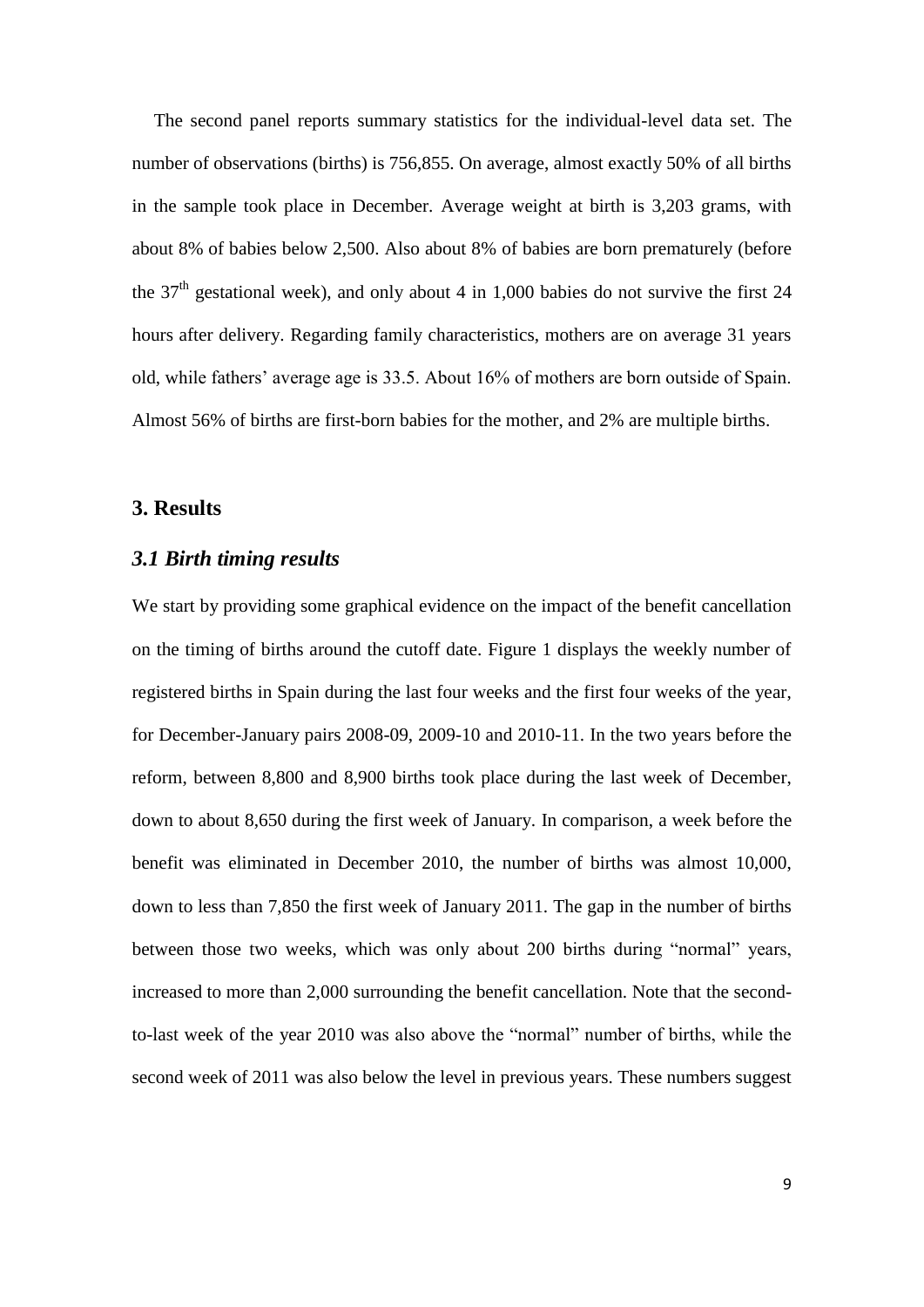that there was probably some shifting of births from early January 2011 to late December 2010.

We now formalize this observation with our regression analysis. Table 2 shows the results of estimating equation 1 on the four samples, extending the window from one to four weeks before and after the cutoff date for benefit eligibility, in order to capture possible effects as far from the cutoff as four weeks.

The first column includes only the 7 days before and after the cutoff, thus the number of observations is 14 days times 11 years  $(N=154)$ . The first row uses daily number of births as the dependent variable. The result suggests that there were 294 "extra" daily births in the last week of December 2010. The coefficient is estimated with high precision, and it translates into more than 1,000 births shifted from January to December.<sup>8</sup> The second row uses the natural log of the number of births as a dependent variable, and it estimates that about 12% of births were anticipated from the first week of January to the last week of December 2010.

The second column expands the window to two weeks before and after the cutoff date for benefit eligibility. The daily number of "extra" December births goes down, suggesting that most of the shifting took place within the 14 days around the cutoff, but the estimated total number of births moved increases to 1,491. This indicates that quite a number of births (more than 400) were shifted by more than one week. Once we include all four weeks before and after (last column), we estimate that about 2,086 births were anticipated from January 2011 to December 2010, or about 6% of all January births.

<sup>&</sup>lt;sup>8</sup> The coefficient is multiplied by 7 since there are 7 days pre-cutoff in the sample, and then it is divided by 2 since each extra birth in December is "counted twice" as it corresponds to one less birth in January.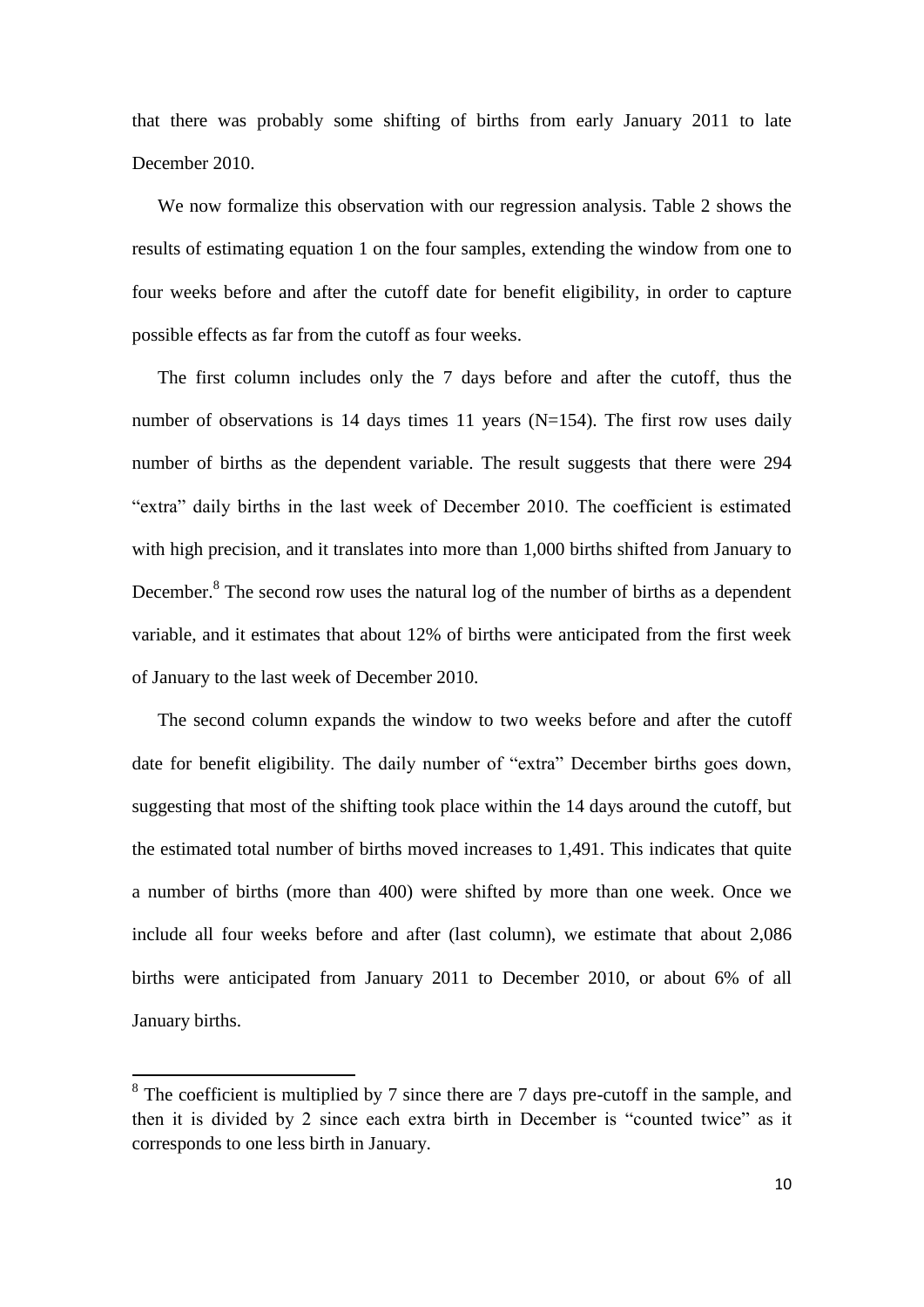These results are not overly sensitive to the set of dummy variables included as controls. Table A1 in the appendix shows the results of several alternative specifications for the one-week window sample. The estimated number of births moved fluctuates only between 987 and 1029 (11-12%).

The daily number of births in December and January, for the reform year as well as the previous one, can be seen in figure 2. In 2009-10 (first panel), daily births fluctuated between 1,100 and 1,500, with a minimum of 999 on December 25 and a maximum of 1,540 on December 29. There are fewer births during weekends, especially Sundays (around 1,100). The second panel corresponds to the reform period. It is easy to see that the number of births was unusually high during the last two weeks of December, reaching almost 1,700 on some days (except for Sundays, which remained around 1,100), while there were clearly "too few" births during the first two weeks of January, reaching a minimum at 877 on January 2. All Sundays in January 2011 were lower than usual, at around 1,000 births.

The dynamics of the shifting of births are better appreciated when we estimate the regression described in equation 1, but instead of a single December 2010 dummy, we include four dummies for the last 4 weeks of December 2010, as well as four dummies for the initial 4 weeks of January  $2011$ .<sup>9</sup> The results of these specifications are reported in table 3. It is now evident that the "extra" December births took place during the last two weeks of the year, while there were significantly "too few" births extending up to the third week of January. This implies that, while most of the shifting probably involved no more than a few days, at least some births were anticipated by as much as

<sup>&</sup>lt;sup>9</sup> In these specifications, the sample includes all births in December and January of the eleven December-January pairs, i.e. 31 days before and after the cutoff. Thus, the reference period includes December 1-3 and January 29-31 for the eleven sample years.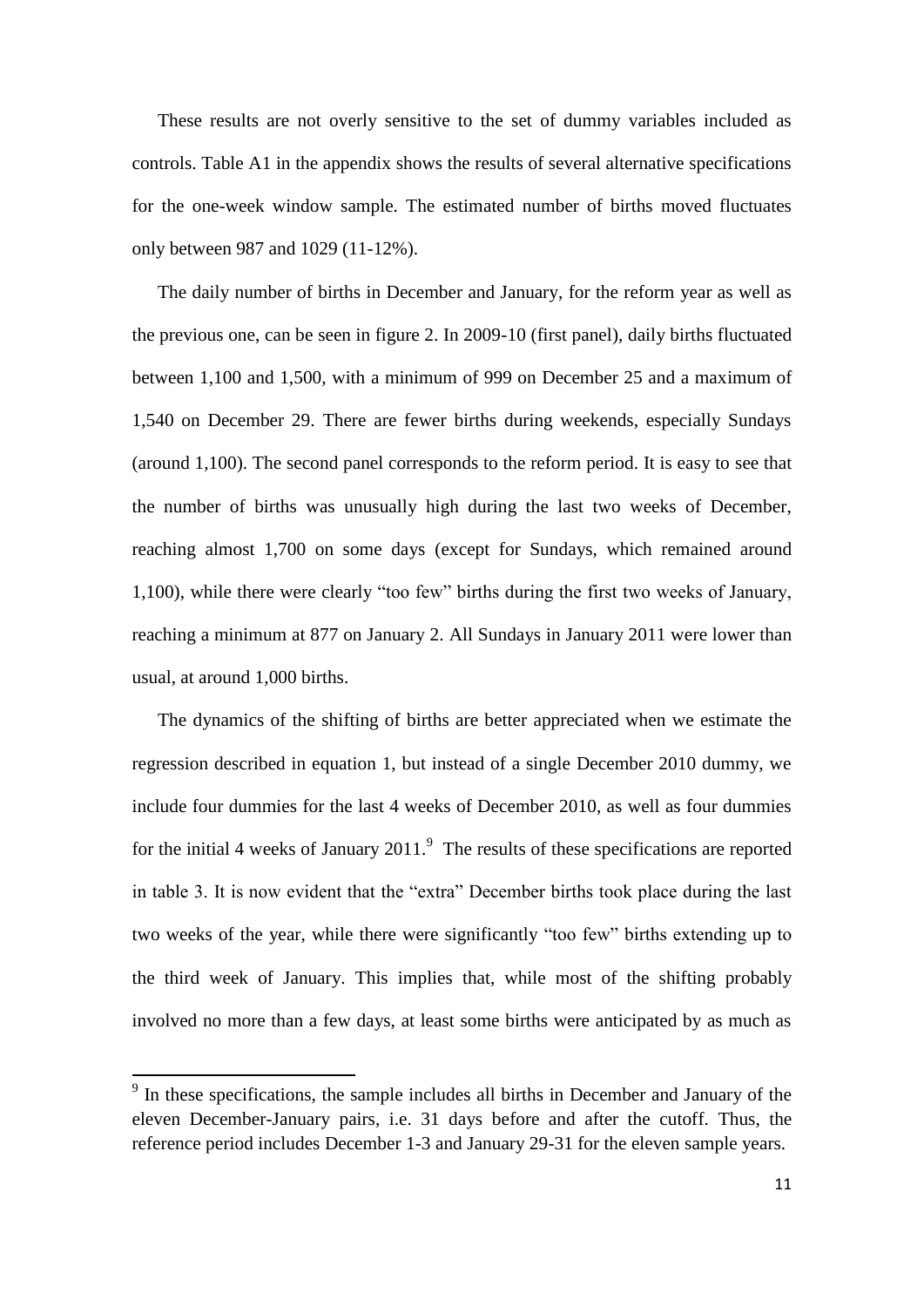three weeks. According to the results in table 3, around a quarter of all shifted births  $((72.8*7)/2000)$  were anticipated by more than two weeks.

Before turning to the health effects, we present the results for the effect on birth timing using the individual-level sample. We estimate equation 2, where the dependent variable is an indicator for births that took place in December (rather than January). Again, the regressions are estimated for the four samples progressively widening the window around the cutoff date for benefit eligibility. The average value of the dependent variable for each of the 11 years is displayed in figure 3. During the decade 2000-2010, between 49% and 51% of births taking place within a week of the New Year happened in December, as expected. The reform year is clearly an outlier, with 56% of births taking place in December.

This observation is confirmed by our regression results. Table 4 reports the results of estimating equation 2 for the four different samples. The first row includes demographic controls and a linear time trend. The controls included are: mother and father's age, mother's immigrant status and marital status, a dummy for urban areas, two sets of dummies for parental occupation, and dummies for first-borns, female babies, and multiple births (see table 1 for descriptive statistics and the appendix for details on variable construction).

The results confirm the graphical evidence: as shown in the first panel of table 4, in the reform year, there were about 6 percentage points more births in the last week of December compared to the first of January, relative to the previous 10 years. The magnitude of the effect goes down as we widen the window, but it remains statistically significant and sizeable: more than 3 percentage points even when we consider four weeks before and after.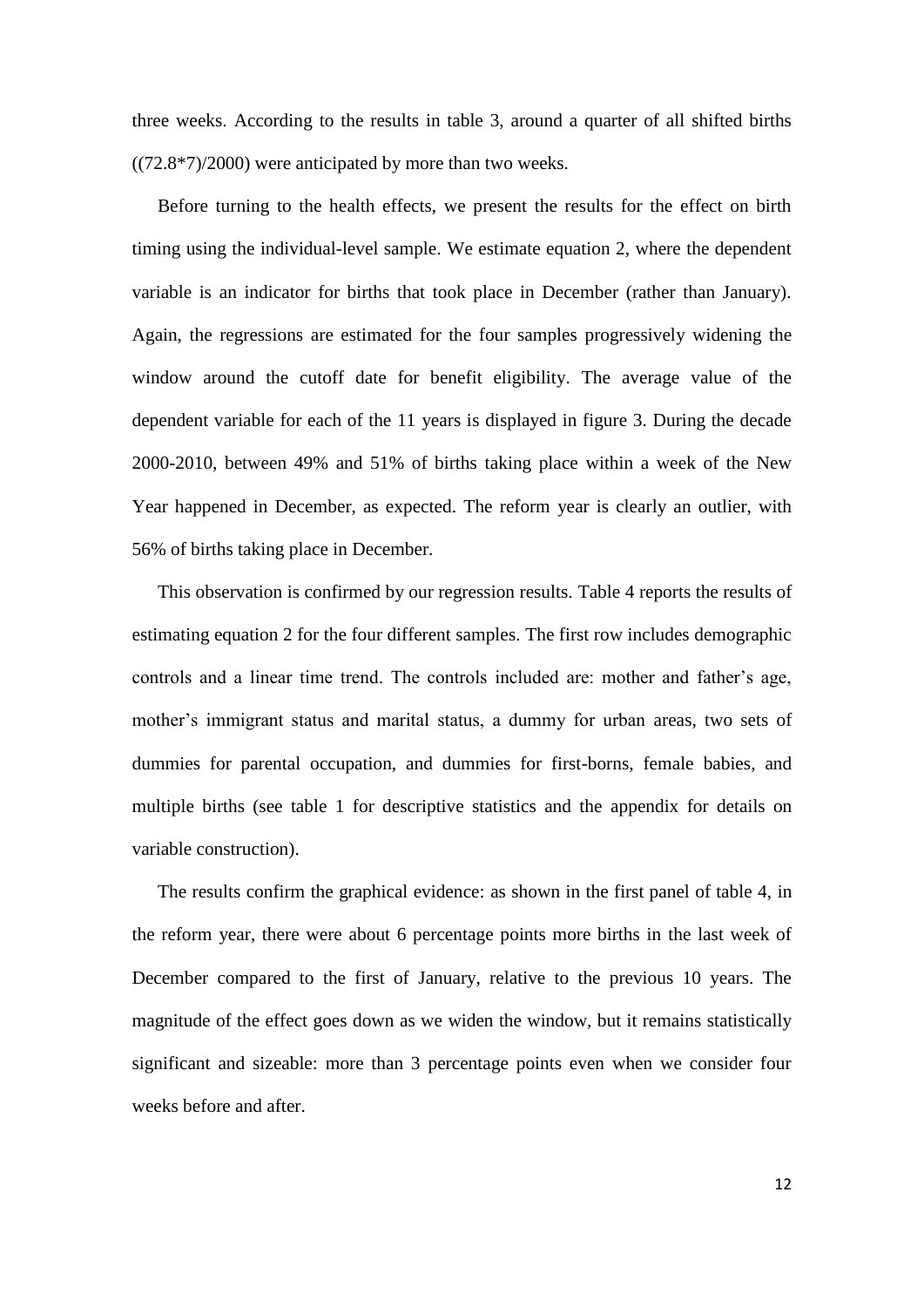The second panel of table 4 shows the results of interacting all the control variables with the reform dummy, in order to detect the characteristics of the families that were "over-represented" in the December births of 2010. We report only the interactions that are significantly different from zero. The results suggest that mothers older than 35 were more likely to react to the benefit cancellation (by 2 percentage points, relative to younger women). The shifting also appears less common among immigrant mothers (by almost 3 percentage points). These two results together suggest that the scheduling of births was not driven by women with low socio-economic status.

First births react less than higher-order ones, and singleton births less than multiples. These effects are probably driven by twins and higher-order births being more likely to be scheduled (in normal times) than singletons and first births, which would make it easier to manipulate the delivery date.<sup>10</sup>

#### *3.2 Health results*

**.** 

We have estimated that more than 2,000 births were anticipated in order to receive the 2,500-Euro benefit. Most were probably shifted by no more than a few days, but at least some were moved by as much as three weeks. We next evaluate the impact of this tinkering with the timing of births on the health of the newborns. The birth-certificate data provide us with three variables related to babies' health: their weight at birth, the number of gestational weeks at birth, and whether the baby survived the first 24 hours after delivery.

 $10$  Previous work (Lalumia et al. 2013, Aron et al. 1998, Patel et al. 2005) has documented a higher incidence of c-sections among older women, higher-order births, and multiples, from which they infer a higher incidence of scheduled labor among these groups.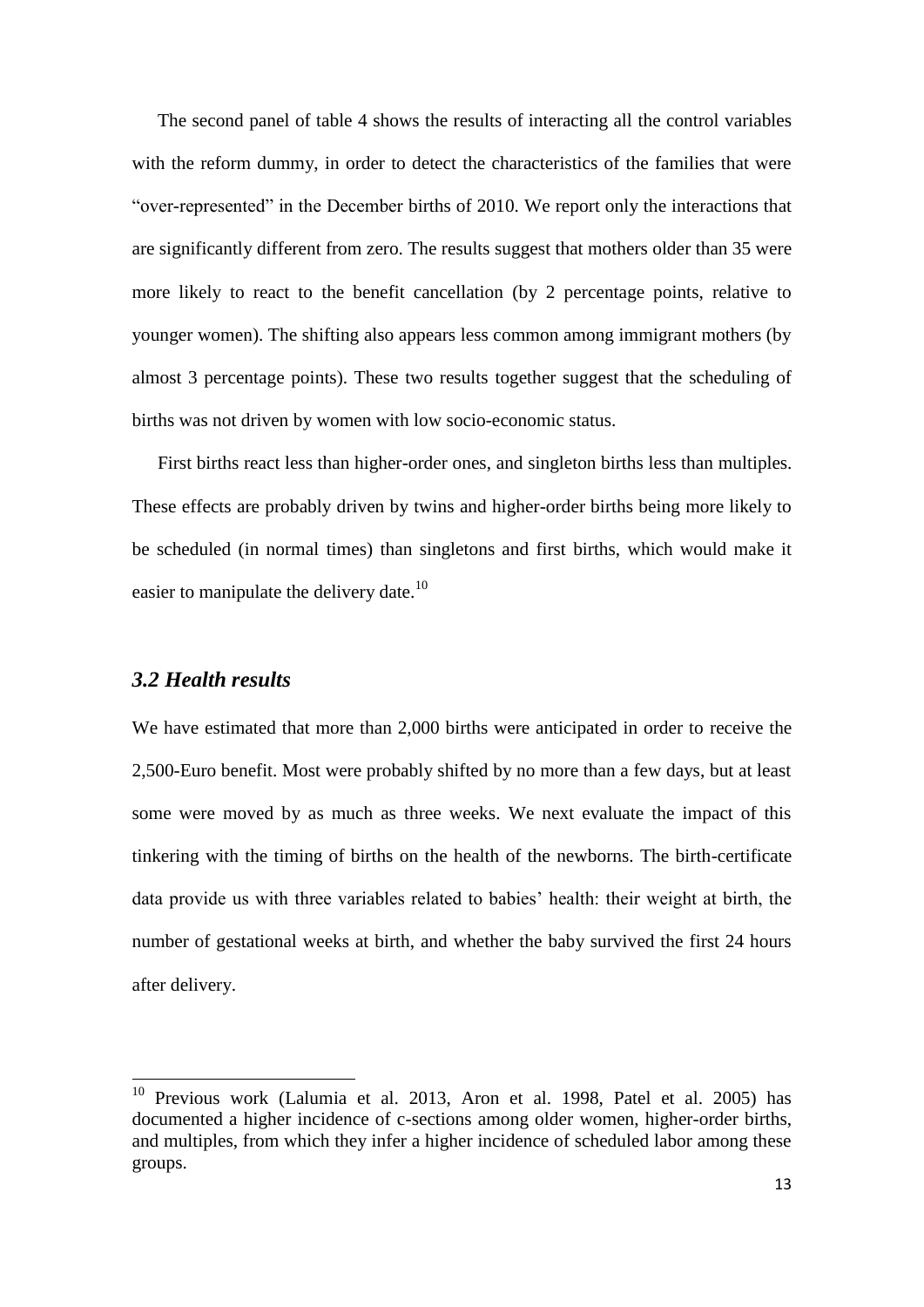We estimate equation 3, where the dependent variable is a measure of newborn's health, on the individual-level data set that includes only births taking place near December 31, during the eleven years of data. All specifications include demographic controls as well as a linear time trend (see table 1 for descriptive statistics). As mentioned, the coefficient of interest  $\beta$  captures any deviations from trend in the average health of newborns around the New Year in the reform period.

We first report the results for birth-weight. Previous research has found that low birth-weight has important long-term consequences on both health and economic outcomes (Behrman & Rosenzweig 2004, Black et al. 2007, Johnson and Shoeni 2011, Figlio et al. 2013). The results are shown in table 5 for the four different samples, from 1 to 4 weeks away from the threshold. The dependent variable in the first row is just the continuous birth-weight variable. When looking at the 7-day window, we find that newborns were on average 18 grams smaller in the reform period.

Although this effect may seem small, it is worth remembering that only 12% of babies in this sample were "affected" by the benefit cancellation (see table 2). Thus, an 18-gram average effect for all newborns implies that affected babies were on average around 315 grams smaller (about a 10% effect).<sup>11</sup> The estimated magnitude of the effect is very similar if we take the two-week window sample, while it becomes smaller as we widen the window.

We also find significant results when we use the natural log of birth-weight as the dependent variable (second row of table 5). Birth-weight in logs is the variable that

1

<sup>&</sup>lt;sup>11</sup> According to the results in table 2, 1,029 births were anticipated in the  $+/-$  1-week window, out of a total of 17,791 births in the 14-day period (5.78%). Thus, for those babies who were shifted, the effect was  $-18.2/0.0578 = -315$  grams. For the 2-week window, the estimated effect for shifted babies is  $-12.97/0.041 = -316$  grams.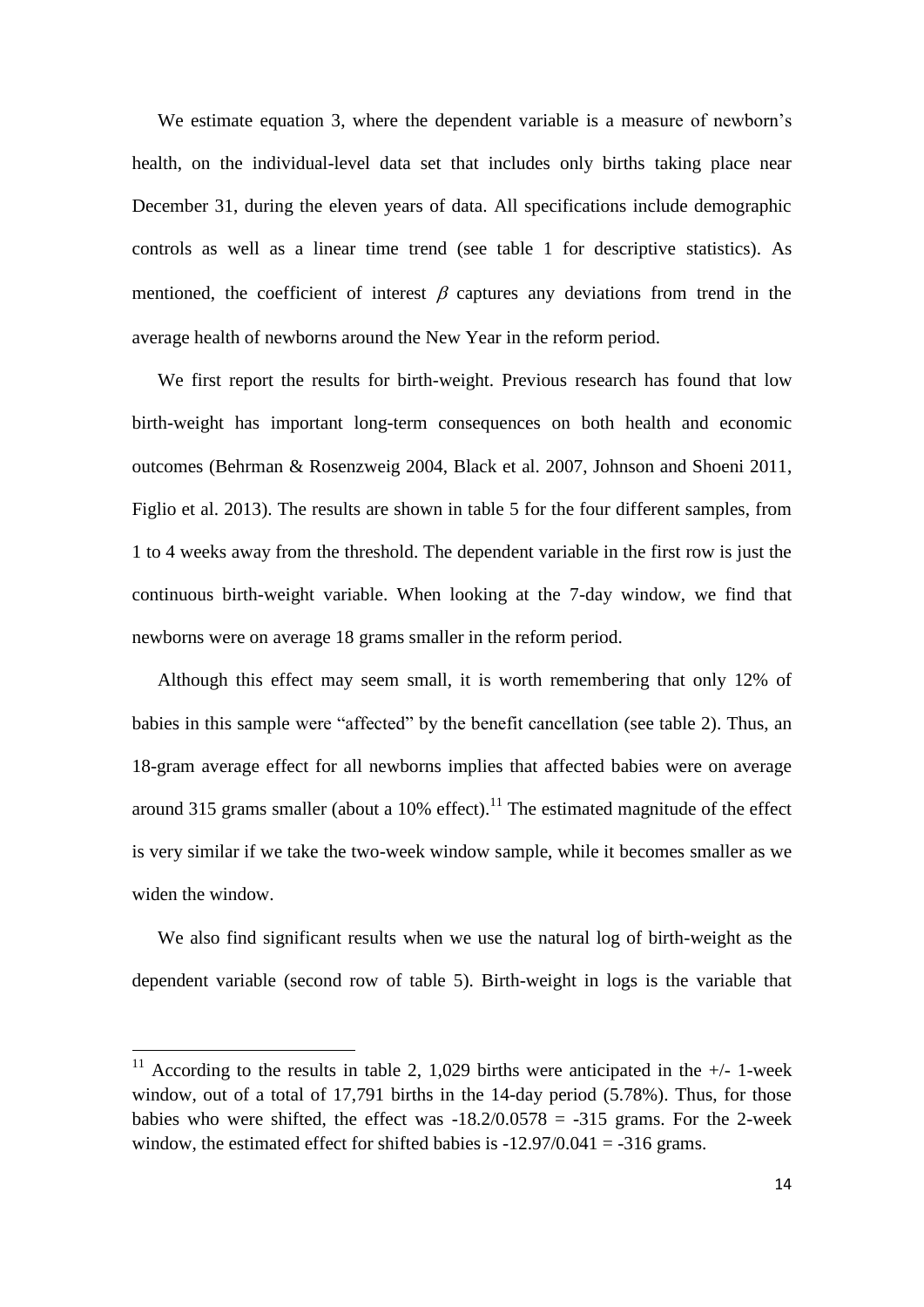other papers typically use when studying the medium- and long-term effects of birthweight (Black et al. 2007, Figlio et al. 2013).

The medical literature seems to agree that babies born below 2,500 grams face significant health risks (Hack et al. 2003, Elgen et al. 2005). Thus, we also use as a dependent variable an indicator for babies born below 2,500 grams. The results are reported in the third row of table 5. We do find that there were more low-birthweight babies in the reform period, but the results are not statistically different from zero at standard confidence levels (for the one-week window sample, the effect is significant at 90%).

Next, we define two additional thresholds (2,750 and 3,000 grams), which we call "borderline low birthweight". The results of using those thresholds are reported in the last two rows of table 5. We do find that the reform led to a significant increase in the number of babies born below 2,750 and 3,000 grams (for a mean birth-weight of 3,203). In addition, we estimate quantile regressions for birth-weight, and report the results in appendix table A2. The negative effect on birth-weight is found across all deciles of the distribution, but it is only weakly significant for the first decile.

Taken together, the results suggest that the shifting of birth dates led to a significant reduction in birth-weight for the affected babies, although most of the shifting did not take place at the bottom end of the weight distribution, where it probably would have been the most harmful.

This is confirmed by our results on weeks of gestation. Babies are considered "fullterm" at 37 gestational weeks, and prematurity is associated with negative health outcomes (Crump et al. 2011). We create a prematurity indicator, taking value 1 for babies born before week 37 of the pregnancy. The regression results when using prematurity as a dependent variable are reported in the first row of table 6. We find that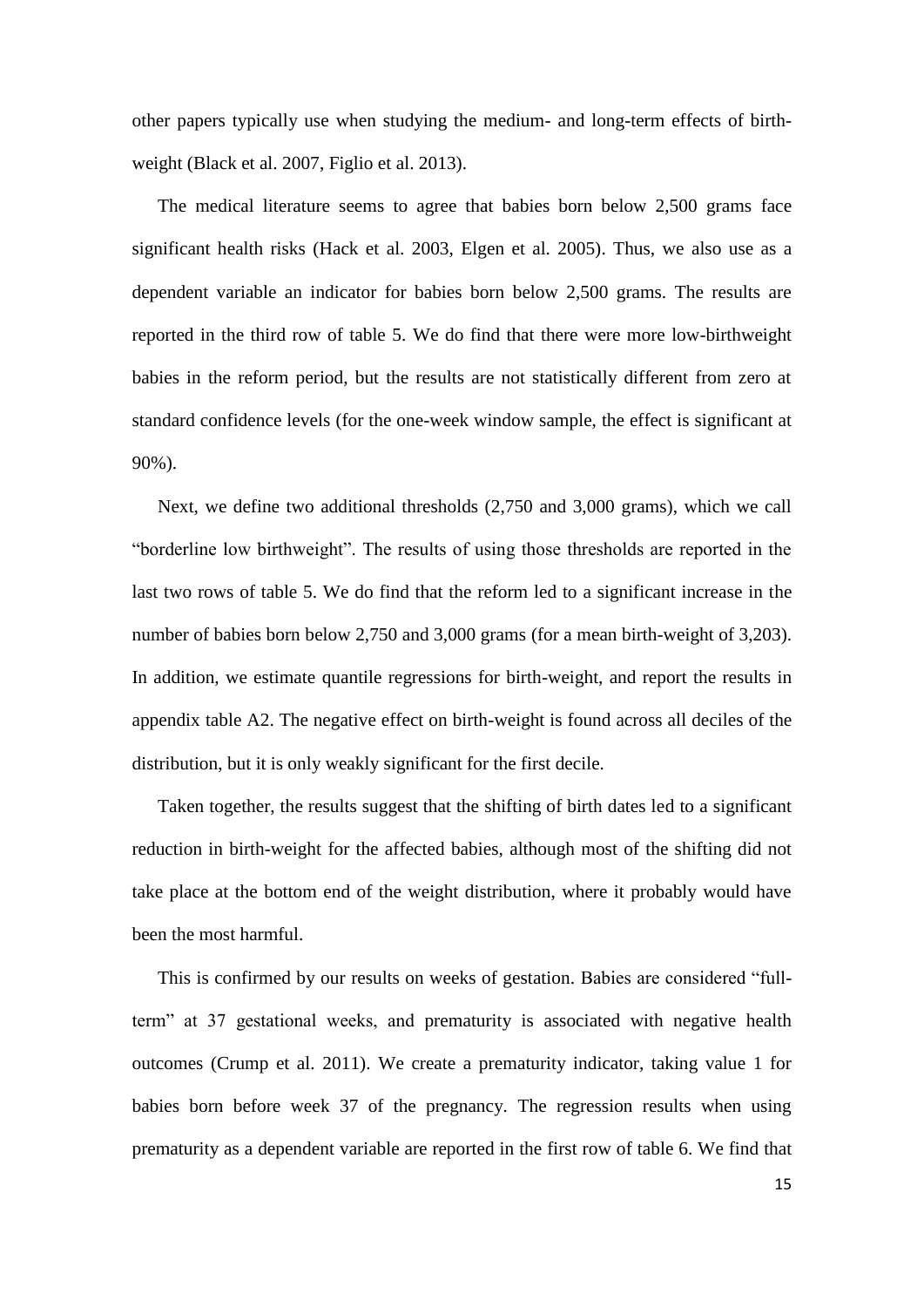there was no significant increase in the number of premature babies around the reform date. $12$ 

Finally, as an extreme measure of health, we also evaluate the effect of the reform on neonatal mortality, defined as the newborn not surviving the 24 hours after delivery. This is the case for about 4 in 1,000 babies (see table 1), and it includes deaths that take place during delivery.

The results of the mortality regressions are reported in the second row of table 6. We find that the reform was associated with a significant increase in neonatal mortality. The magnitude of the estimated effect is large: about 1 in 1,000 babies, more than a 20% increase. Considering that there were almost 73,000 babies born in the eight weeks surrounding the benefit reform, the results for the 4-week window (column 4) suggest that the benefit elimination led to an additional 78 newborn deaths.<sup>13</sup>

We can use our mortality estimates to calculate the implied "value of a statistical life" (Blomquist 2001, Viscusi and Aldy 2003). Receipt of a 2,500-euro benefit led to an increase in the mortality risk of 1 in 1,000. This implies a value of a statistical life of 2.3 million Euros (using the 4-weeks window results).<sup>14</sup> This figure is in the ballpark of previous estimates for children. For example, Blomquist et al. (1996) provide an estimate of  $\epsilon$ 3.7 million (\$2.9 million in 1991 dollars), estimated from willingness to pay for children's safety seats. Similarly, Mount et al. (2000) report between  $\epsilon$ 2.6

**.** 

 $12$  Note, however, that our gestational age variable is based on the reported date of the mother's last menstrual period, so that it is most likely subject to substantial measurement error (Lynch & Zhang 2007, Hall et al. 2013).

<sup>&</sup>lt;sup>13</sup> 72,771 births, times 0.00107.

 $14$  2500/0.00107. Note that we are using a willingness to accept measure of the value of a statistical life, which is usually found to be higher than willingness to pay measures (Guria et al. 2005).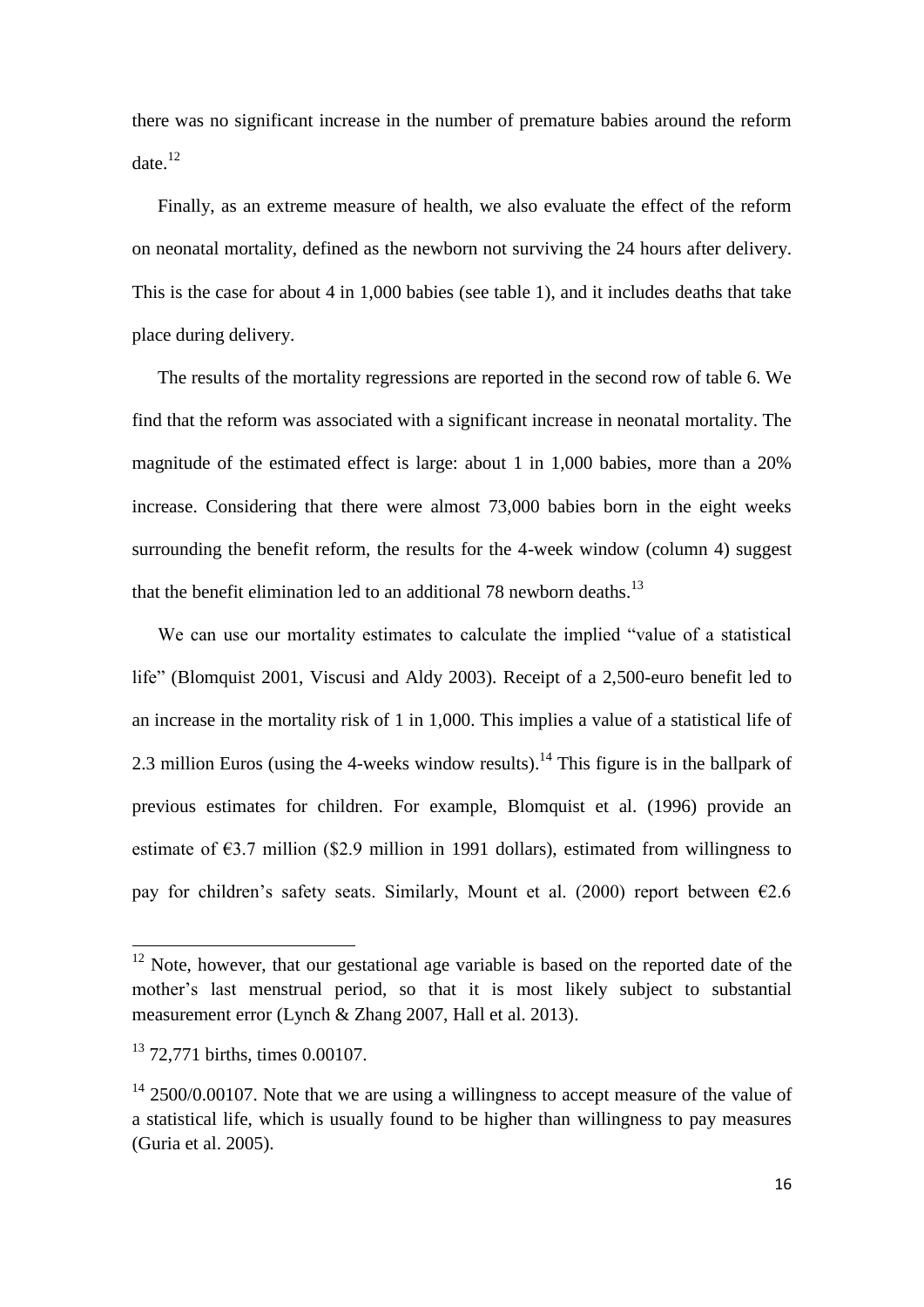and  $\epsilon$ 7.8 (\$2.6 and \$7.7 million 2000 dollars), estimated from willingness to pay for cars' safety features. 15

In order to lend support to the credibility of our health results, we run additional "placebo" regressions, where we exclude the reform period from the estimation sample and re-estimate all regressions in tables 5 and 6, defining a fake "reform" dummy for December-January of the previous year, 2009-10. The results of the placebo regressions are reported in appendix table A3. We find no significant "effects" on any of the birthweight variables (except for a small negative effect when using the 3- or 4-weeks samples for the continuous weight variables). The prematurity coefficient is significantly negative for the two-week sample and non-significant for the remaining three windows. Finally, the mortality coefficient is half the size as in the main regressions, and not statistically different from zero (except for the last two columns).

Overall, the results suggest that the anticipation of birth dates as a result of the benefit cancellation led to significantly smaller babies, as well as a significant spike in neonatal mortality.<sup>16</sup>

### *3.3 Channels: Delivery method and private hospitals*

In this section we try to provide more insight into how families managed to bring forward their delivery date. In order to do so, we explore how many of the shifted births

**.** 

<sup>&</sup>lt;sup>15</sup> All figures in 2013 Euros.

<sup>&</sup>lt;sup>16</sup> We also estimate the health effects (equation 3) with interactions between the reform dummy and family characteristics. The results are presented in appendix table A4, and are roughly consistent with the timing results in table 4. The effect on birth weight is stronger among married, urban women. We find an increased likelihood of a premature birth among twins. The mortality increase is more pronounced for women over 25 and higher-order births.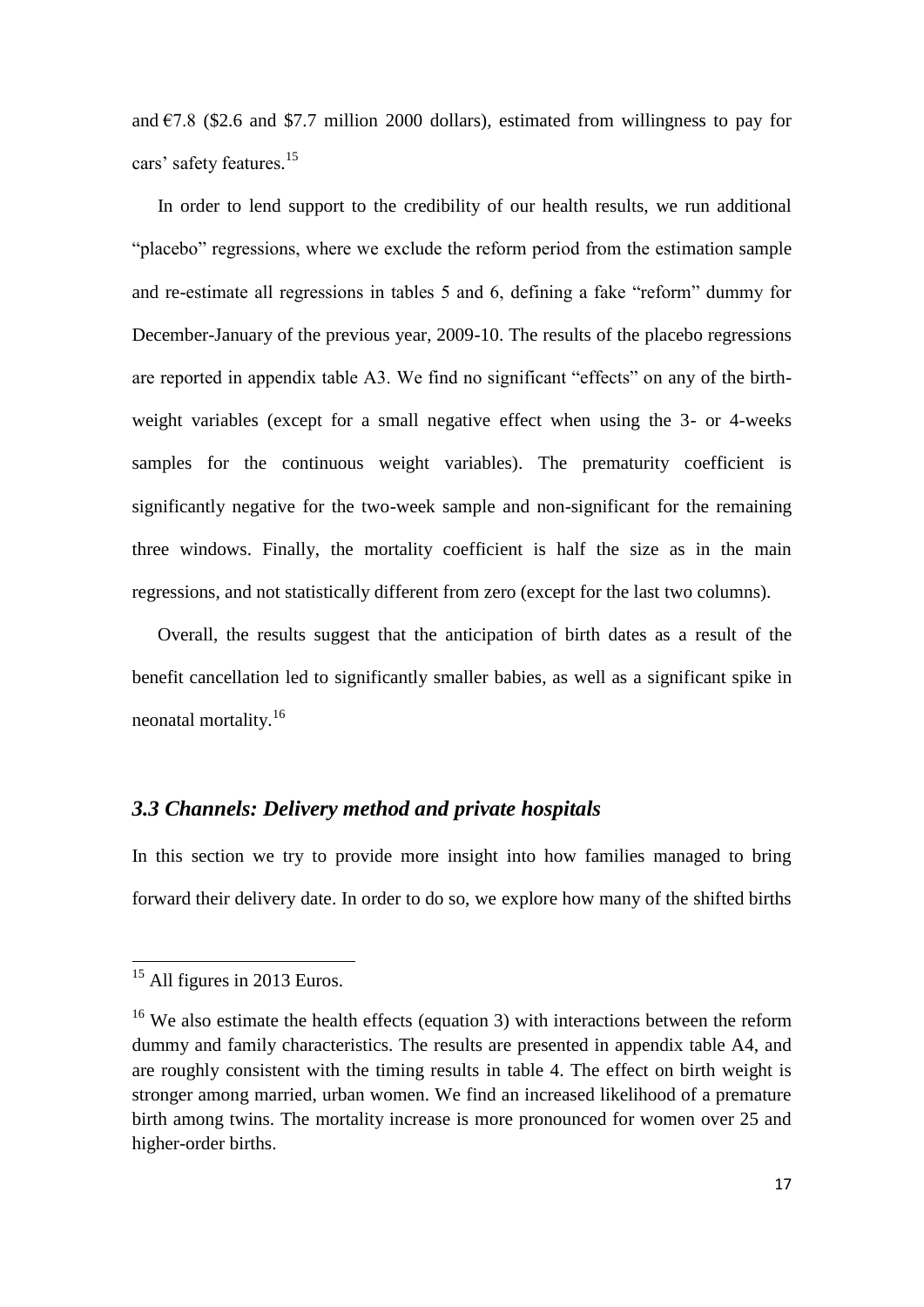took place via a c-section, and whether public versus private health centers were more likely to agree to tinkering with the timing of childbirth.

#### *Inductions and c-sections*

The date of birth for a pregnant woman can be anticipated medically either by inducing birth or via an elective c-section. Both of these methods appear to have become more popular in recent years. Labor induction consists of administering the pregnant woman certain hormones (prostaglandin, oxitocin) that trigger childbirth. This is usual practice when the woman has reached the end of the  $42<sup>nd</sup>$  week of pregnancy. In the US, induced births reached 23% of all births in 2010, up from 9.5% in 1990 (US Census Bureau).

An elective caesarean section can take place for medical reasons or on maternal request, which has also become more frequent, as the procedure has become safer. The rate of c-sections as a fraction of all births increased from 21 to 33% in the US between 1996 and 2009 (US Census Bureau), and from 19 to 25% in Spain (Spanish Ministry of Health).

Either of these two methods could have been used by women to bring forward their date of birth. Both are considered risky if performed for non-medical reasons (Thomson et al. 2002, Belizán et al., 2007). Note also that elective induced labor can lead to an unanticipated c-section (Stock et al. 2012), so these two procedures are not exclusive.

Our birth-certificate data do not provide information on whether the birth was spontaneous or induced. We do observe whether delivery took place via a c-section, starting in 2007. However, at first this variable had many missing values and it was imputed by the National Statistical Institute (NSI). The NSI refused to provide us with an indicator for observations with imputed delivery method, or with information regarding the imputation procedure. For these reasons, the analysis of c-sections should be treated with caution.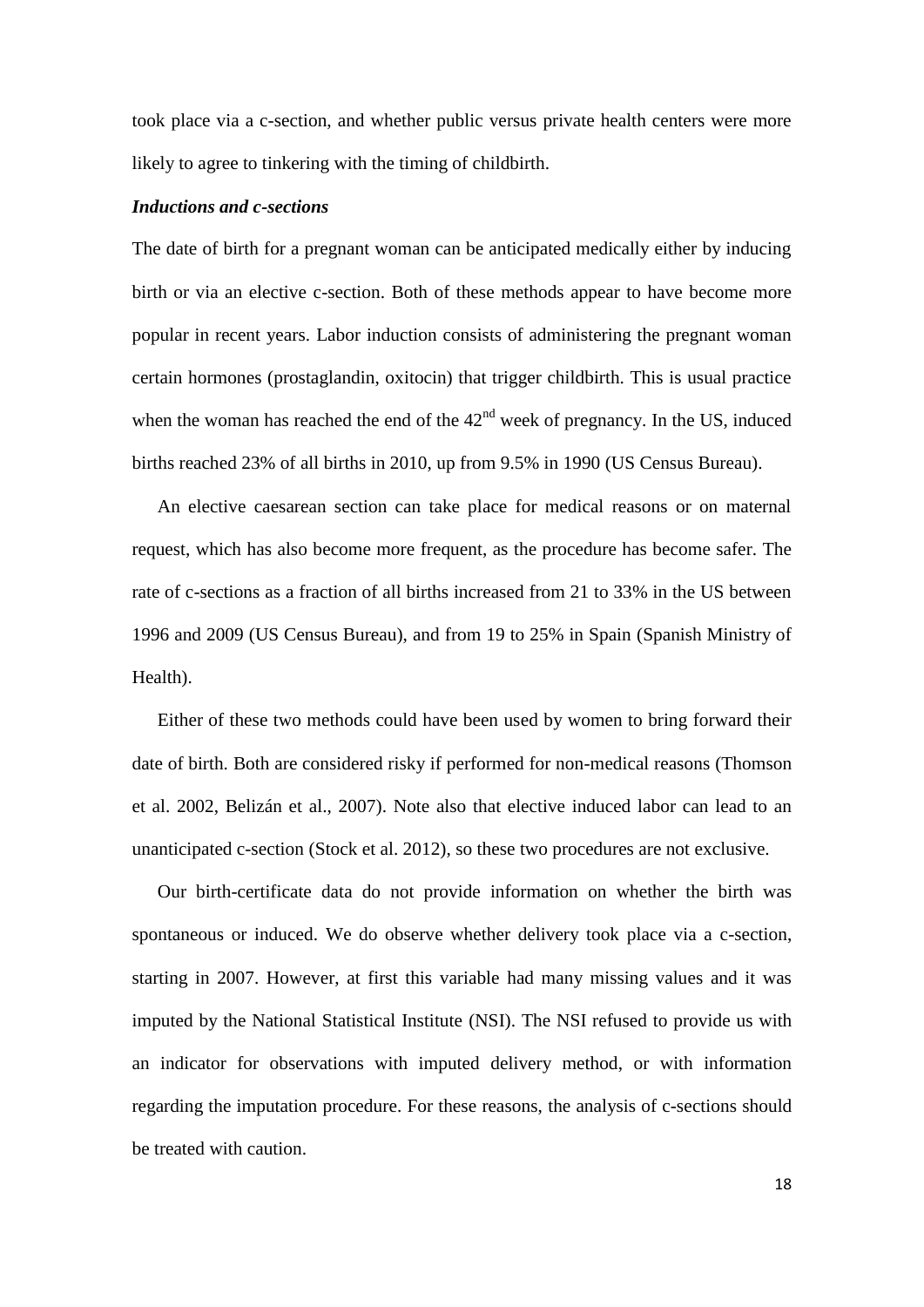We estimate equation 3 using an indicator for c-sections as the dependent variable, on the sample including only 2007-08 to 2010-11 December-January pairs. The results can be found in the first row of table 7. We find that the incidence of c-sections was significantly higher during the reform period (December 2010-January 2011), compared with the previous three years, by more than 5 percentage points (for an average of 22%). The benefit cancellation thus seems to have increased the number of babies born via csection.

We also expect that some families that would have had a c-section in any case (such as many of those expecting twins) may have shifted it from January to December. Thus, we re-estimate the regressions, adding a dummy for December 2010. The coefficients for this "difference-in-differences" analysis are reported in the second row of table 7. They suggest that in fact there was some shifting of c-sections from January to December in the reform year.

We thus confirm that some of the changes in the timing of births as a result of the benefit cancellation can be attributed to an increase as well as a shifting of c-sections. However, c-sections cannot account for all of the effect, since we observe the same pattern over time in births that did not require a c-section (see appendix figure A1). This suggests that birth induction was also used as a tool to trigger childbirth before the cutoff date.<sup>17</sup>

#### *Public versus private hospitals*

**.** 

It appears that private clinics in Spain are more open to scheduling childbirth for nonmedical reasons compared to public hospitals, as reflected in their higher c-section rates (Redondo et al. 2013). In 2009, the c-section rate was 22% of all births in the public

 $17$  It is also possible that the common pattern observed in figure A1 is driven by incorrect imputation of c-sections by the Spanish Statistical Institute.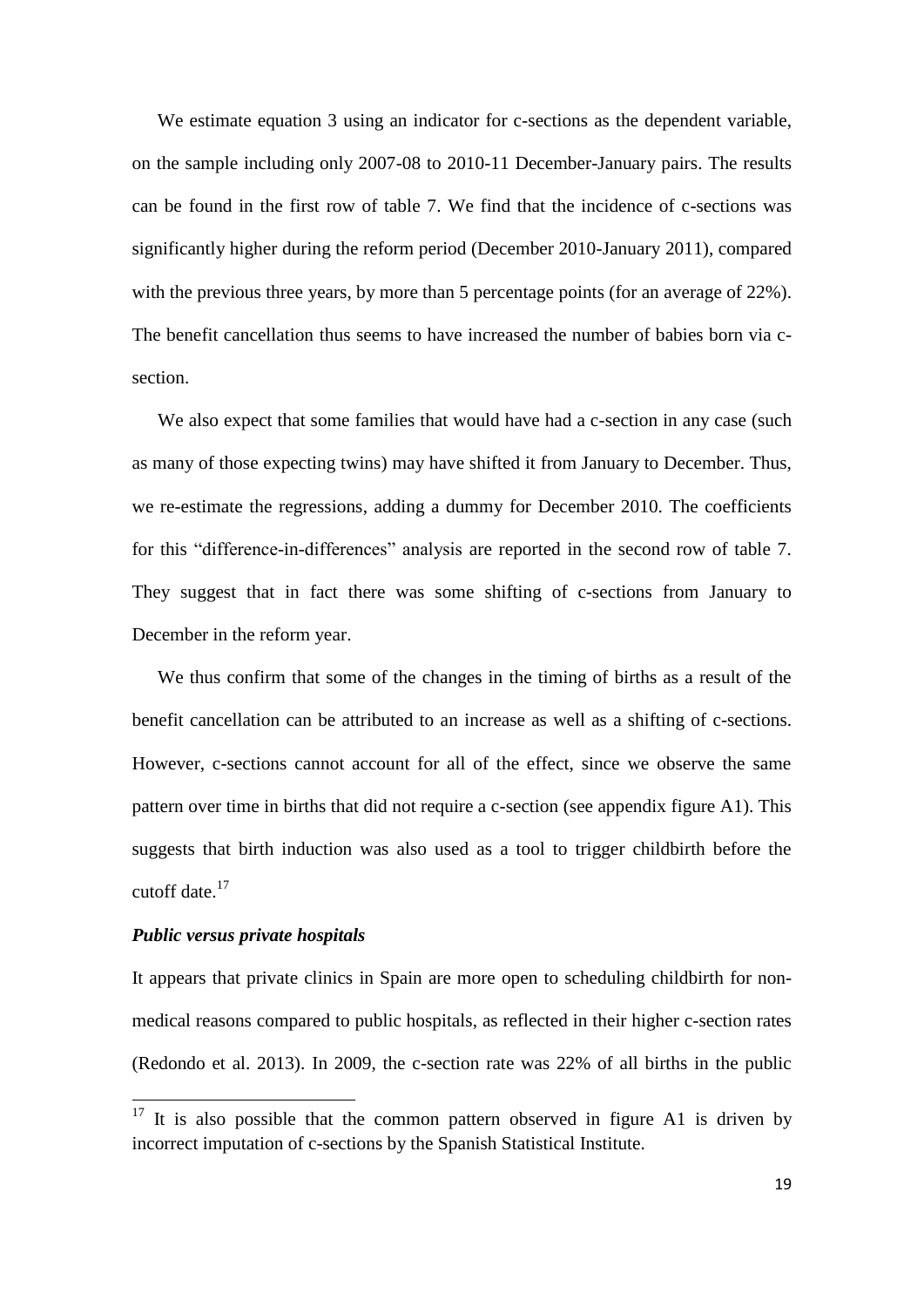health system, versus 37% in private health centers (Spanish Ministry of Health).<sup>18</sup> If this is the case, then we would expect to see more shifting among births taking place in the private sector.

The birth certificate data do not contain information on the type of health center where a birth takes place. However, we obtained information from an independent data source (the National Catalogue of Hospitals, 2000-2011, from the Spanish Health Ministry) on the number of private clinic beds across the 52 Spanish provinces and over time. If the shifting took place mostly among women giving birth in private hospitals, we expect to see more action in the provinces with more private hospital beds.

In order to test this hypothesis, we re-estimate equation 2, including also the interactions between the reform variable and all the controls (as reported in the second panel of table 4). We now add province dummies, as well as a new variable measuring the fraction of private hospital beds in each province, and an interaction of the reform variable with the fraction of private beds (standard errors are now clustered by province). The results are reported in table 8.

We find that the increase in December 2010 relative to January 2011 births was significantly more pronounced in provinces with more private hospital beds, even after controlling for province fixed-effects and interactions between the reform and individual characteristics. The results suggest that a province in the  $75<sup>th</sup>$  percentile of private hospital beds (about 35%) had a spike in December 2010 births about 2.3 percentage points higher than a province in the  $25<sup>th</sup>$  percentile (10% of private hospital

**.** 

 $18$  In a context of public, universal healthcare, higher rates of c-sections in private hospitals in Spain is consistent with the lower incidence of c-sections among the uninsured in the US (Aron et al., 2000).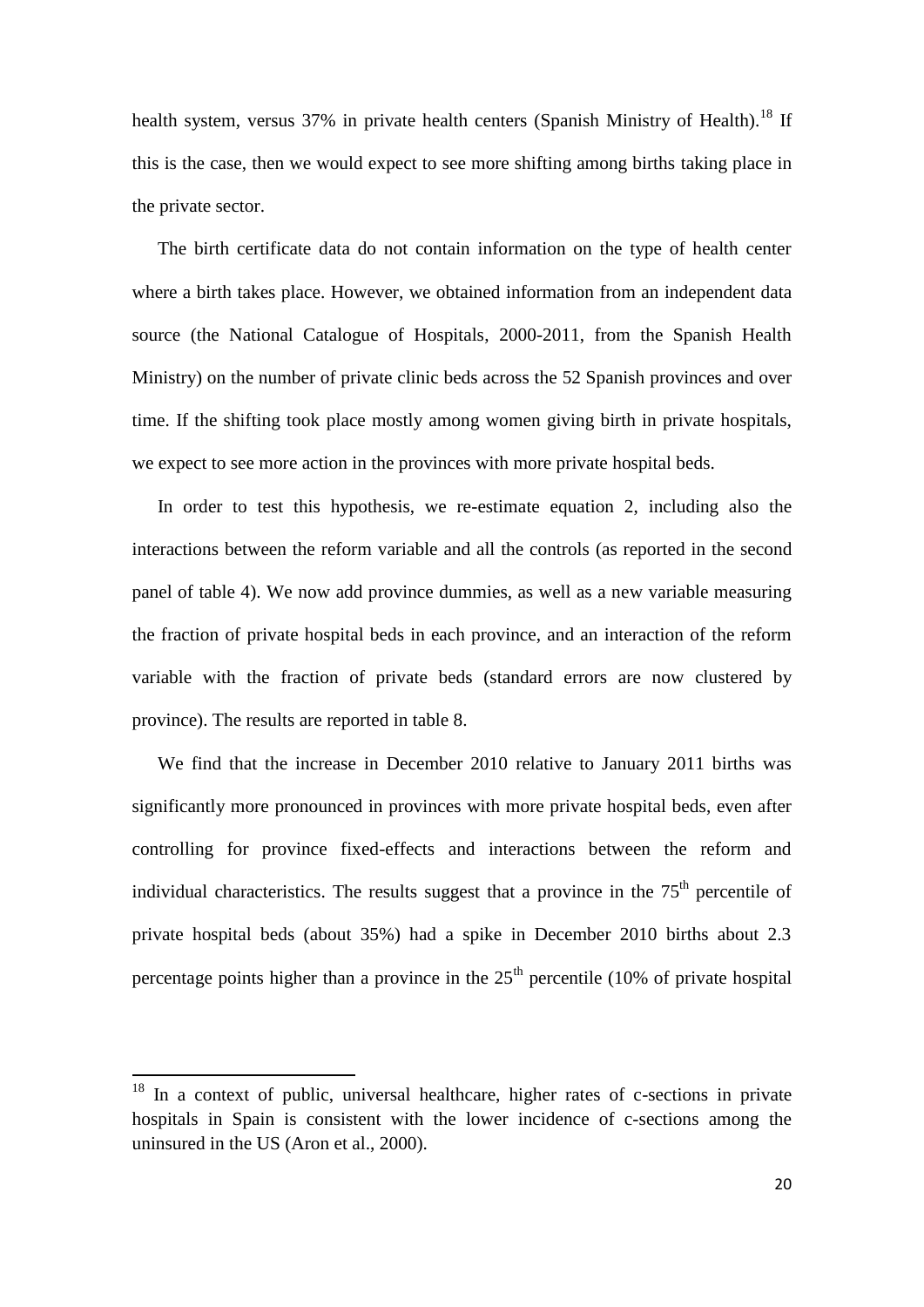births). These results are consistent with private hospitals being more willing to adjust the date of birth on parental request.

All in all, our results suggest that the timing effect (and the resulting health impacts) took place at least in part via scheduled c-sections in private hospitals. This is consistent with the heterogeneous effects presented in table 4. Private hospitals are used to a greater extent by native women of higher socio-economic status, and both c-sections and inductions are more common among older mothers, higher-order births, and twin births.

#### **4. Conclusions**

We analyze the effects of the cancellation of a child benefit in Spain on the timing of births and the health of newborns. We exploit individual-level birth certificate data, focusing on births very close to the cutoff date. We find that many families were able to bring forward their date of birth in order to qualify for the 2,500-Euro benefit. Although most of the shifting was probably just a few days, some births were shifted by as much as three weeks.

We also find that this bringing forward of delivery dates had significant health consequences for the affected babies. Strikingly, we find a significant spike in neonatal mortality right around the benefit cancellation date, leading to almost 80 deaths "too many", relative to the same dates in previous years. We also find that babies who were born earlier as a result of the reform were significantly lighter at birth, by about 315 grams (or 10 percent) on average. Previous research suggests that low birth-weight can have important long-term consequences on many relevant outcomes, such as adult height, IQ, educational attainment and earnings. The estimates by Black et al. (2007)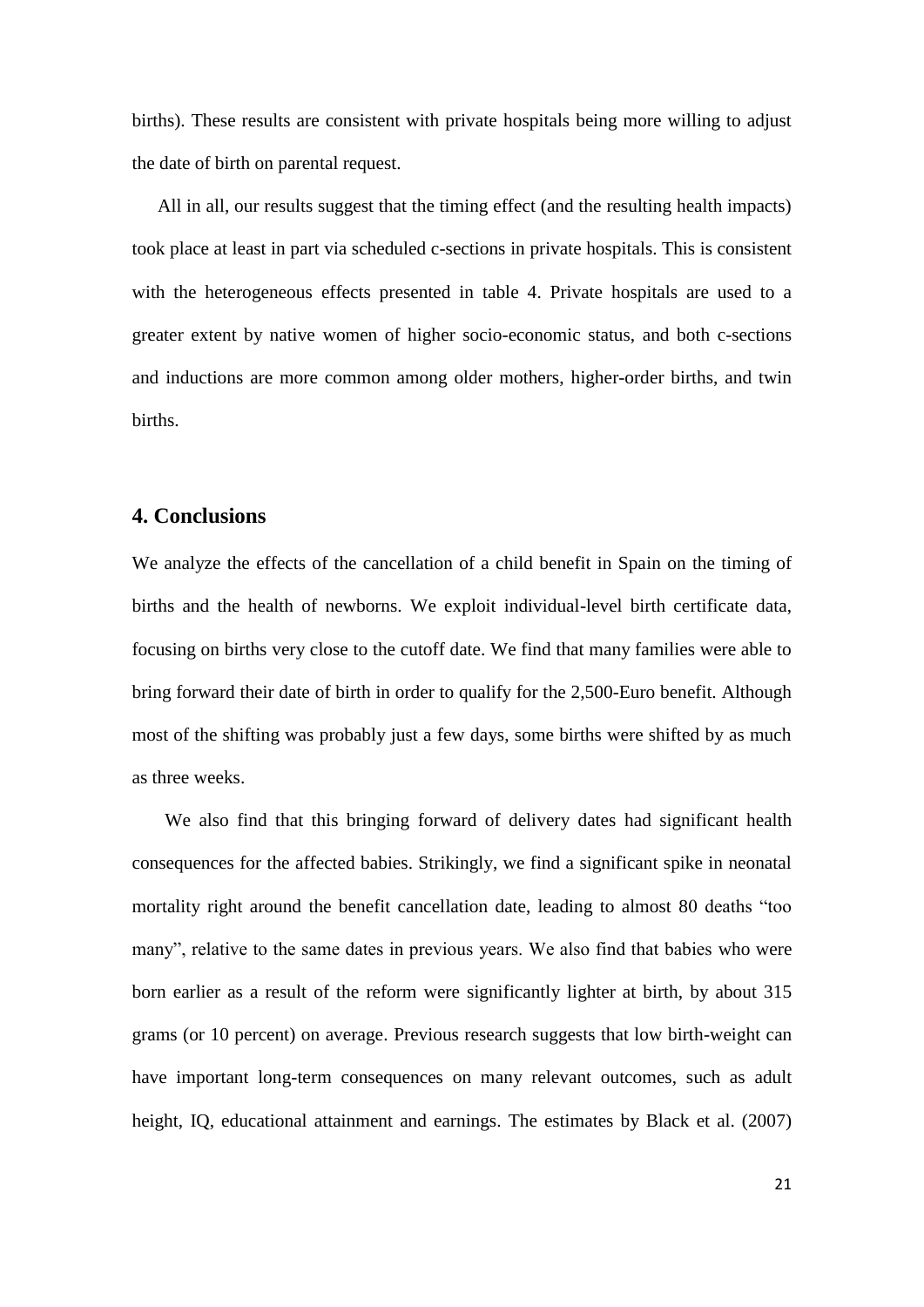suggest that 10% lower birth-weight would decrease high school completion rates for the affected children by almost 1 percentage point, and lower their full-time earnings by about 1%.

Our results suggest that announcement effects are important. The government announced the benefit cancellation seven months in advance, with a single cutoff date, so that babies born on December 31, 2010 were entitled to 2,500 Euros, while those born on January 1, 2011 would receive 0. It would perhaps have been advisable to devise a not-so-steep cancellation mechanism, so that, for instance, the benefit amount could have declined more slowly over time.

These findings also highlight the fact that parents may be willing to trade-off income and health, at least to some extent. Note that the most vulnerable babies were not affected, since we find no increase in prematurity rates, and only a small increase in the number of babies with very low birth weight.

It would be interesting to know more about the interaction and bargaining process between families and health professionals. Media reports at the time make it clear that doctors were well aware of the health risks associated with shifting the timing of births. How did (some) families manage to convince their health providers to anticipate childbirth?<sup>19</sup> Did doctors have any economic incentive to do so? These are all interesting questions that are yet to be answered.

 $\overline{a}$ 

 $19$  Faking the date of birth in the birth certificate would be difficult. However, families could have convinced hospitals to change the exact time of birth reported, for babies born close to midnight on the cutoff date. However, this seems unlikely to have happened in practice, since the spike in births in December 2010 did not take place exactly on December 31-January 1, but was instead quite spread over the two weeks before and after.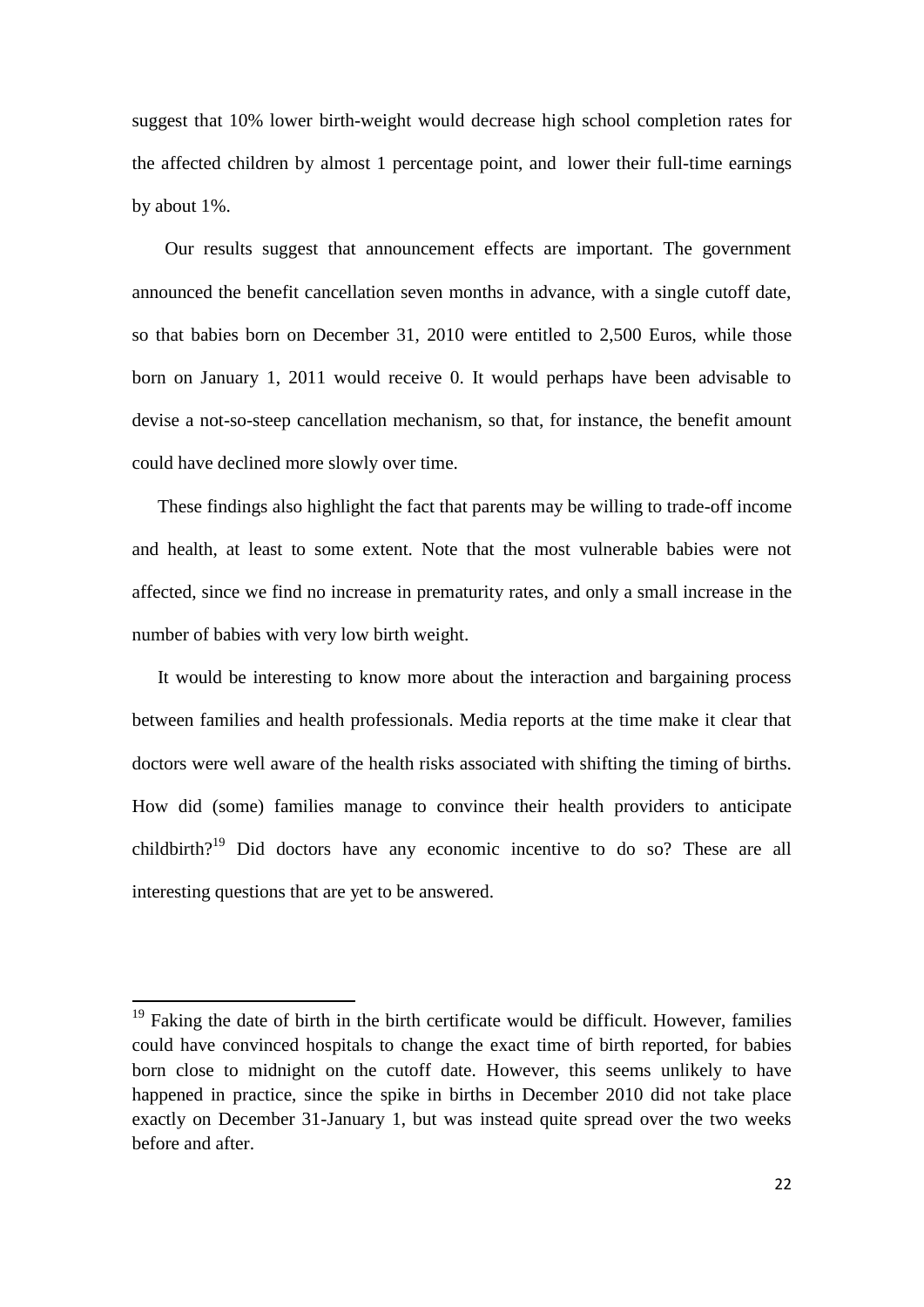Finally, our results provide new, credible empirical evidence supporting the widely held belief in the medical community that scheduling births for non-medical reasons can have important health consequences for babies.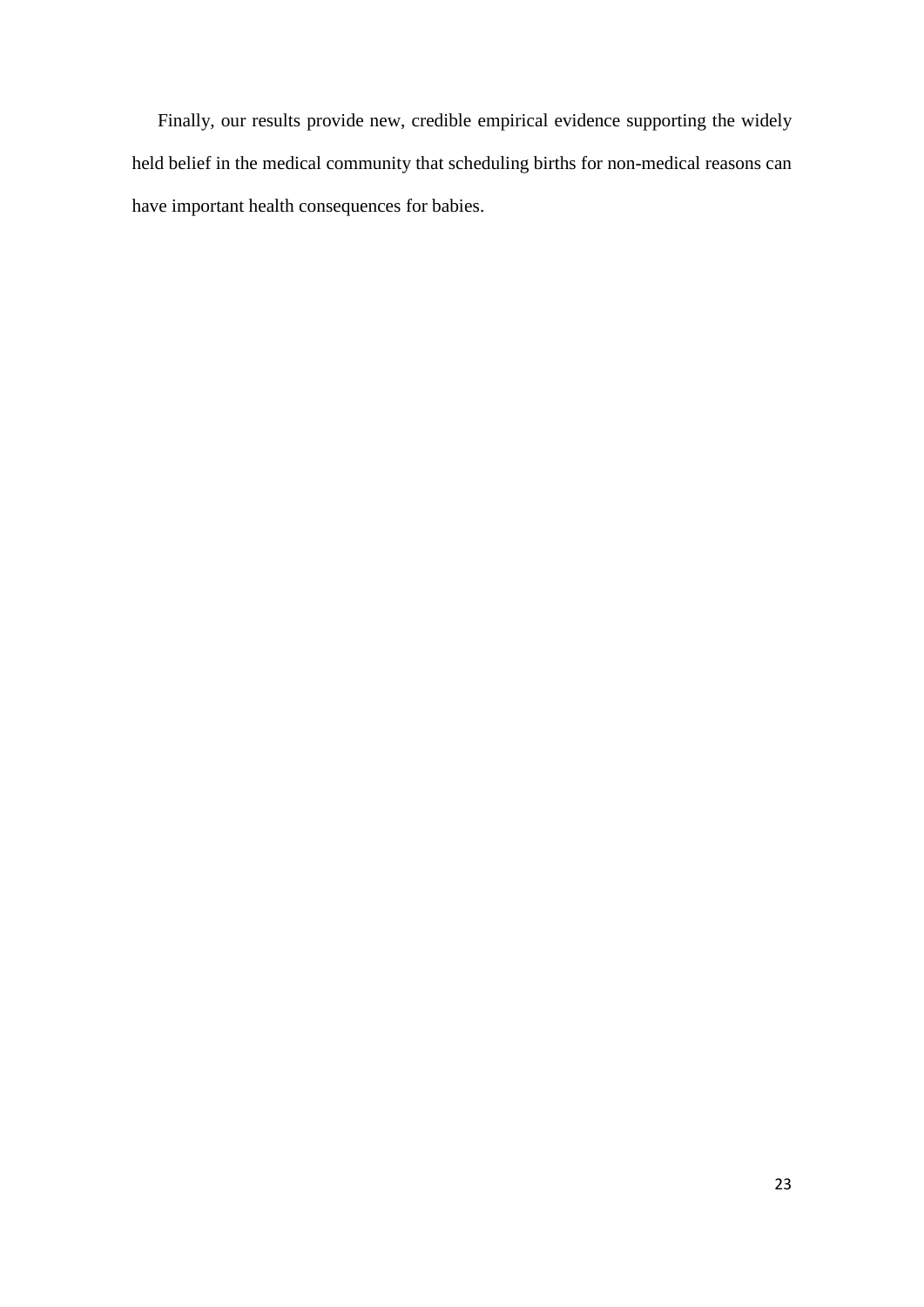# **References**

ABC (2010) "Cheque-bebé de alto riesgo", December 30. Retrieved from URL: <http://www.abc.es/20101230/local-madrid/abci-cheque-bebe-201012300214.html>

Alm, James, and Whittington, Leslie A. (1997) ''Income Taxes and the Timing of Marital Decisions.'' *Journal of Public Economics* 64 (May 1997): 219–40.

Aron, David C, Howard S. Gordon, David L. DiGiuseppe, Dwain L. Harper, and Gary E. Rosenthal (2000) "Variations in Risk-Adjusted Cesarean Delivery Rates According to Race and Health Insurance" *Medical Care* 38(1): 35–44.

Behrman, J.R., Rosenzweig, M.R. (2004) "Returns to birthweight." *The Review of Economics and Statistics* 86 (2), 586–601.

Belizán, José M.; Althabe, Fernando; Cafferata, María Luisa (2007) "Health Consequences of the Increasing Caesarean Section Rates" *Epidemiology* 18(4): 485- 486.

Bernheim, B. Douglas, Lemke, Robert J., and Scholz, John Karl (2004) "Do estate and gift taxes affect the timing of private transfers?," *Journal of Public Economics*, vol. 88(12), pages 2617-2634, December.

Black, S.E., Devereux, P.J., Salvanes, K.G. (2007) "From the cradle to the labor market? The effect of birth weight on adult outcomes." *Quarterly Journal of Economics* 122 (1), 409–439.

Blomquist (2001) "Economics of the Value of Life", *International Encyclopedia of the Social & Behavioral Sciences,* edited by Neil J. Smelser and Paul B. Baltes, pages 16133-16139. New York: Pergamon of Elsevier Science.

Blomquist, Glenn C., Miller, Ted R., and Levy, David T. (1996) "Values of risk reduction implied by motorist use of protection equipment: new evidence from different populations." *Journal of Transport Economics and Policy* 30: 55–66.

Brunner, Beatrice and Andreas Kuhn, 2011. "Financial Incentives, the Timing of Births, Birth Complications, and Newborns' Health: Evidence from the Abolition of Austria's Baby Bonus," IZA Discussion Paper 6141.

Crump, C., Sundquist, K., Sundquist, J., Winleby (2011) "Gestational Age at Birth and Mortality in Young Adulthood". *JAMA: Journal of the American Medical Association* 306(11):1233-1240.

Currie, J, Hyson, R. (1999) "Is the impact of health shocks cushioned by socioeconomic status? The case of low birthweight." *American Economic Review* 89 (2), 245–250.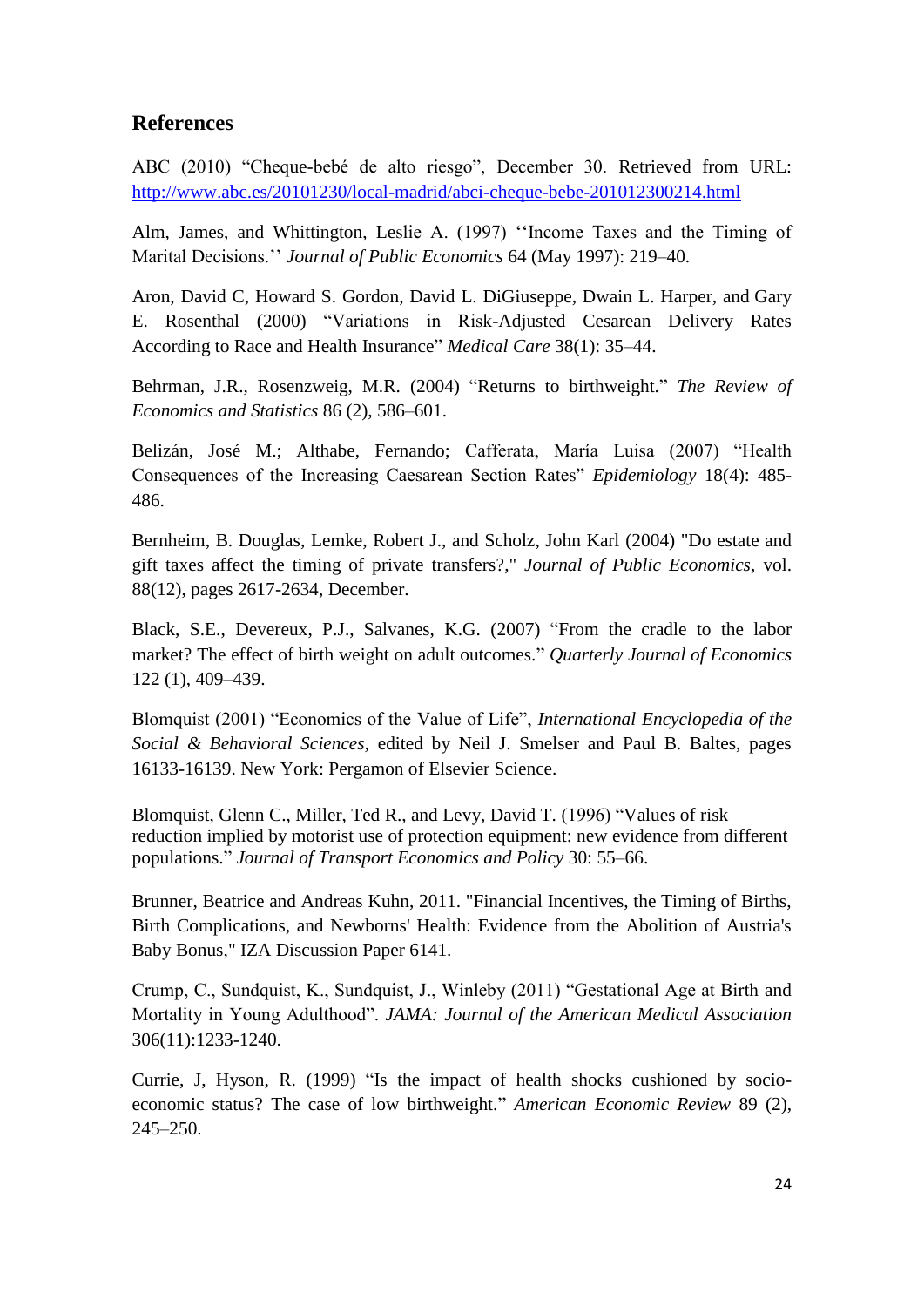Datta Gupta, Nabanita & Deding, Mette & Lausten, Mette, 2013. "Medium-term consequences of low birth weight on health and behavioral deficits – is there a catch-up effect?" *Economics and Human Biology* 11 (2013) 42–55.

Dickert-Conlin, S. and Chandra, A. (1999). Taxes and the Timing of Births*. Journal of Political Economy*, 107(1), 161-177.

Elgen, I., Johansson, K.A., Markestad, T., Sommerfelt, K. (2005) "A nonhandicapped cohort of low-birthweight children: growth and general health status at 11 years of age." *Acta Paediatrica* 94 (9), 1203–1207.

[Figlio,](http://www.nber.org/people/david_figlio) David N., [Jonathan Guryan,](http://www.nber.org/people/jonathan_guryan) [Krzysztof Karbownik,](http://www.nber.org/people/Krzysztof_karbownik) [Jeffrey Roth](http://www.nber.org/people/jeff_roth) (2013) "The Effects of Poor Neonatal Health on Children's Cognitive Development" NBER Working Paper No. 18846.

Gans, J. and Leigh, A. (2009). "Born on the first of July: An (un) natural experiment in birth timing." *Journal of Public Economics*, 93 (1-2), 246-263.

González, Libertad (2013) "The Effect of a Universal Child Benefit on Conceptions, Abortions, and Early Maternal Labor Supply" *American Economic Journal: Economic Policy*, vol. 5(3), August.

Guria, Jagadish, Joanne Leung, Michael Jones-Lee and Graham Loomes (2005). "The Willingness to Accept Value of Statistical Life Relative to the Willingness to Pay Value: Evidence and Policy Implications." *Environmental & Resource Economics*, 32(1): 113-127.

Hack, M., Schluchter, M., Cartar, L., Rahman, M., Cuttler, L., Borawski, E. (2003) "Growth of very low birth weight infants to age 20 years." *Pediatrics* 112 (1), e30–e38.

Hall, Eric S.; Alonzo T. Folger; Elizabeth A. Kelly; Beena Devi Kamath-Rayne (2013) "Evaluation of Gestational Age Estimate Method on the Calculation of Preterm Birth Rates" *Maternal & Child Health Journal*.

Johnson, R. C. & Robert F. Schoeni, R. F. (2011) "The Influence of Early-Life Events on Human Capital, Health Status, and Labor Market Outcomes Over the Life Course," *The B.E. Journal of Economic Analysis & Policy* vol. 11(3).

LaLumia, Sara, James M. Sallee and Nicholas Turner (2013) "New Evidence on Taxes and the Timing of Birth" NBER Working Paper No. 19283.

Lynch CD, Zhang J. (2007) "The research implications of the selection of a gestational age estimation method." *Paediatric and Perinatal Epidemiology* 2007; 21(Suppl. 2): 86–96.

Mount, Timothy, Weng, Weifeng, and Schulze, William (2000) "Automobile Safety and the Value of Statistical Life in the Family: Valuing Reduced Risk for Children,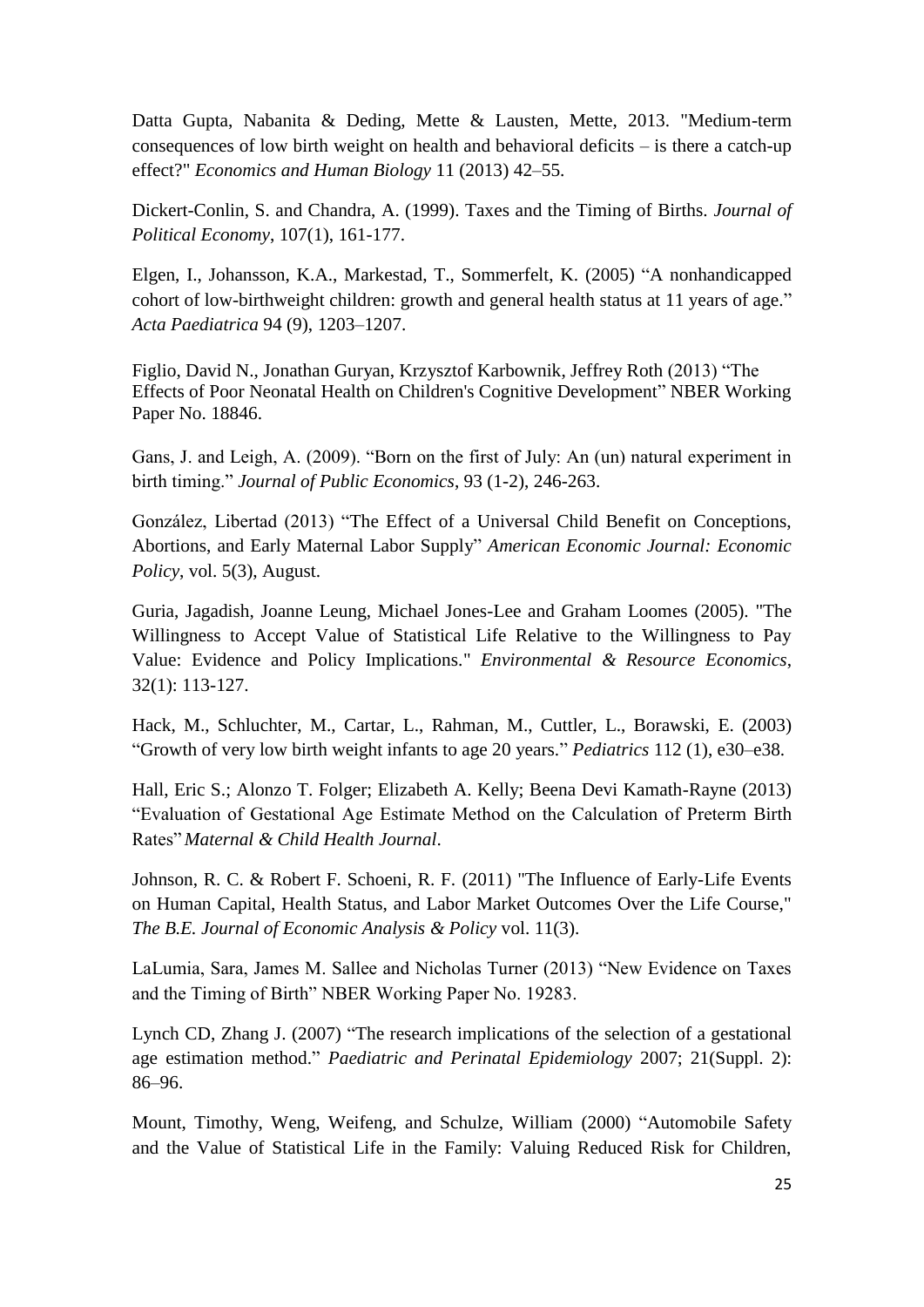Adults and the Elderly." United States Environmental Protection Agency Report, Vol. 0431.

Neugart, M. and Ohlsson, H. (2013). *"*Economic Incentives and the Timing of Births: Evidence from the German Parental Benefit Reform 2007" *Journal of Population Economics* 26: 87–108.

Patel RR, Peters TJ, Murphy DJ, ALSPAC Study Team (2005) "Prenatal risk factors for Caesarean section. Analyses of the ALSPAC cohort of 12,944 women in England." *International Journal of Epidemiology* 34(2): 353-367.

Randolph, William C. (1995) ''Dynamic Income, Progressive Taxes, and the Timing of Charitable Contributions.'' *Journal of Public Economics* 103 (August): 709–38.

Redondo, Ana, Mercedes Sáez, Patricia Oliva, María Soler, and Antoni Arias (2013) "Variabilidad en el porcentaje de cesáreas y en los motivos para realizarlas en los hospitales españoles" *Gaceta Sanitaria* 27(3): 258–262.

Schulkind, Lisa and Teny Maghakian Shapiro (2014) "What a Difference a Day Makes: Quantifying the Effects of Birth Timing Manipulation on Infant Health" *Journal of Health Economics* 33: 139-158.

Spanish Health Ministry (2000-2011). Catálogo Nacional de Hospitales (ficheros de microdatos). Portal Estadístico del Sistema Nacional de Salud. <http://www.msssi.gob.es/estadisticas/microdatos.do>

Spanish National Statistical Institute (2000-2011). Indicadores Demográficos. Instituto Nacional de Estadística. [http://www.ine.es/jaxi/menu.do?type=pcaxis&path=/t20/p318](http://www.ine.es/jaxi/menu.do?type=pcaxis&path=/t20/p318%20/&file=inebase)  [/&file=inebase](http://www.ine.es/jaxi/menu.do?type=pcaxis&path=/t20/p318%20/&file=inebase)

Stock, Sarah J, Evelyn Ferguson, Andrew Duffy, Ian Ford, James Chalmers, Jane E Norman (2012) "Outcomes of elective induction of labour compared with expectant management: population based study". *BMJ* 344:e2838.

Tamm, M. (2012). The Impact of a Large Parental Leave Benefit Reform on the Timing of Birth around the Day of Implementation. *Oxford Bulletin of Economics and Statistics* 75(4): 585-601.

Thompson, Jane, Christine L. Roberts, Marian Currie, and David A. Ellwood (2002) **"**Prevalence and Persistence of Health Problems After Childbirth: Associations with Parity and Method of Birth" *Birth* 29 (2): 83-94.

Viscusi, W.K. and Aldy, J.E. (2003) "The value of a statistical life: A critical review of market estimates throughout the world." *Journal of Risk and Uncertainty* 27: 5–76.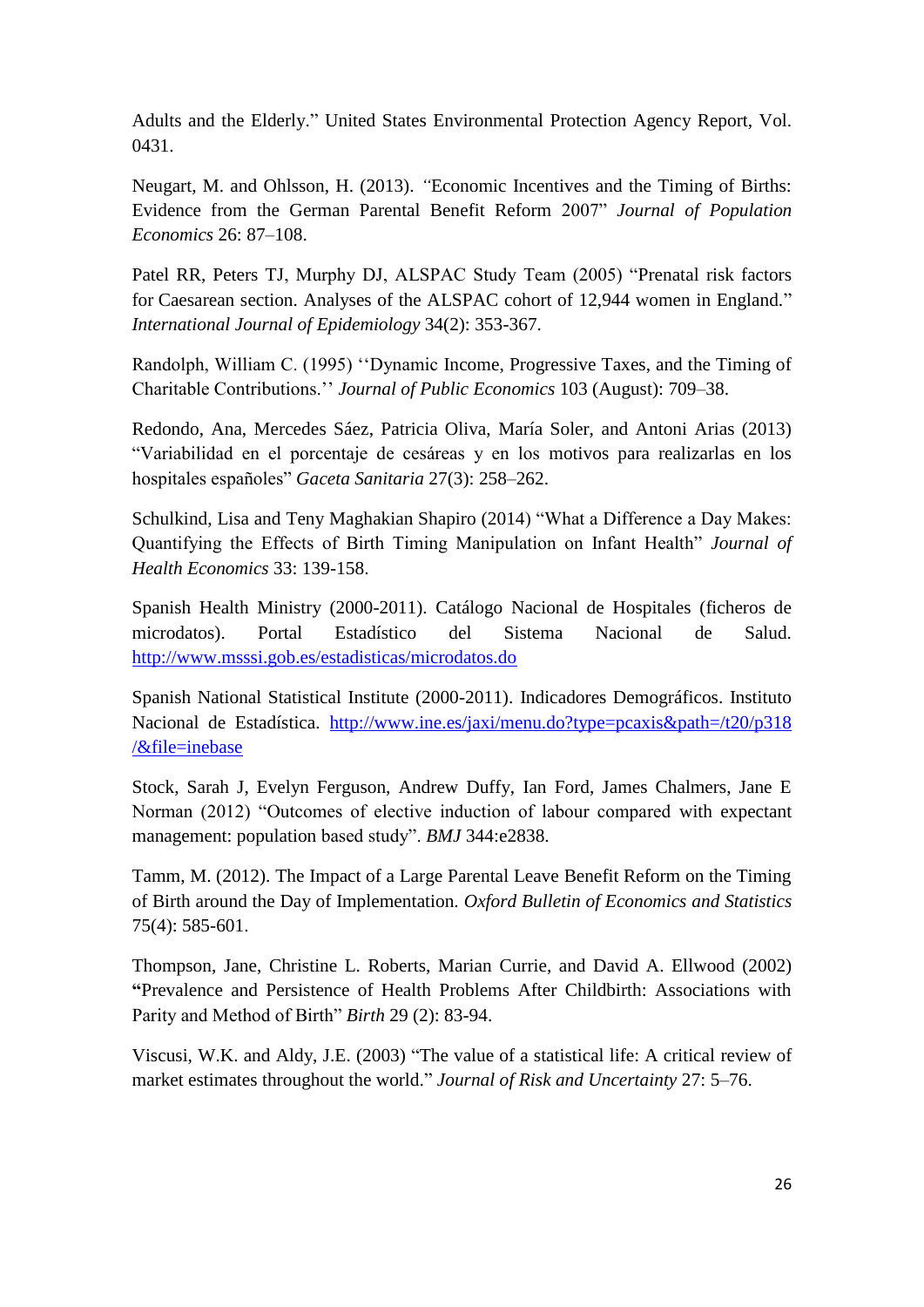# **Data appendix**

Here we provide some details on the construction of the control variables in the individual-level analysis. The averages reported are for the sample of all births in the last 4 weeks of December or the first 4 weeks of January, for December-January pairs from 2000-01 to 2010-11 (as in table 1).

*Marital status:* We include a dummy for married mothers (71%), and a dummy for babies with no registered father (1.7%).

*Urban:* We construct an indicator that takes value 1 if the birth is registered either in the main city (the capital) of each province, or in a town larger than 100,000 inhabitants (43%).

*Occupation:* We include 6 occupation dummies for each of the parents. The categories include: homemakers, managers, high-skill professionals, administrative jobs, service occupations, and production jobs.

*Female:* 48.5% of babies in the sample are female.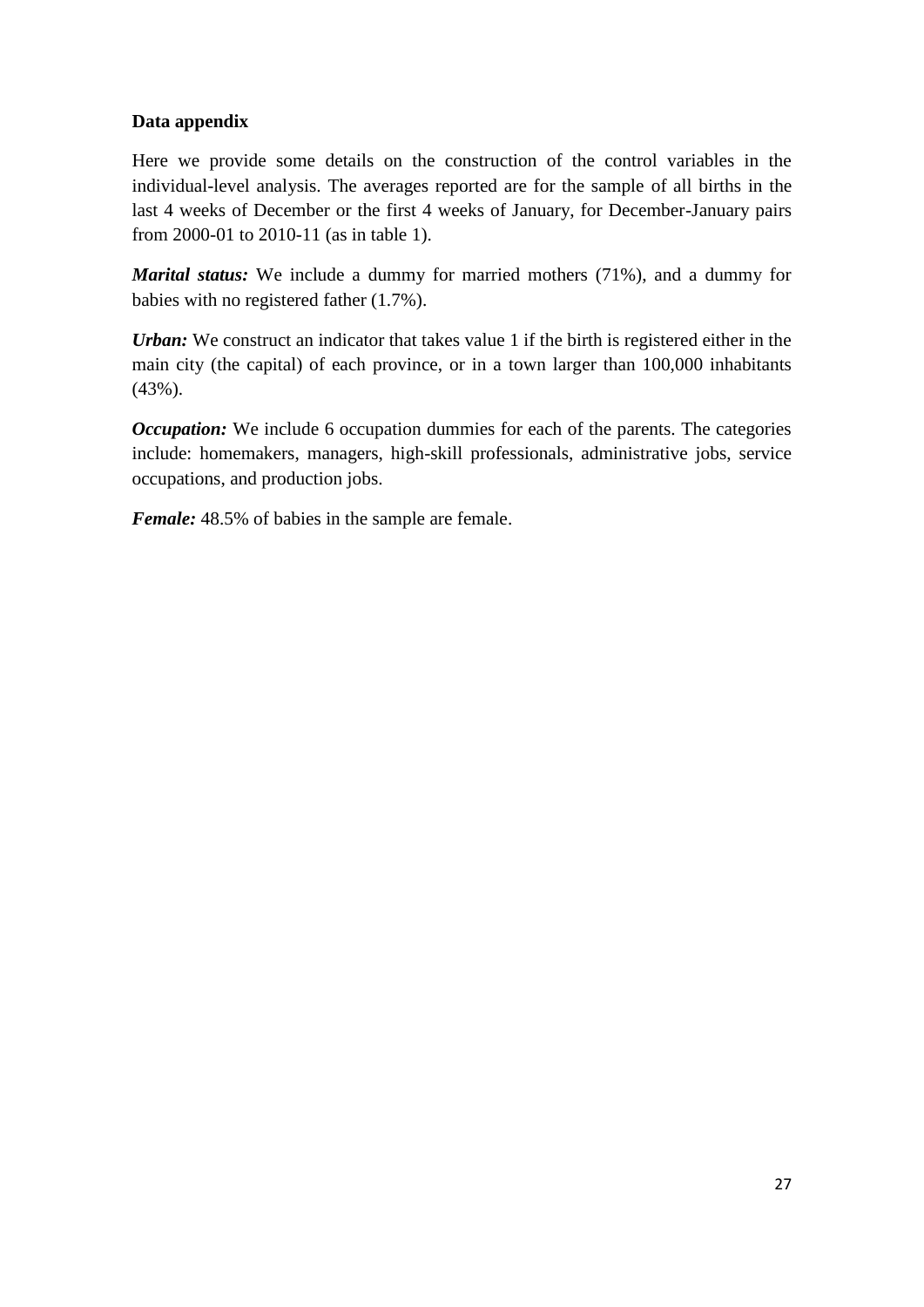|                       | Average | Stdev. | Min      | <b>Max</b> |
|-----------------------|---------|--------|----------|------------|
| Daily data            |         |        |          |            |
| $(N=616)$             |         |        |          |            |
| N. births per day     | 1229    | 181    | 806      | 1683       |
| Year                  | 2005.5  | 3.2    | 2000     | 2011       |
| Individual-level data |         |        |          |            |
| $(N=756855)$          |         |        |          |            |
| December birth        | 0.4995  | 0.5    | $\Omega$ | 1          |
| Year                  | 2005.7  | 3.16   | 2000     | 2011       |
| Birth weight          | 3203    | 540    | 4        | 6560       |
| BW<2,500              | 0.081   | 0.273  | 0        | 1          |
| BW<2,750              | 0.157   | 0.36   | 0        | 1          |
| BW<3,000              | 0.297   | 0.457  | 0        | 1          |
| Premature (<37w.)     | 0.081   | 0.273  | 0        | 1          |
| Mortality (24h.)      | 0.0041  | 0.0637 | 0        | 1          |
| Mother's age          | 30.82   | 5.33   | 12       | 55         |
| Father's age          | 33.49   | 7.26   | 14       | 83         |
| Mother<25             | 0.127   | 0.333  | 0        | 1          |
| Mother > 35           | 0.186   | 0.389  | 0        | 1          |
| Immigrant mother      | 0.161   | 0.367  | 0        | 1          |
| First birth           | 0.558   | 0.497  | 0        | 1          |
| Twins                 | 0.0197  | 0.139  | 0        | 1          |

Table 1. Descriptive statistics

Source: Birth-certificate micro data, Spanish National Statistical Institute, 2000-2011. The sample includes all births in the last 4 weeks of December or the first 4 weeks of January, for December-January pairs from 2000-01 to 2010-11.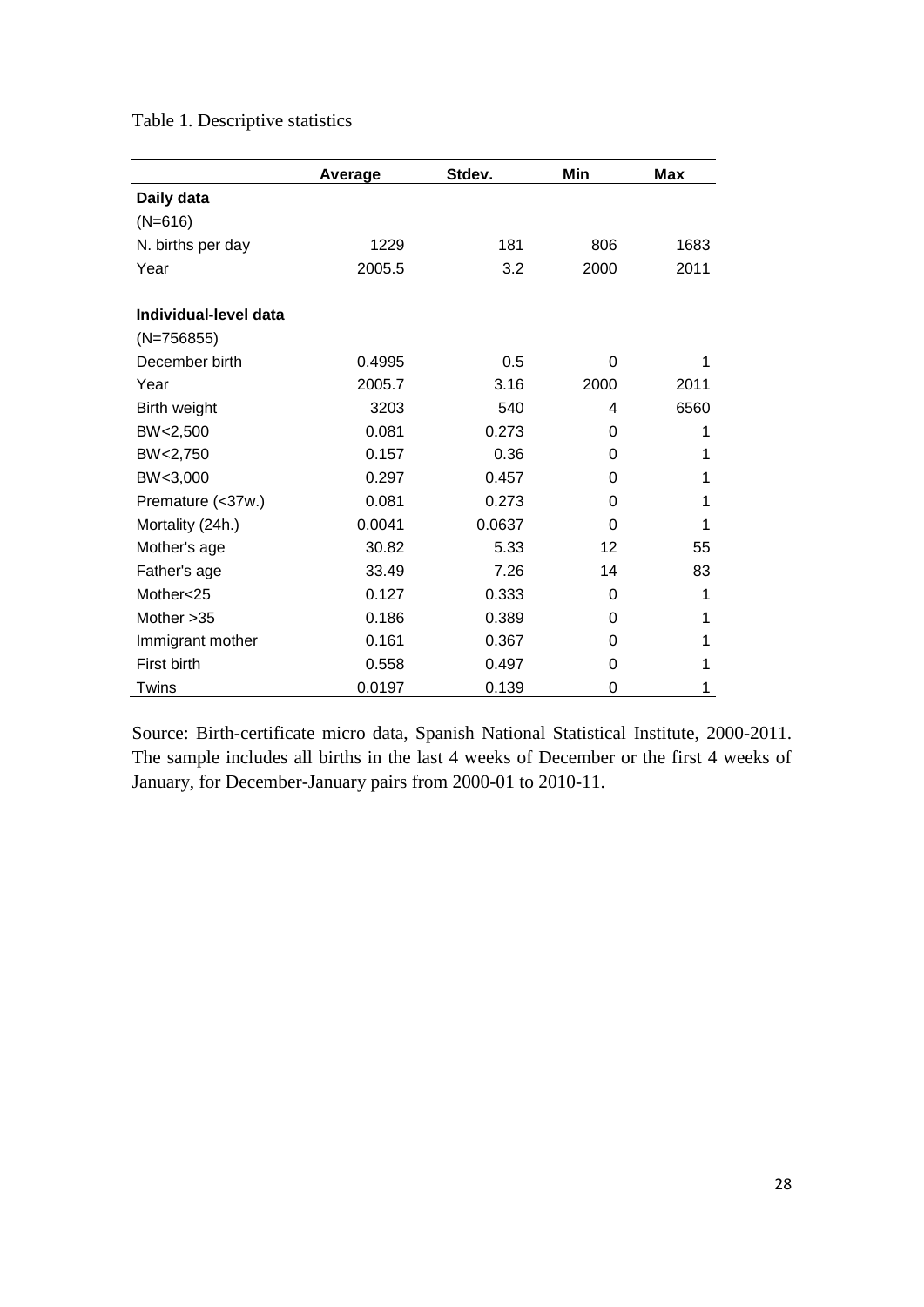|                                                                                                                                                                                                                          |           |     | $+/-2$  |     | $+/-3$  |     | $+/-4$  |     |
|--------------------------------------------------------------------------------------------------------------------------------------------------------------------------------------------------------------------------|-----------|-----|---------|-----|---------|-----|---------|-----|
|                                                                                                                                                                                                                          | +/-1 week |     | weeks   |     | weeks   |     | weeks   |     |
| Dep. var.: Number of births                                                                                                                                                                                              |           |     |         |     |         |     |         |     |
|                                                                                                                                                                                                                          | 294       | *** | 213     | *** | 182     | *** | 149     | *** |
|                                                                                                                                                                                                                          | (32,7)    |     | (23, 4) |     | (18, 9) |     | (16, 9) |     |
| Number of births                                                                                                                                                                                                         |           |     |         |     |         |     |         |     |
| moved                                                                                                                                                                                                                    | 1029      |     | 1491    |     | 1911    |     | 2086    |     |
|                                                                                                                                                                                                                          |           |     |         |     |         |     |         |     |
| Dep. var.: In(number of births)                                                                                                                                                                                          |           |     |         |     |         |     |         |     |
|                                                                                                                                                                                                                          | 0,228     | *** | 0,163   | *** | 0,139   | *** | 0,115   | *** |
|                                                                                                                                                                                                                          | (0,026)   |     | (0,019) |     | (0,015) |     | (0,013) |     |
| Share of births moved                                                                                                                                                                                                    | 12%       |     | 8%      |     | 7%      |     | 6%      |     |
| N                                                                                                                                                                                                                        | 154       |     | 308     |     | 462     |     | 616     |     |
| Year dummies                                                                                                                                                                                                             | Y         |     | Y       |     | Y       |     | Y       |     |
| Day of week dummies                                                                                                                                                                                                      | Y         |     | Y       |     | Y       |     | Y       |     |
| Holiday dummy                                                                                                                                                                                                            | Y         |     | Y       |     | Y       |     | Y       |     |
| Year*day of week                                                                                                                                                                                                         |           |     | Y       |     | Y       |     | Y       |     |
| Day of year dummies<br>$\left( \frac{1}{2} \right)$ and $\left( \frac{1}{2} \right)$ and $\left( \frac{1}{2} \right)$ and $\left( \frac{1}{2} \right)$ and $\left( \frac{1}{2} \right)$ and $\left( \frac{1}{2} \right)$ |           |     | Y       |     | Y       |     | Y       |     |

Table 2. The effect of the benefit cancellation on the timing of births

 $(***99\%, **95\%, *90\%)$ 

Note: Each coefficient comes from a different regression. An observation is a day. The sample includes all births in the last 1 to 4 weeks of December or the first 1 to 4 weeks of January (depending on the column), for December-January pairs from 2000-01 to 2010-11. The coefficients shown correspond to a binary explanatory variable indicating December 2010 births (the month right before benefit cancellation). Standard errors are shown in parentheses.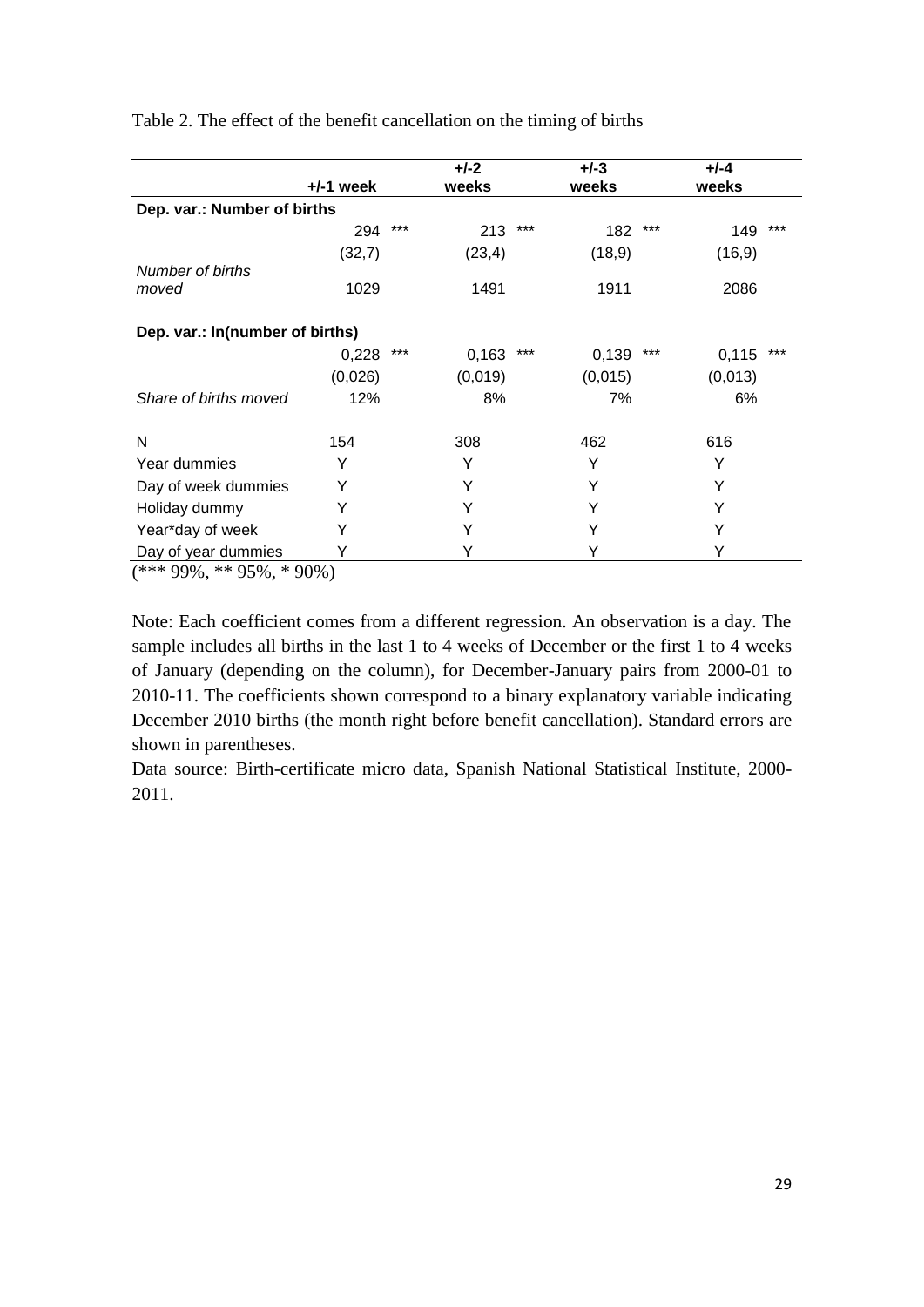| Dep. var.                   | <b>Number of births</b> |       | In(number of births) |  |
|-----------------------------|-------------------------|-------|----------------------|--|
|                             |                         |       |                      |  |
| December 4-10               | 0,747                   |       | 0,0063               |  |
|                             | (33,98)                 |       | (0,03)               |  |
| December 11-17              | 45,25                   |       | 0,0362               |  |
|                             | (33,98)                 |       | (0,03)               |  |
| December 18-24              | 60,58                   | *     | 0,045<br>*           |  |
|                             | (33,98)                 |       | (0,03)               |  |
| December 25-31              | 160,7                   | ***   | 0,1206<br>***        |  |
|                             | (33,98)                 |       | (0,03)               |  |
| January 1-7                 | $-123,75$               | ***   | ***<br>$-0,0992$     |  |
|                             | (33, 99)                |       | (0,03)               |  |
| January 8-14                | $-80,38$                | $***$ | $-0,0614$<br>**      |  |
|                             | (33,98)                 |       | (0,03)               |  |
| January 15-21               | $-72,8$                 | **    | **<br>$-0,0555$      |  |
|                             | (33,98)                 |       | (0,03)               |  |
| January 22-28               | $-50,22$                |       | $-0,0361$            |  |
|                             | (33, 98)                |       | (0,03)               |  |
| N                           | 682                     |       | 682                  |  |
| Year dummies<br>Day of week | Y                       |       | Y                    |  |
| dummies                     | Υ                       |       | Y                    |  |
| Holiday dummy               | Y                       |       | Y                    |  |
| Year*day of week            | Υ                       |       | Y                    |  |
| Day of year                 |                         |       |                      |  |
| dummies<br>$1.1.07$ m m s i | Y                       |       | Υ                    |  |

Table 3. Medium-run effects of benefit cancellation on the timing of births

 $(*** 99\%, ** 95\%, * 90\%)$ 

Note: Each column corresponds to a different regression. An observation is a day. The sample includes all births in December and January, for December-January pairs from 2000-01 to 2010-11. The coefficients shown correspond to a set of binary explanatory variables indicating the week of birth for 2010-11 births (the period right around benefit cancellation). Standard errors are shown in parentheses.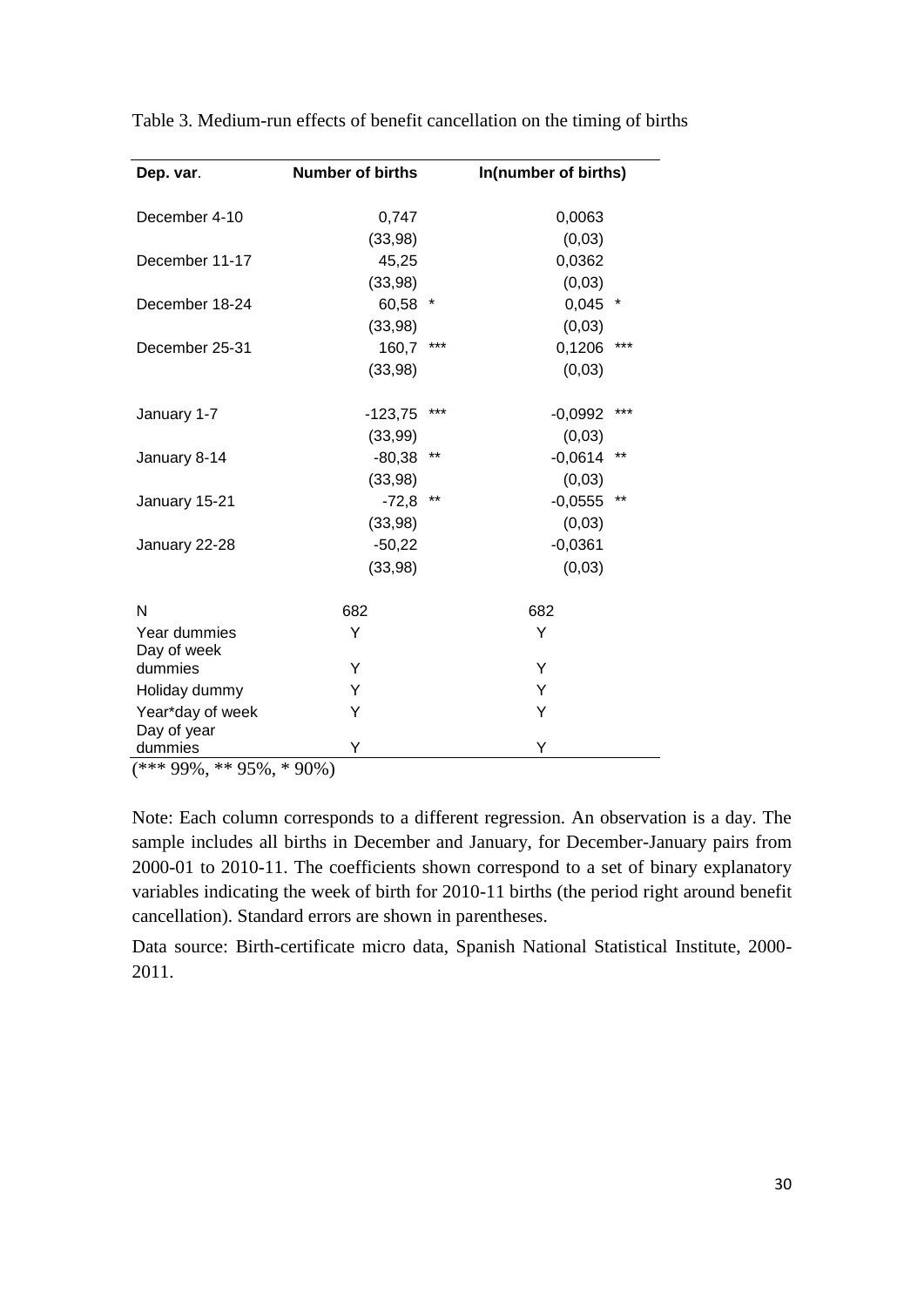|                                | $+/-1$ week |       | $+/-2$ weeks |       | +/-3 weeks  |         | $+/-4$ weeks |       |
|--------------------------------|-------------|-------|--------------|-------|-------------|---------|--------------|-------|
| <b>Baseline model</b>          |             |       |              |       |             |         |              |       |
|                                |             |       |              |       |             |         |              |       |
| Reform                         | 0,0619      | ***   | 0,0486       | ***   | 0,0403      | $***$   | 0,0338       | $***$ |
|                                | (0,0046)    |       | (0,0032)     |       | (0,0026)    |         | (0,0023)     |       |
|                                |             |       |              |       |             |         |              |       |
| <b>Model with interactions</b> |             |       |              |       |             |         |              |       |
| Reform                         | 0,0755      | ***   | 0,0575       | ***   | 0,0495      | $***$   | 0,0372       | $***$ |
|                                | (0,0123)    |       | (0,0086)     |       | (0,0070)    |         | (0,0061)     |       |
|                                |             |       |              |       |             |         |              |       |
| Reform <sup>*</sup>            | 0,0233      | **    | 0,017        | $***$ | 0,0105      | $\star$ | 0,0131       | ***   |
| Mom over 35                    | (0,0097)    |       | (0,0068)     |       | (0,0055)    |         | (0,0048)     |       |
|                                |             |       |              |       |             |         |              |       |
| Reform <sup>*</sup>            | $-0,0261$   | ***   | $-0,0161$    | $***$ | $-0,012$    | $***$   | $-0,0073$    |       |
| Immigrant mom                  | (0,0101)    |       | (0,0071)     |       | (0,0058)    |         | (0,0051)     |       |
|                                |             |       |              |       |             |         |              |       |
| Reform*                        | $-0,0227$   | ***   | $-0,0118$    | $***$ | $-0,0084$ * |         | $-0,0027$    |       |
| First birth                    | (0,0082)    |       | (0,0057)     |       | (0,0047)    |         | (0,0041)     |       |
|                                |             | $***$ |              |       |             |         |              |       |
| Reform*                        | 0,0651      |       | 0,0264       |       | 0,0261      | *       | 0,0181       |       |
| Twins                          | (0,0267)    |       | (0,0185)     |       | (0,0152)    |         | (0,0133)     |       |
| N                              | 181626      |       | 375269       |       | 569316      |         | 756855       |       |
| Year trend                     | Y           |       | Y            |       | Y           |         | Y            |       |
|                                | Υ           |       | Y            |       | Υ           |         | Υ            |       |
| Controls                       |             |       |              |       |             |         |              |       |

| Table 4. Heterogeneous effects of benefit cancellation on the timing of births |  |  |  |
|--------------------------------------------------------------------------------|--|--|--|
|                                                                                |  |  |  |

(\*\*\* 99%, \*\* 95%, \* 90%)

Note: Each column in each of the two panels comes from a different regression. An observation is an individual birth. The sample includes all births in the last 1 to 4 weeks of December or the first 1 to 4 weeks of January (depending on the column), for December-January pairs from 2000-01 to 2010-11. The dependent variable is a binary indicator for December births. "Reform" is a binary explanatory variable indicating December 2010- January 2011 births (the weeks right around benefit cancellation). Standard errors are shown in parentheses. Control variables include mother and father's age, mother's immigrant status and marital status, a dummy for urban areas, two sets of dummies for parental occupation, dummies for first-borns, female babies, and multiple births, and a linear time trend.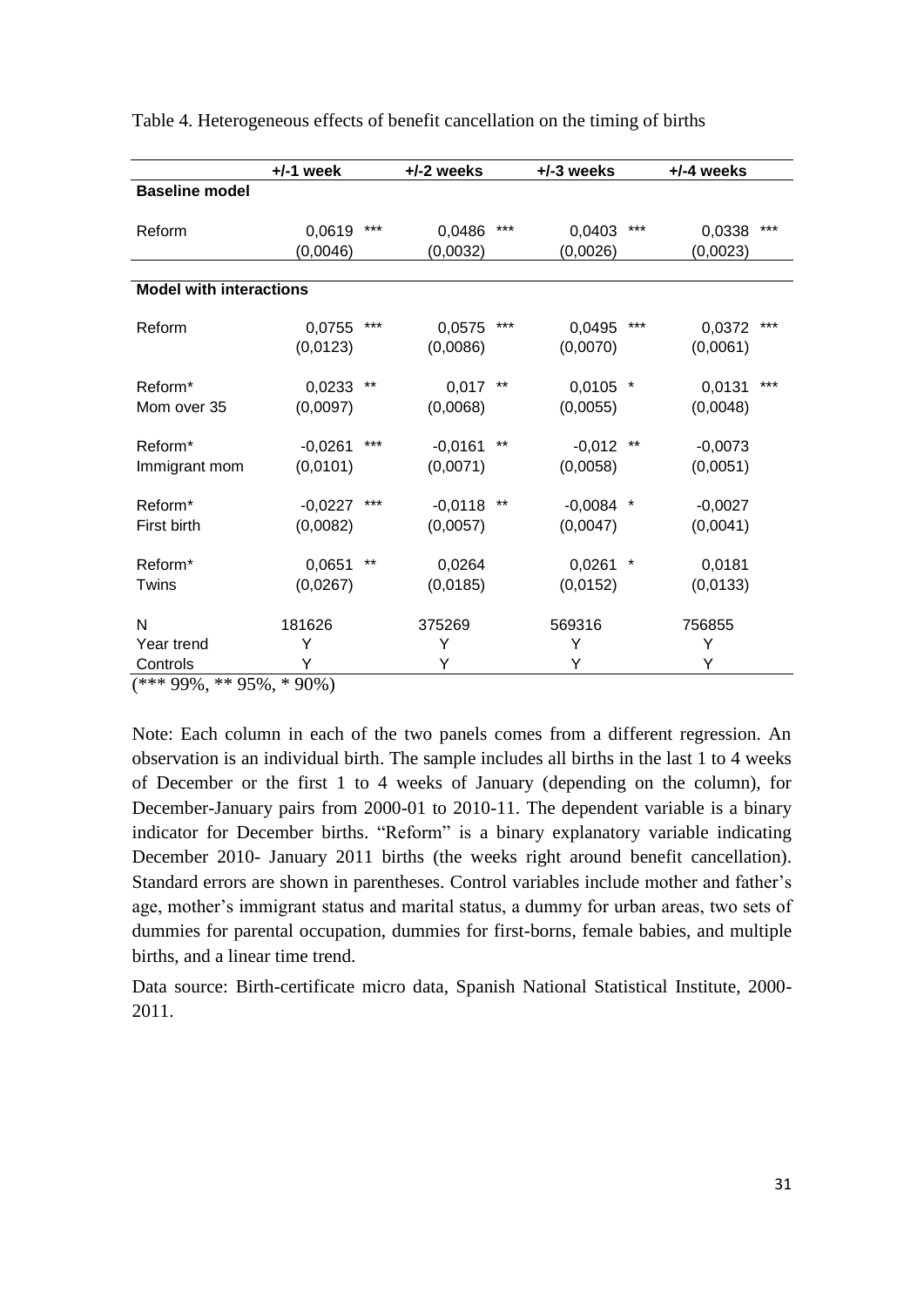|                               | $+/-1$ week |       | +/-2 weeks |           | $+/-3$ weeks |        | $+/-4$ weeks |         |
|-------------------------------|-------------|-------|------------|-----------|--------------|--------|--------------|---------|
| Dep. var.: Birth weight       | $-18.18$    | $***$ | $-12.97$   | ***       | $-6.712$     | **     | -4.528       | $\star$ |
|                               | (4.782)     |       | (3.319)    |           | (2.690)      |        | (2.334)      |         |
| Dep. var.: Birth weight       | $-0.00664$  | ***   | $-0.00483$ | ***       | $-0.00261$   | ***    | $-0.00187$   | $***$   |
| (in logs)                     | (0.00178)   |       | (0.00123)  |           | (0.00099)    |        | (0.00086)    |         |
| Dep. var.: BW<2,500           | 0.00414     | *     | 0.00206    |           | 0.00112      |        | 0.00068      |         |
|                               | (0.00238)   |       | (0.00166)  |           | (0.00134)    |        | (0.00117)    |         |
| Dep. var.: BW<2,750           | 0.00827     | ***   | 0.00398    | $^{\ast}$ | 0.00311      | $\ast$ | 0.00205      |         |
|                               | (0.00318)   |       | (0.00221)  |           | (0.00179)    |        | (0.00155)    |         |
| Dep. var.: BW<3,000           | 0.01030     | $***$ | 0.00632    | **        | $0.00448$ *  |        | 0.00223      |         |
|                               | (0.00407)   |       | (0.00283)  |           | (0.00230)    |        | (0.00199)    |         |
| N                             | 175751      |       | 363355     |           | 551738       |        | 733657       |         |
| $(***99\%,$<br>** 95%, * 90%) |             |       |            |           |              |        |              |         |

Table 5. The effect of benefit cancellation on birth-weight

Note: Each coefficient comes from a different regression. An observation is an individual newborn baby. The sample includes all babies born in the last 1 to 4 weeks of December or the first 1 to 4 weeks of January (depending on the column), for December-January pairs from 2000-01 to 2010-11. The coefficients correspond to a binary explanatory variable indicating December 2010- January 2011 births (the weeks right around benefit cancellation). Standard errors are shown in parentheses. Control variables include mother and father's age, mother's immigrant status and marital status, a dummy for urban areas, two sets of dummies for parental occupation, dummies for first-borns, female babies, and multiple births, and a linear time trend.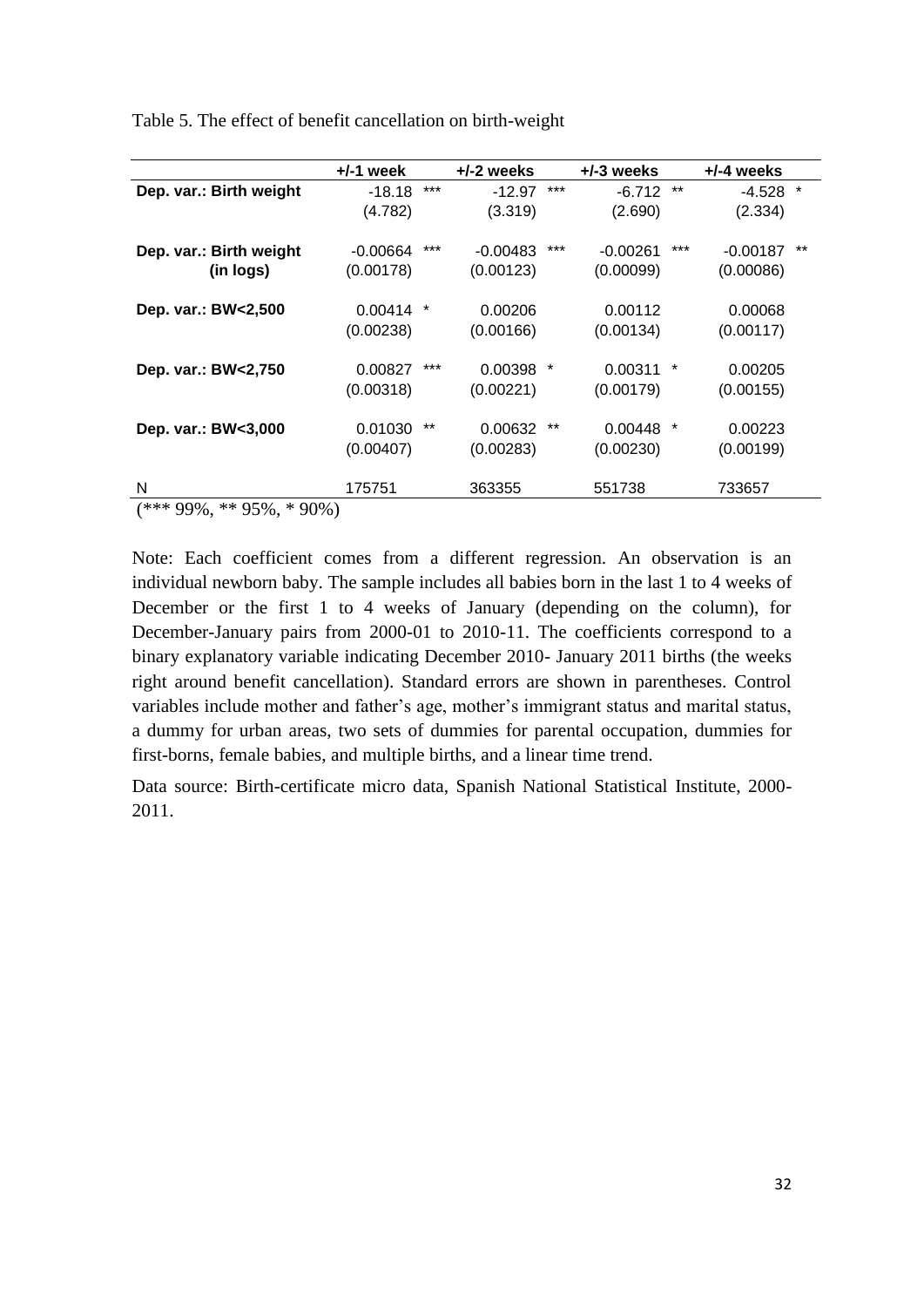|                                          | $+/-1$ week                | $+/-2$ weeks                | $+/-3$ weeks                  | $+/-4$ weeks                  |
|------------------------------------------|----------------------------|-----------------------------|-------------------------------|-------------------------------|
| Dep. var.: Prematurity                   | 0.00247                    | $-0.00065$                  | $-0.00162$                    | $-0.00078$                    |
| (under 37 weeks)                         | (0.00233)                  | (0.00162)                   | (0.00131)                     | (0.00114)                     |
| Dep. var.: Mortality<br>(first 24 hours) | **<br>0.00130<br>(0.00057) | ***<br>0.00127<br>(0.00039) | $***$<br>0.00118<br>(0.00032) | $***$<br>0.00107<br>(0.00028) |
|                                          |                            |                             |                               |                               |

Table 6. The effects of the benefit cancellation on prematurity and neonatal mortality

 $(***99\%, **95\%, *90\%)$ 

Note: Each coefficient comes from a different regression. An observation is an individual baby. The sample includes all babies born in the last 1 to 4 weeks of December or the first 1 to 4 weeks of January (depending on the column), for December-January pairs from 2000-01 to 2010-11. The coefficients correspond to a binary explanatory variable indicating December 2010- January 2011 births (the weeks right around benefit cancellation). Standard errors are shown in parentheses. Control variables include mother and father's age, mother's immigrant status and marital status, a dummy for urban areas, two sets of dummies for parental occupation, dummies for first-borns, female babies, and multiple births, and a linear time trend.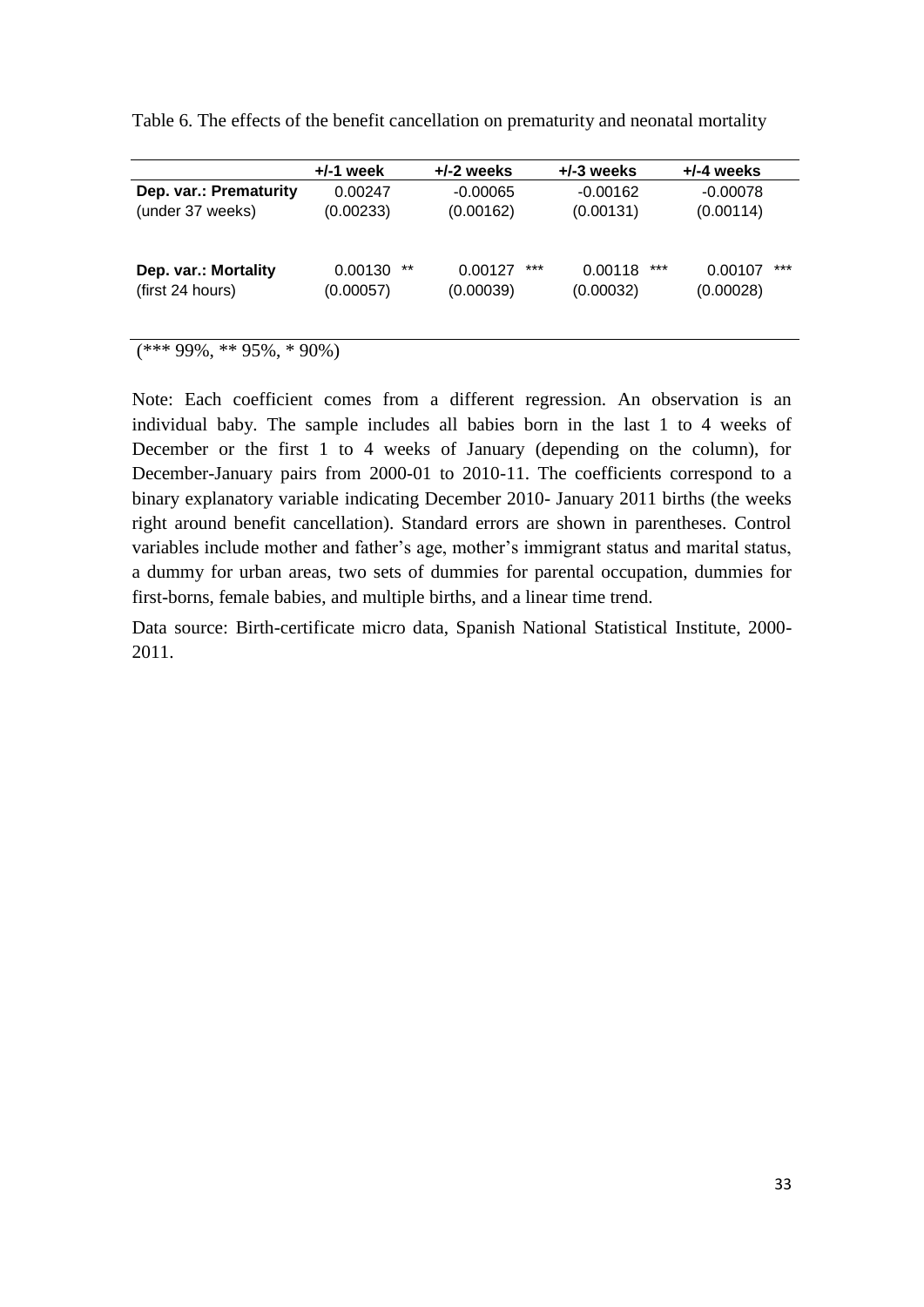|                     | $+/-1$ week        |     | $+/-2$ weeks       |     | $+/-3$ weeks       |     | $+/-4$ weeks       |       |
|---------------------|--------------------|-----|--------------------|-----|--------------------|-----|--------------------|-------|
| Reform (Dec+Jan)    | 0,0545             | *** | 0,0506             | *** | 0,0540             | *** | 0,0501             | ***   |
|                     | (0,0056)           |     | (0,0040)           |     | (0,0032)           |     | (0,0028)           |       |
| December 2010 (DiD) | 0,0327<br>(0,0069) | *** | 0,0391<br>(0,0049) | *** | 0,0476<br>(0,0040) | *** | 0,0458<br>(0,0034) | $***$ |
| N                   | 70518              |     | 145225             |     | 220352             |     | 292828             |       |
|                     |                    |     |                    |     |                    |     |                    |       |

Table 7. The effect of benefit cancellation on the incidence of caesarean sections

(\*\*\* 99%, \*\* 95%, \* 90%)

Note: Each coefficient comes from a different regression. An observation is an individual birth. The sample includes all births in the last 1 to 4 weeks of December or the first 1 to 4 weeks of January (depending on the column), for December-January pairs from 2000-01 to 2010-11. The coefficients in the first row correspond to a binary explanatory variable indicating December 2010- January 2011 births (the weeks right around benefit cancellation). The coefficients in the second row correspond to a binary variable indicating December 2010 births. Standard errors are shown in parentheses. Control variables include mother and father's age, mother's immigrant status and marital status, a dummy for urban areas, two sets of dummies for parental occupation, dummies for first-borns, female babies, and multiple births, and a linear time trend.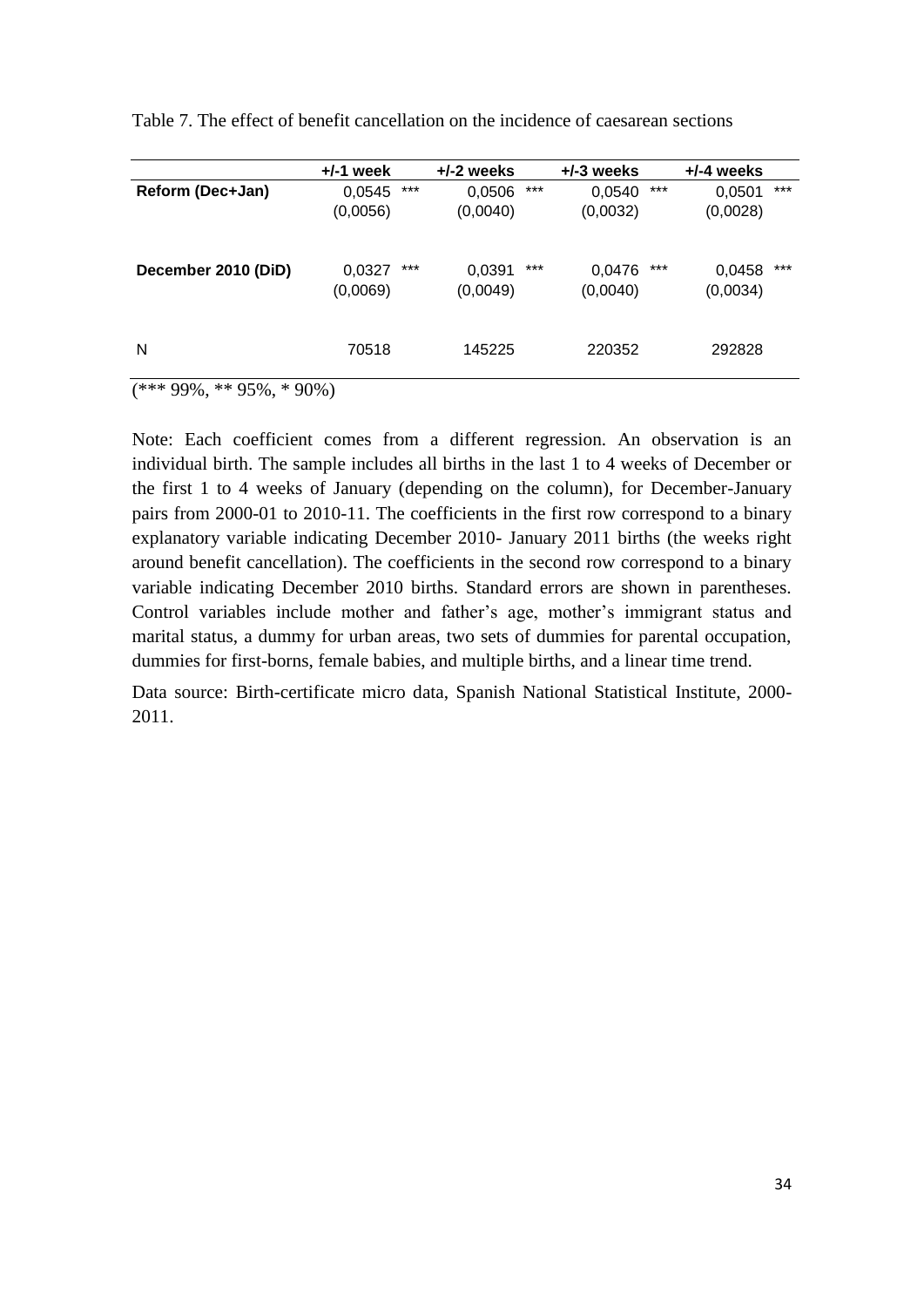|                                                 | $+/-1$ week        |       | $+/-2$ weeks       |       | $+/-3$ weeks             | $+/-4$ weeks                |
|-------------------------------------------------|--------------------|-------|--------------------|-------|--------------------------|-----------------------------|
| Reform*Fraction<br>private beds<br>in province  | 0,0918<br>(0,0423) | $***$ | 0,0865<br>(0,0393) | $***$ | **<br>0,0880<br>(0,0372) | $***$<br>0,0861<br>(0,0369) |
| Province fixed<br>effects?<br>All interactions? | Y                  |       | Y                  |       | Υ                        | Y                           |
| (between "Reform"<br>and controls)              | Υ                  |       | Υ                  |       | Υ                        | Y                           |

Table 8. The effect of benefit cancellation on birth timing, by availability of private health centers in the province

 $(*** 99\%, ** 95\%, * 90\%)$ 

Note: Each coefficient comes from a different regression. An observation is an individual birth. The sample includes all births in the last 1 to 4 weeks of December or the first 1 to 4 weeks of January (depending on the column), for December-January pairs from 2000-01 to 2010-11. "Reform" is a binary explanatory variable indicating December 2010- January 2011 births (the weeks right around benefit cancellation). Standard errors are shown in parentheses. Control variables include mother and father's age, mother's immigrant status and marital status, a dummy for urban areas, two sets of dummies for parental occupation, dummies for first-borns, female babies, and multiple births, and a linear time trend. Standard errors are clustered by province

Data source: Birth-certificate micro data, Spanish National Statistical Institute, 2000- 2011, and National catalogue of Hospitals, Spanish Ministry of Health, 2000-2011.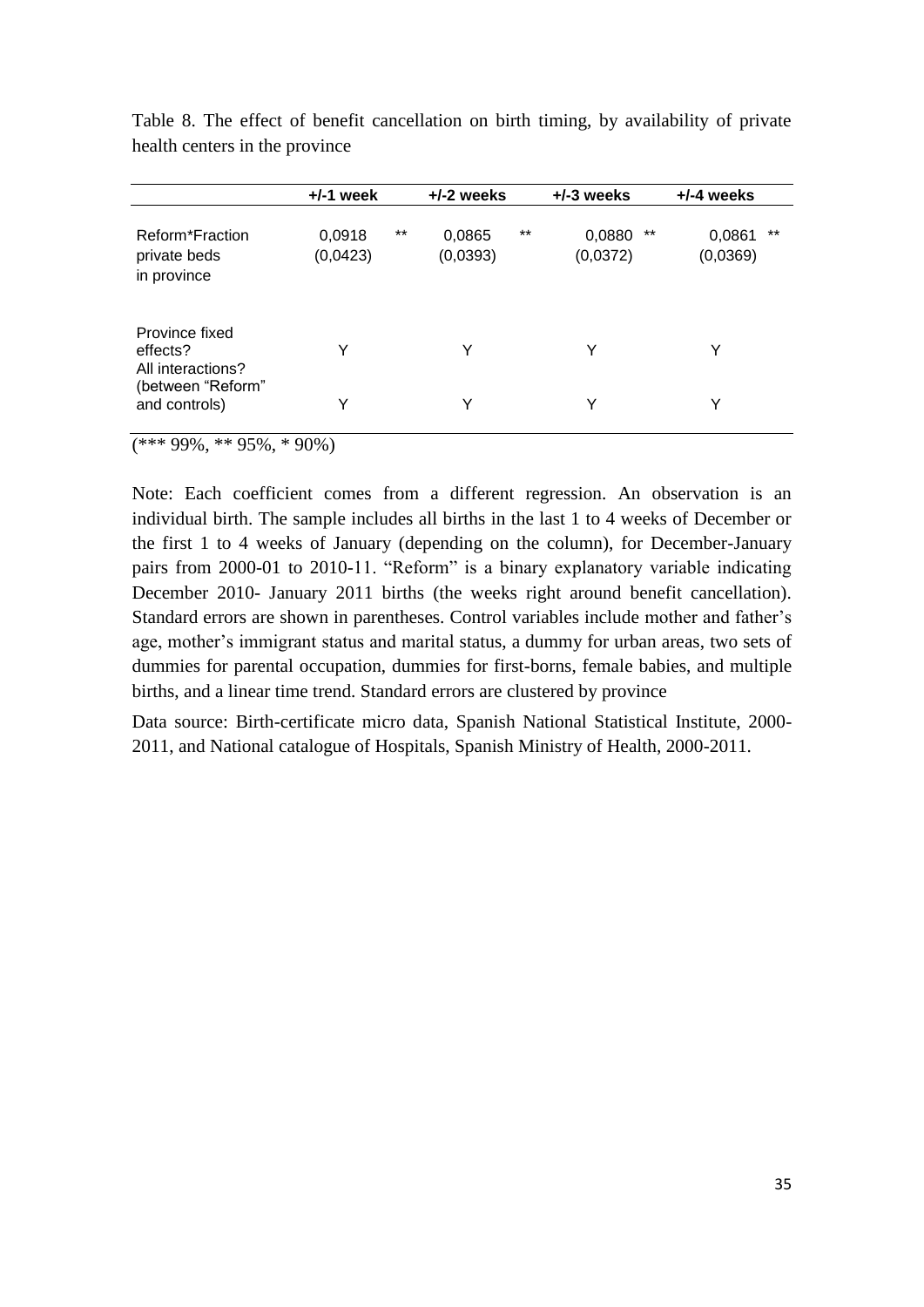

Figure 1. Number of births by week, Spain, December-January of 2008-09 to 2010-11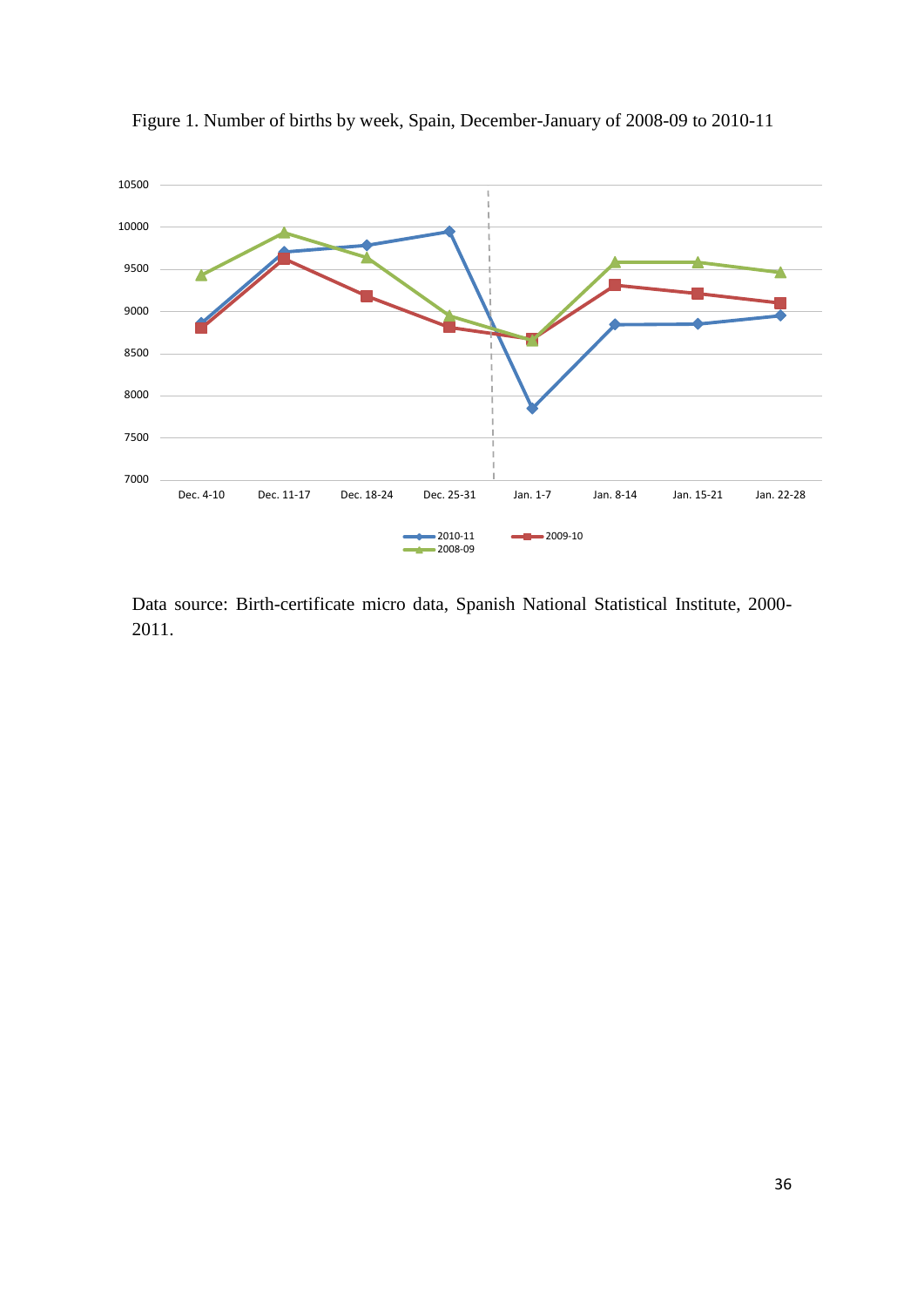

Figure 2. Number of births by day, Spain, December-January of 2009-10 and 2010-11

Note: Sundays are highlighted.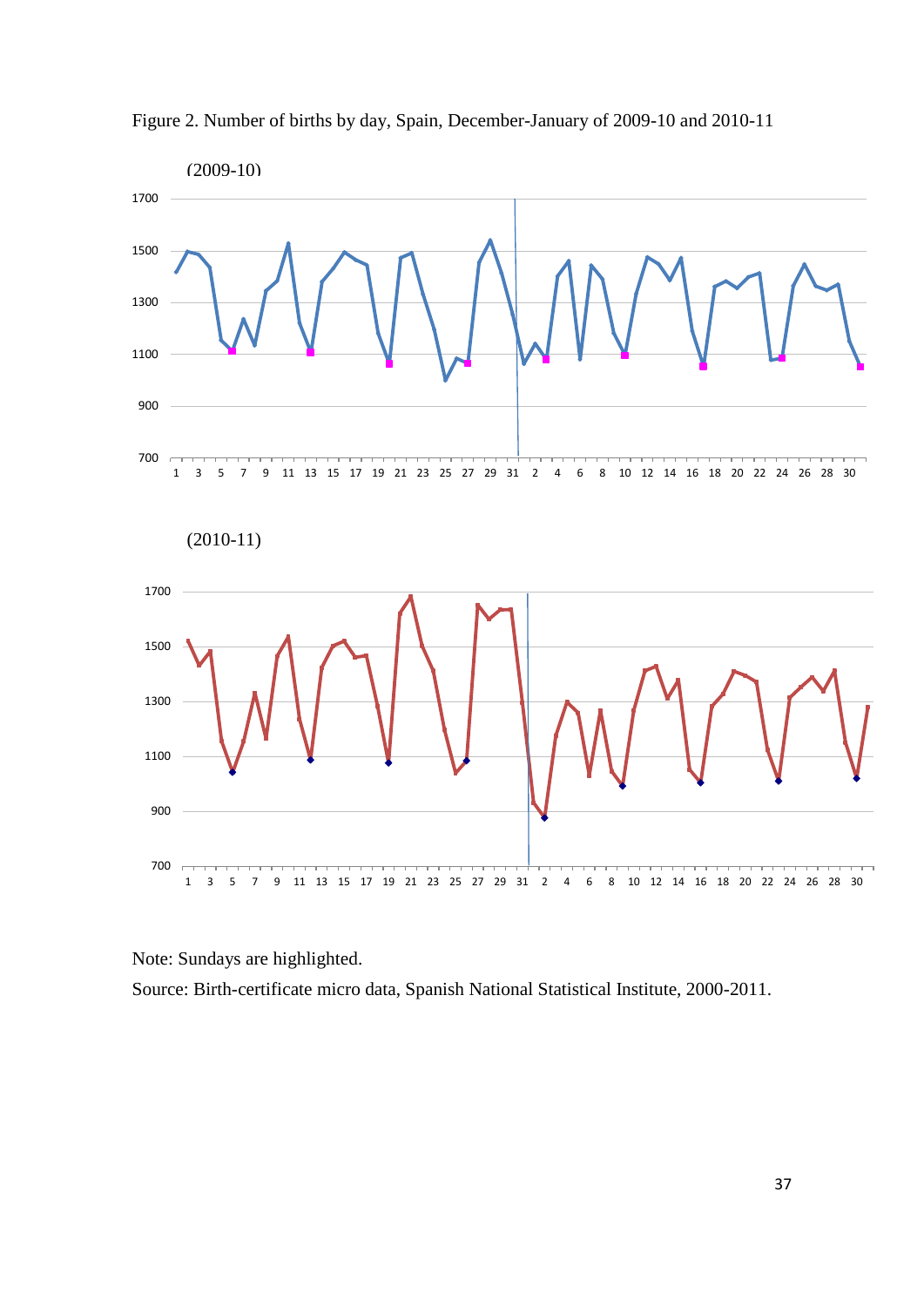

Figure 3. Percentage of all births between December 25 and January 7 that take place in December, Spain, 2000-01 to 2010-11

Source: Birth-certificate micro data, Spanish National Statistical Institute, 2000-2011.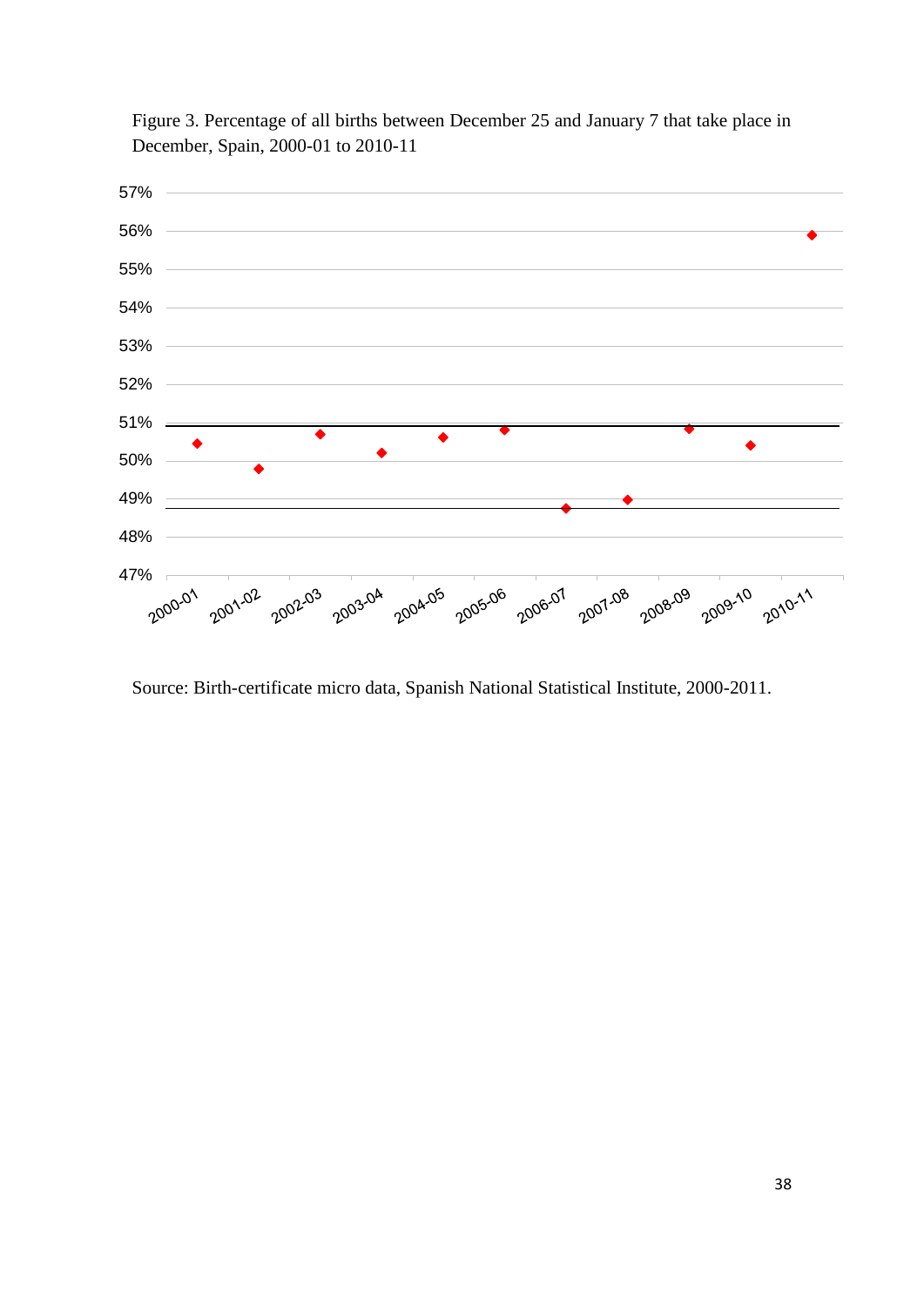| (+/-1 week)                     | 1       |       | $\mathbf{2}$ |     | 3       |     | 4       |       |
|---------------------------------|---------|-------|--------------|-----|---------|-----|---------|-------|
| Dep. var.: Number of births     |         |       |              |     |         |     |         |       |
|                                 | 282     | $***$ | 285          | *** | 282     | *** | 294     | $***$ |
|                                 | (49,5)  |       | (40, 4)      |     | (39,0)  |     | (32,7)  |       |
| Number of births moved          | 987     |       | 997,5        |     | 987     |     | 1029    |       |
| Dep. var.: In(number of births) |         |       |              |     |         |     |         |       |
|                                 | 0,218   | $***$ | 0,221        | *** | 0,217   | *** | 0,228   | $***$ |
|                                 | (0,040) |       | (0,033)      |     | (0,031) |     | (0,026) |       |
| Share of births moved           | 12%     |       | 12%          |     | 11%     |     | 12%     |       |
| N                               | 154     |       | 154          |     | 154     |     | 154     |       |
| Year dummies                    | Y       |       | Y            |     | Υ       |     | Y       |       |
| Day of week dummies             | Y       |       | Υ            |     | Υ       |     | Υ       |       |
| Holiday dummy                   | Y       |       | Y            |     | Y       |     | Y       |       |
| Year*day of week                | N       |       | Y            |     | N       |     | Y       |       |
| Day of year dummies             | Ν       |       | N            |     | Y       |     |         |       |

Table A1. The effect of benefit cancellation on the timing of births: Alternative specifications

 $\frac{1}{(***99\%, **95\%, *90\%)}$ 

Note: Each coefficient comes from a different regression. An observation is a day. The sample includes all births in the last week of December or the first week of January, for December-January pairs from 2000-01 to 2010-11. The coefficients shown correspond to a binary explanatory variable indicating December 2010 births (the month right before benefit cancellation). Standard errors are shown in parentheses.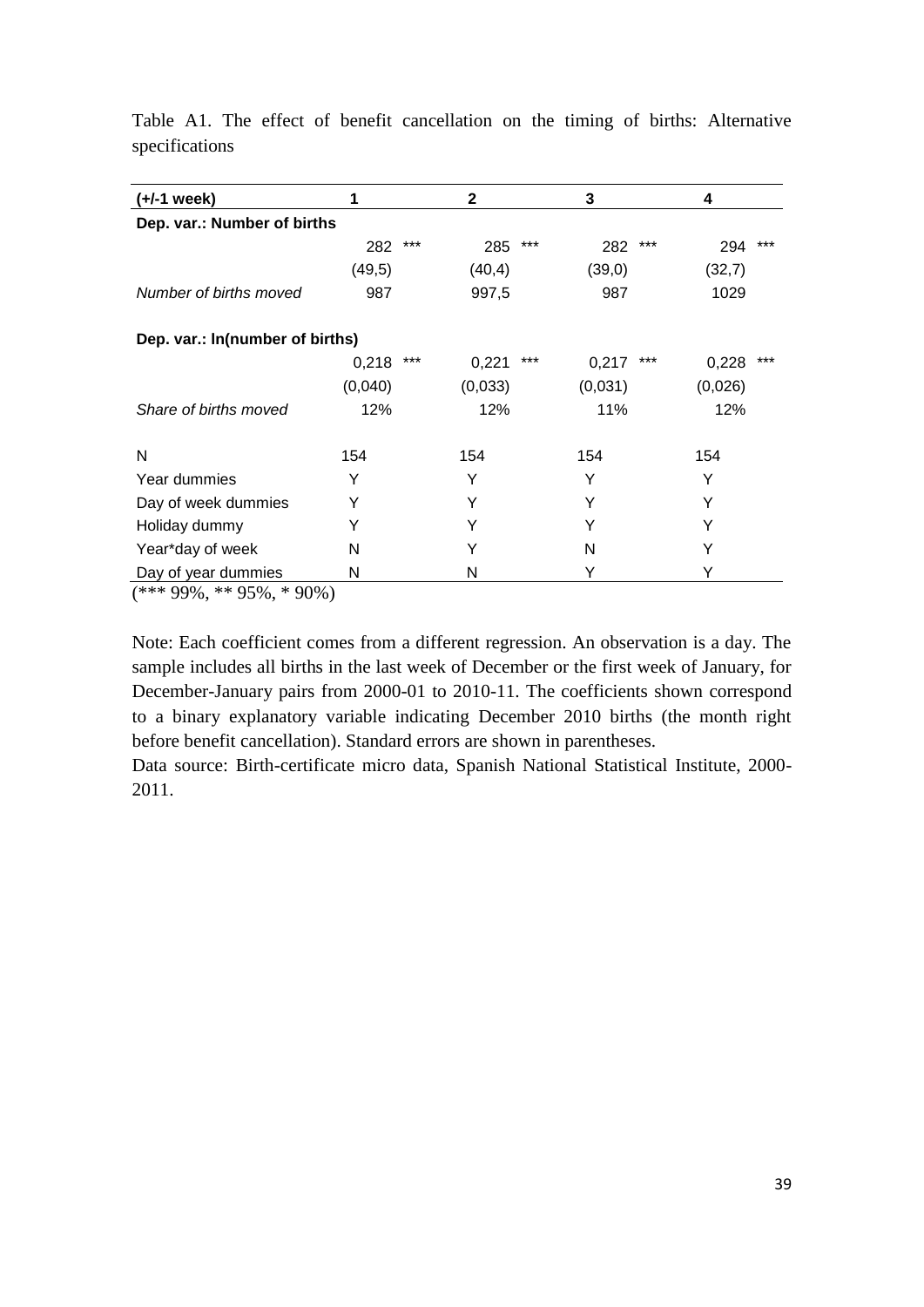| $(+/-1$ week)                        | p10                       | p20                            | p30                     | p40                                  | p50                   | p60                            | p70                            | p80                            | p90                        |
|--------------------------------------|---------------------------|--------------------------------|-------------------------|--------------------------------------|-----------------------|--------------------------------|--------------------------------|--------------------------------|----------------------------|
| Dep. var.: Birth weight              | $-16.86$ *                | ***<br>$-20.33$                | $-13.66$                | ***<br>$-10.18$ **                   | $-11.54$ **           | ***<br>$-18.64$                | $-20.78$<br>***                | $-18.62$<br>***                | $-18.76$ **                |
|                                      | (8.782)                   | (6.222)                        | (5.292)                 | (5.125)                              | (5.138)               | (5.492)                        | (5.327)                        | (6.087)                        | (7.559)                    |
| Dep. var.: Birth weight<br>(in logs) | $-0.00623$ *<br>(0.00329) | $-0.00715$<br>***<br>(0.00222) | $-0.00467$<br>(0.00180) | $-0.00328$<br>***<br>**<br>(0.00163) | -0.00359<br>(0.00164) | $-0.00557$<br>***<br>(0.00165) | $-0.00604$<br>***<br>(0.00157) | $-0.00509$<br>***<br>(0.00169) | $-0.00494$ **<br>(0.00197) |

Table A2. The effect of benefit cancellation on birth-weight: Quantile regressions

 $(***99\%, **95\%, *90\%)$ 

Note: Each coefficient comes from a different regression. Column headers refer to the different deciles of the distribution ("p50" is the median). An observation is an individual birth. The sample includes all births in the last week of December or the first week of January, for December-January pairs from 2000-01 to 2010-11. The coefficients correspond to a binary explanatory variable indicating December 2010- January 2011 births (the weeks right around benefit cancellation). Standard errors are shown in parentheses. Control variables include mother and father's age, mother's immigrant status and marital status, a dummy for urban areas, two sets of dummies for parental occupation, dummies for first-borns, female babies, and multiple births, and a linear time trend.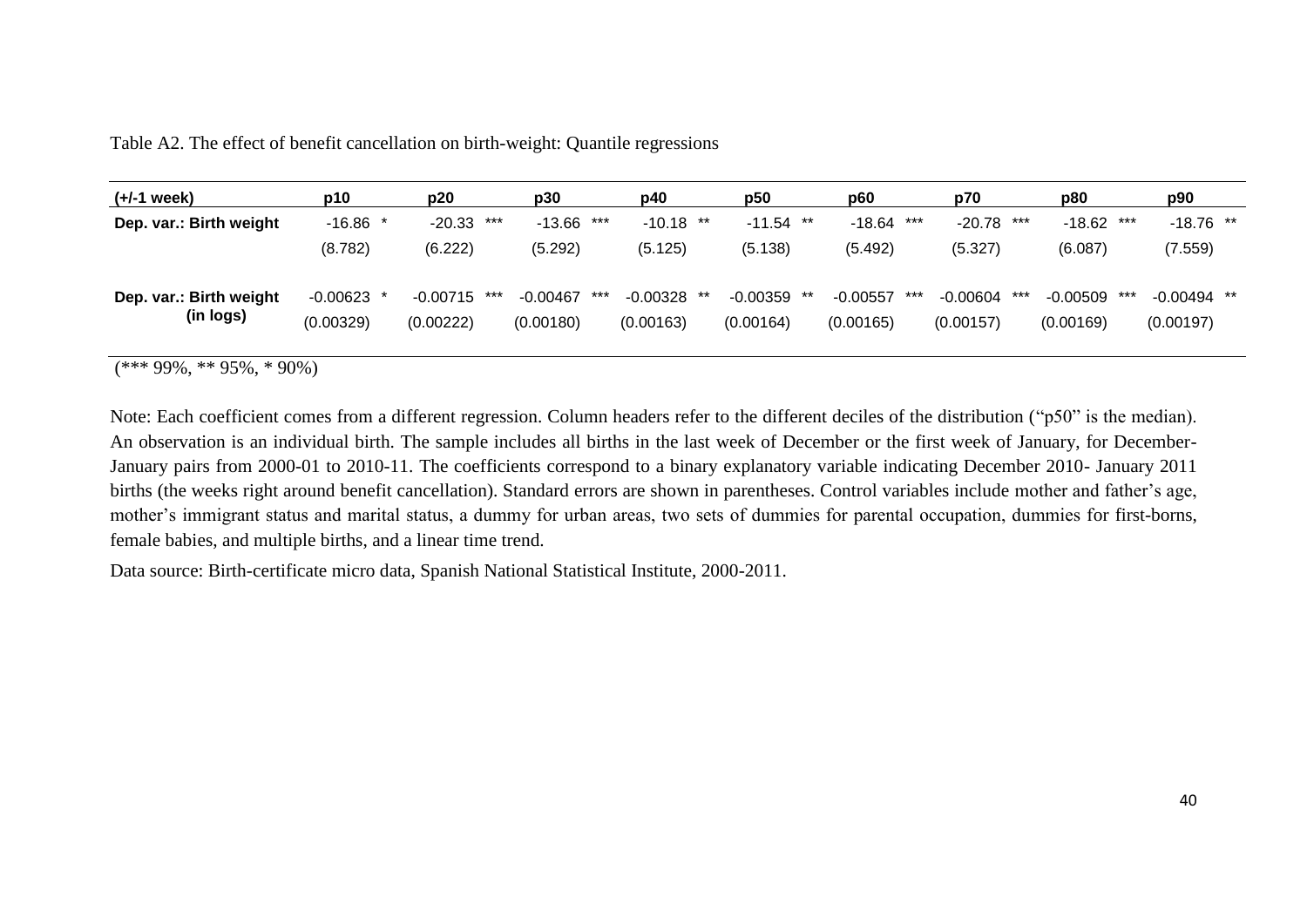Table A3. Placebo health regressions

|                         | $+/-1$ week | $+/-2$ weeks      | $+/-3$ weeks        | $+/-4$ weeks               |
|-------------------------|-------------|-------------------|---------------------|----------------------------|
| Dep. var.: Birth weight | 0.343       | $-5.777$          | $\star$<br>$-6.726$ | $***$<br>$***$<br>$-4.866$ |
|                         | (4.853)     | (3.377)           | (2.737)             | (2.378)                    |
| Dep. var.: In(birth     |             |                   |                     |                            |
| weight)                 | 0.00511     | $-0.00196$        | $-0.00235$          | $***$<br>**<br>$-0.00191$  |
|                         | (0.00176)   | (0.00123)         | (0,00100)           | (0.00087)                  |
| Dep. var.: BW<2,500     | $-0.00209$  | 0.00172           | 0.00178             | 0.00178                    |
|                         | (0.00240)   | (0.00168)         | (0.00119)           | (0.00119)                  |
| Dep. var.: BW<2,750     | $-0.00229$  | 0.00181           | 0.00255             | 0.00183                    |
|                         | (0.00323)   | (0.00225)         | (0.00183)           | (0.00159)                  |
| Dep. var.: BW<3,000     | $-0.00267$  | 0.00103           | 0.00161             | $-0.00020$                 |
|                         | (0.00416)   | (0.00289)         | (0.00235)           | (0.00203)                  |
| Dep. var.: Prematurity  | $-0.00609$  | ***<br>$-0.00167$ | $-0.00075$          | $-0.00042$                 |
| (under 37 weeks)        | (0.00235)   | (0.00165)         | (0.00135)           | (0.00117)                  |
| Dep. var.: Mortality    | 0.00055     | 0.00066           | $^\star$<br>0.00070 | $***$<br>***<br>0.00075    |
| (first 24 hours)        | (0.00055)   | (0.00039)         | (0.00032)           | (0.00028)                  |
|                         |             |                   |                     |                            |

 $(*** 99\%, ** 95\%, * 90\%)$ 

Note: Each coefficient comes from a different regression. An observation is an individual birth. The sample includes all births in the last 1 to 4 weeks of December or the first 1 to 4 weeks of January (depending on the column), for December-January pairs from 2000-01 to 2009-10 (the reform period has been excluded). The coefficients correspond to a binary explanatory variable indicating December 2009- January 2010 births. Standard errors are shown in parentheses. Control variables include mother and father's age, mother's immigrant status and marital status, a dummy for urban areas, two sets of dummies for parental occupation, dummies for first-borns, female babies, and multiple births, and a linear time trend.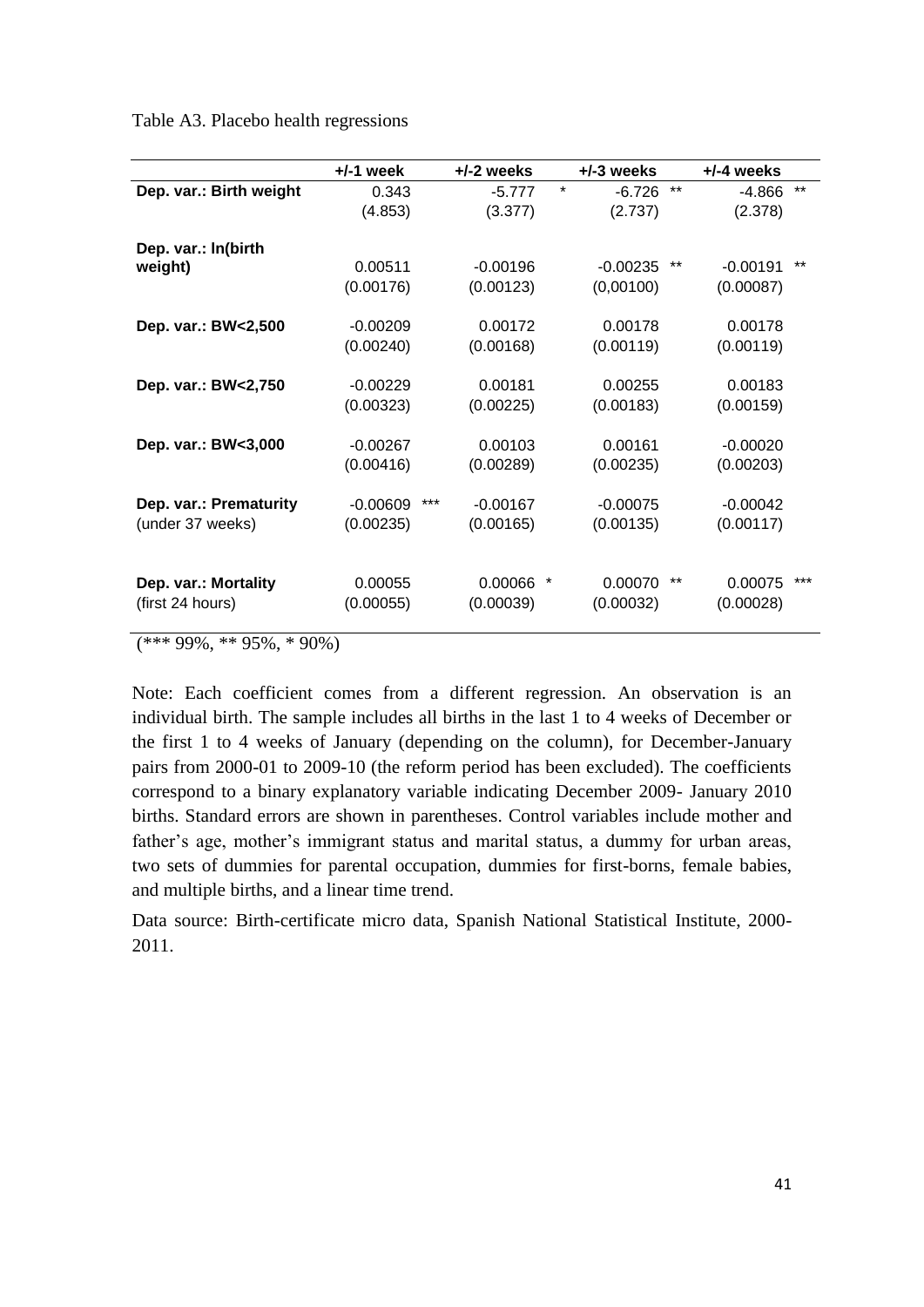|                               | Birth weight (in logs) |                       |       | Prematurity           |       |                       |        | <b>Mortality</b>        |       |                         |       |
|-------------------------------|------------------------|-----------------------|-------|-----------------------|-------|-----------------------|--------|-------------------------|-------|-------------------------|-------|
|                               | $+/- 1$ week           | $+/- 2$ weeks         |       | $+/- 1$ week          |       | $+/- 2$ weeks         |        | $+/- 1$ week            |       | $+/- 2$ weeks           |       |
| Reform                        | 0,002<br>(0,0048)      | 0,0032<br>(0,0033)    |       | 0,0005<br>(0,0067)    |       | $-0,0019$<br>(0,0046) |        | 0,004<br>(0,0017)       | $***$ | 0,0039<br>(0,0011)      | ***   |
| Reform*<br>Mom under 25       | $-0,0053$<br>(0,0055)  | $-0,004$<br>(0,0038)  |       | 0,0041<br>(0,0073)    |       | 0,0021<br>(0,0051)    |        | $-0,0032$<br>(0,0014)   | $***$ | $-0,0018$ *<br>(0,0011) |       |
| Reform*<br>Mom over 35        | 0,0027<br>(0,0040)     | 0,0043<br>(0,0027)    |       | $-0,0072$<br>(0,0054) |       | $-0,0056$<br>(0,0037) |        | $-0,0007$<br>(0,0014)   |       | $-0,0012$<br>(0,0009)   |       |
| Reform*<br>Immigrant          | $-0,0048$<br>(0,0044)  | $-0,0005$<br>(0,0030) |       | $-0,0037$<br>(0,0055) |       | 0,0005<br>(0,0038)    |        | 0,0024<br>(0,0014)      |       | 0,0015<br>(0,0010)      |       |
| mom<br>Reform*<br>First birth | $-0,0016$<br>(0,0032)  | $-0,0029$<br>(0,0022) |       | $-0,0027$<br>(0,0044) |       | $-0,0003$<br>(0,0030) |        | $-0,0016$<br>(0,0010)   |       | $-0,002$<br>(0,0007)    | ***   |
| Reform*<br>Twins              | 0,0148<br>(0,0120)     | 0,0085<br>(0,0081)    |       | 0,0475<br>(0,0191)    | $***$ | 0,0146<br>(0,0132)    |        | 0,0023<br>(0,0046)      |       | $-0,0006$<br>(0,0029)   |       |
| Reform*<br>Urban              | $-0,0053$<br>(0,0037)  | $-0,0058$<br>(0,0026) | $***$ | 0,007<br>(0,0052)     |       | 0,0005<br>(0,0036)    |        | $-0,0005$<br>(0,0012)   |       | $-0,0003$<br>(0,0008)   |       |
| Reform*<br>Married            | $-0,0055$<br>(0,0034)  | $-0,0074$<br>(0,0024) | ***   | 0,0016<br>(0,0046)    |       | 0,0038<br>(0,0032)    |        | $-0,0021$ *<br>(0,0012) |       | $-0,0016$<br>(0,0008)   | $***$ |
| Reform*<br>No reg. father     | $-0,0163$<br>(0,0163)  | $-0,0169$<br>(0,0110) |       | 0,0116<br>(0,0193)    |       | 0,0236<br>(0,0138)    | $\ast$ | 0,0105<br>(0,0088)      |       | 0,006<br>(0,0059)       |       |
| N                             | 175751                 | 363355                |       | 175751                |       | 363355                |        | 175751                  |       | 363355                  |       |
| Year trend<br>Controls        | Υ<br>Υ                 | Y<br>Υ                |       | Υ<br>Υ                |       | Y<br>Υ                |        | Υ<br>Υ                  |       | Υ<br>Υ                  |       |

Table A4. Heterogeneous effects of the benefit cancellation on neonatal health

(\*\*\* 99%, \*\* 95%, \* 90%)

Note: Each column comes from a different regression. An observation is an individual baby. The sample includes all babies born in the last 1 or 2 weeks of December or the first 1 or 2 weeks of January (depending on the column), for December-January pairs from 2000-01 to 2010-11. The dependent variable is indicated in the column head. "Reform" is a binary explanatory variable indicating December 2010- January 2011 births (the weeks right around benefit cancellation). Standard errors are shown in parentheses. Control variables include mother and father's age, mother's immigrant status and marital status, a dummy for urban areas, two sets of dummies for parental occupation, dummies for first-borns, female babies, and multiple births, and a linear time trend.